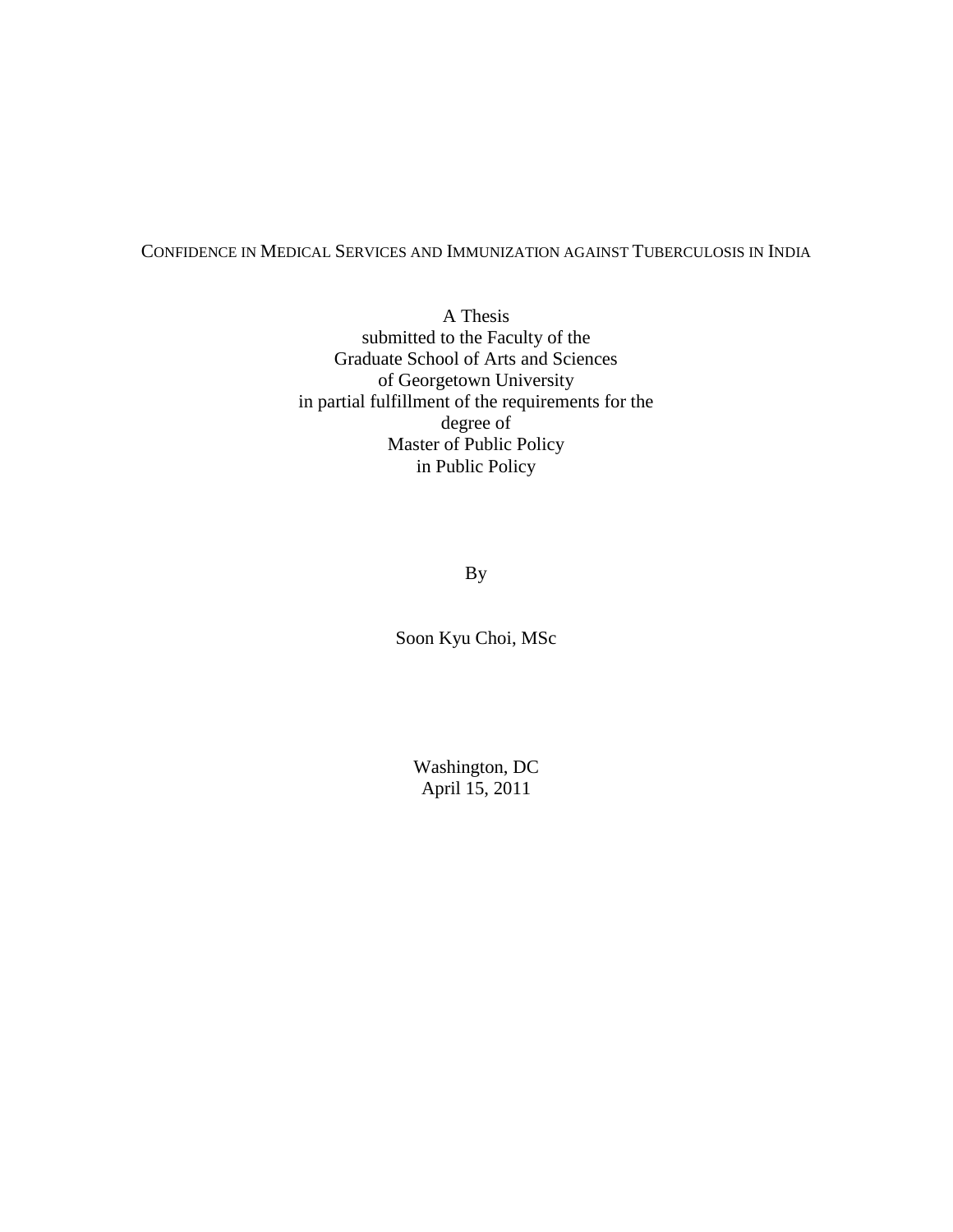Copyright 2011 by Soon Kyu Choi All Rights Reserved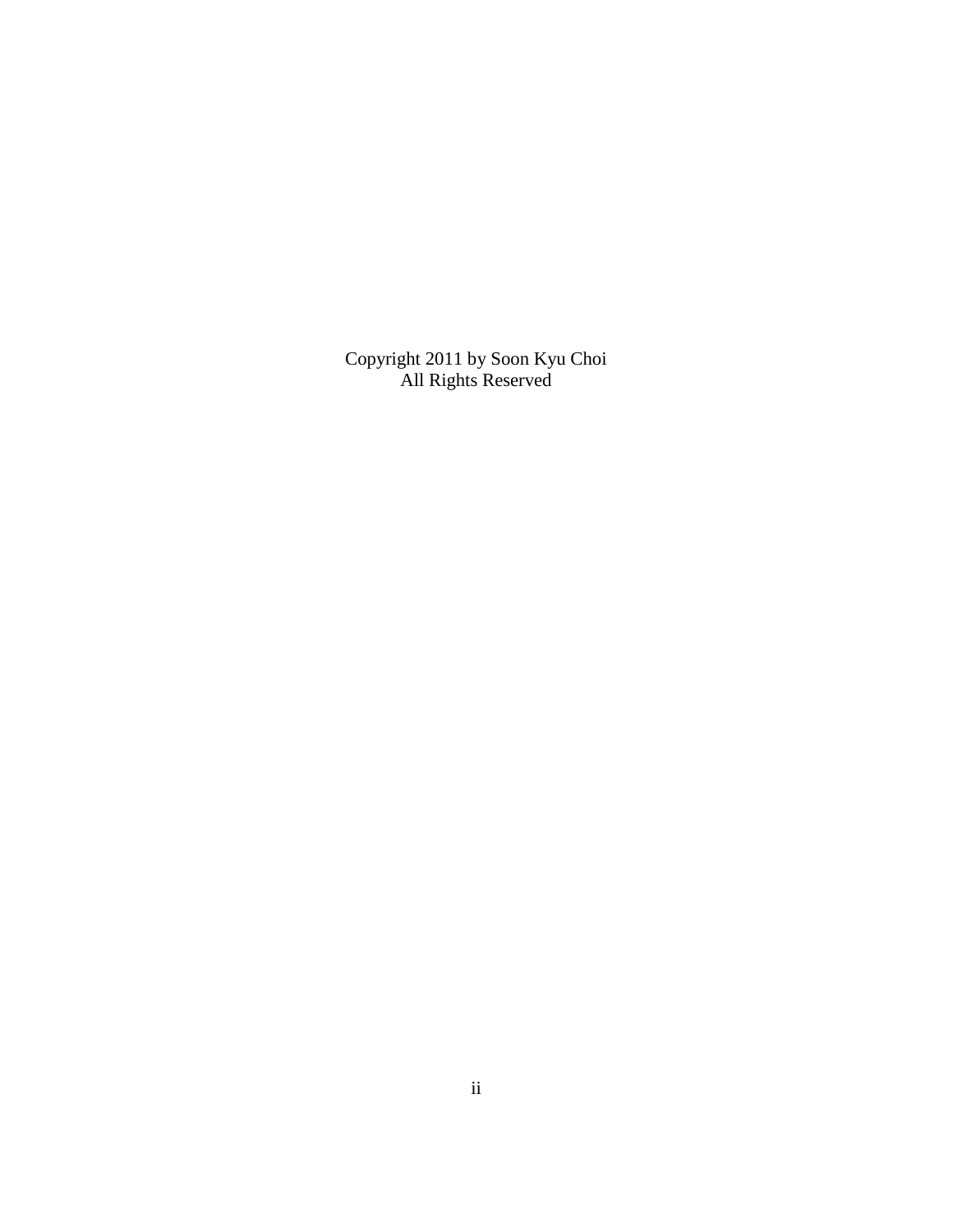# CONFIDENCE IN MEDICAL SERVICES AND IMMUNIZATION AGAINST TUBERCULOSIS IN INDIA

Soon Kyu Choi, MSc

Thesis Advisor: Harriet Komisar, Ph.D.

#### **ABSTRACT**

Despite the various international and national efforts behind reaching universal coverage of child immunization rates against tuberculosis in India, coverage rates remain between 70% and 80%. This study attempts to gain insight into the reasons behind India's tuberculosis immunization rate by analyzing whether a mother's attitude and experience with medical services is a significant factor in whether or not children receive the Bacille Calmette-Guerin (BCG) vaccine against tuberculosis. Using the 2005 Indian Human Development Survey, a logistic regression model was used to examine the extent to which four key variables—mother's confidence in medical services, treatment from medical staff, usual wait time for medical treatment and confidence in government services—are associated with whether mothers immunized their children with the BCG vaccine. The results indicate that mothers with high confidence in medical services and mothers who have received positive treatment from medical staff are more likely to have their child vaccinated from tuberculosis. Given these results, policy implications include building trust and a positive impression of medical clinics within households by focusing on creating and developing a sustainable long-term patient-staff relationship and concentrating on improving the quality of delivered health services. Additionally, the results indicate that initiatives to improve child immunization rates against tuberculosis should be approached in conjunction with other social and economic development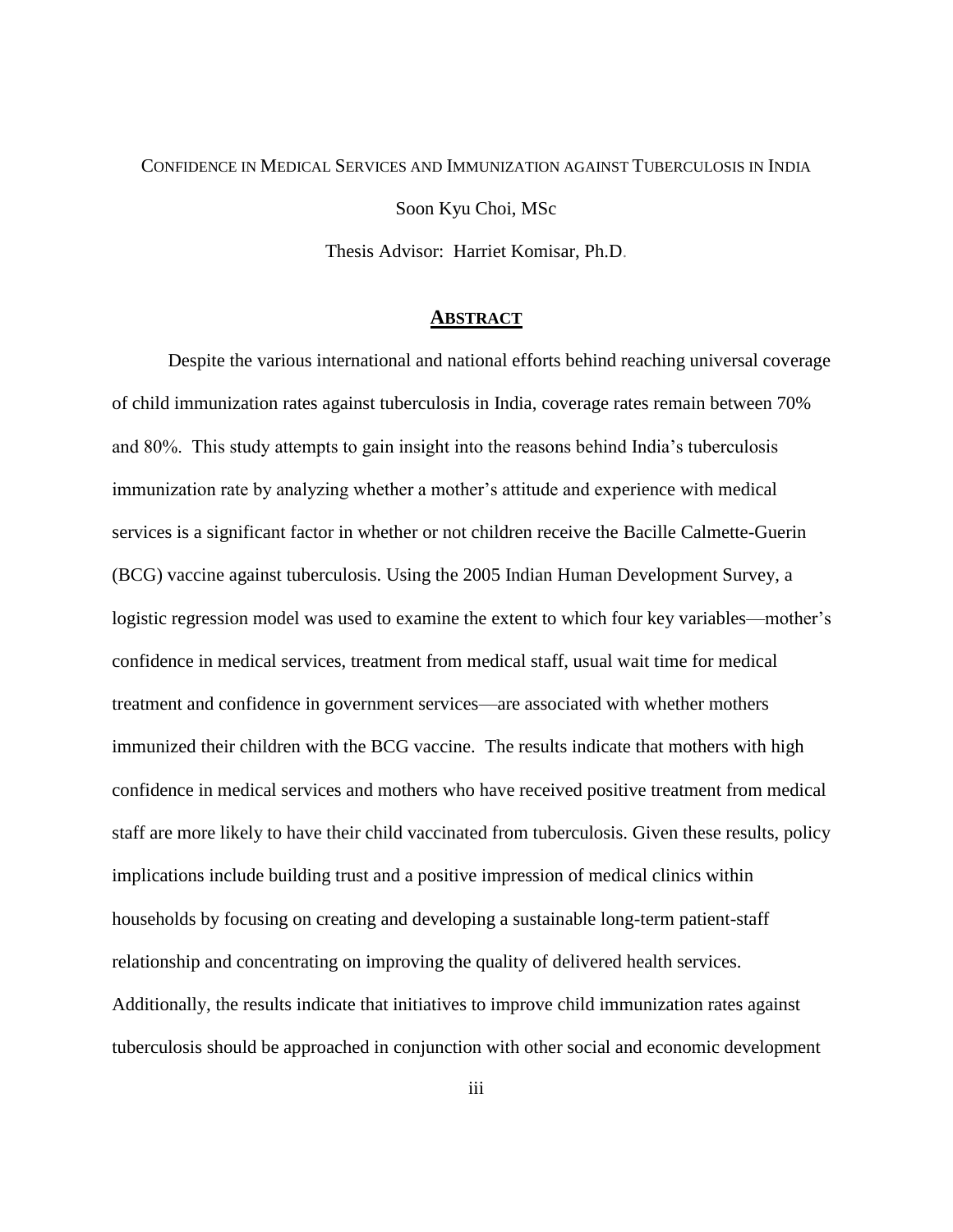initiatives such as improving mother's education and her means to access information about vaccination campaigns.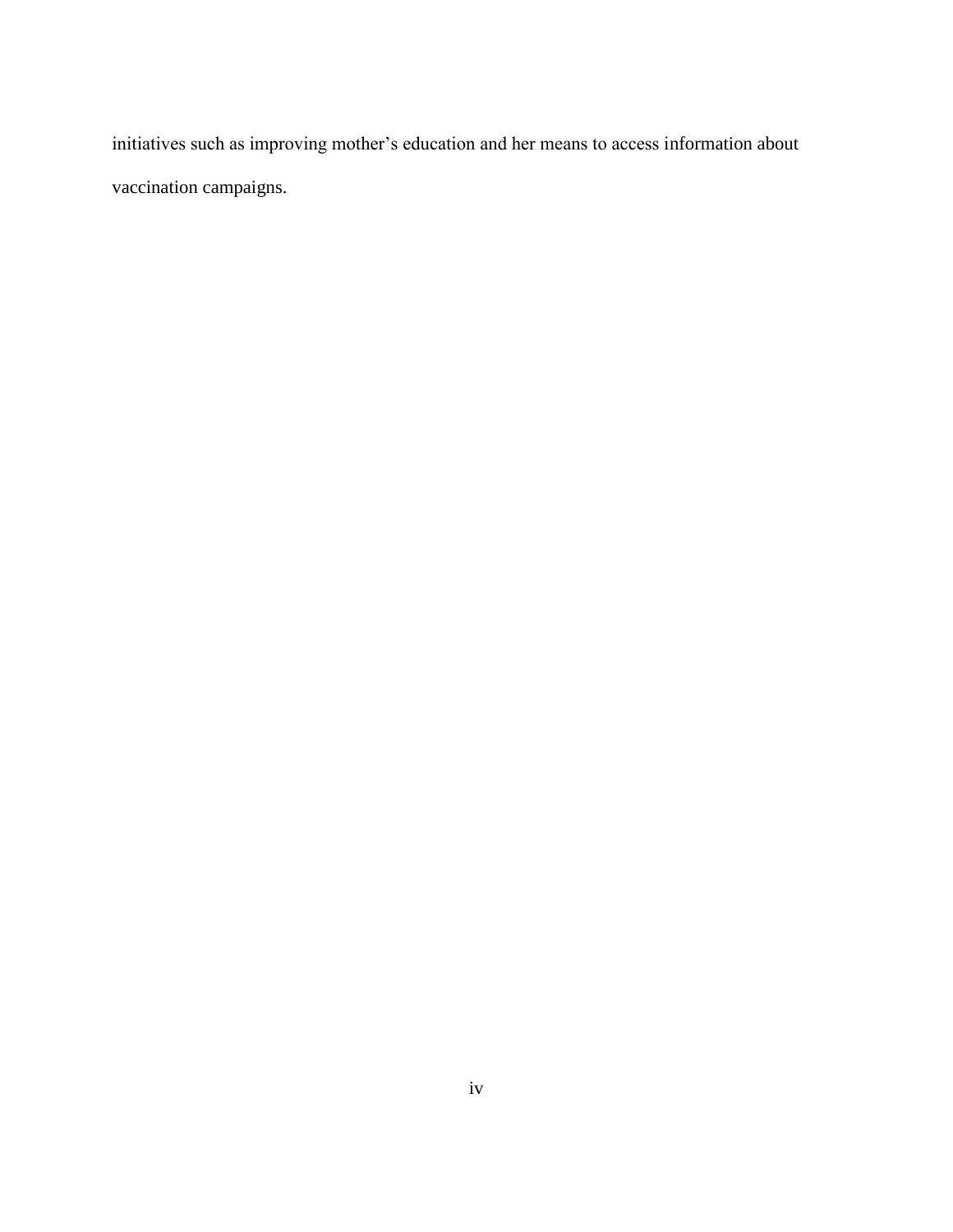# **ACKNOWLEDGEMENTS**

Thank you to my thesis advisor Harriet Komisar for her insight and guidance and to classmates and friends for their support.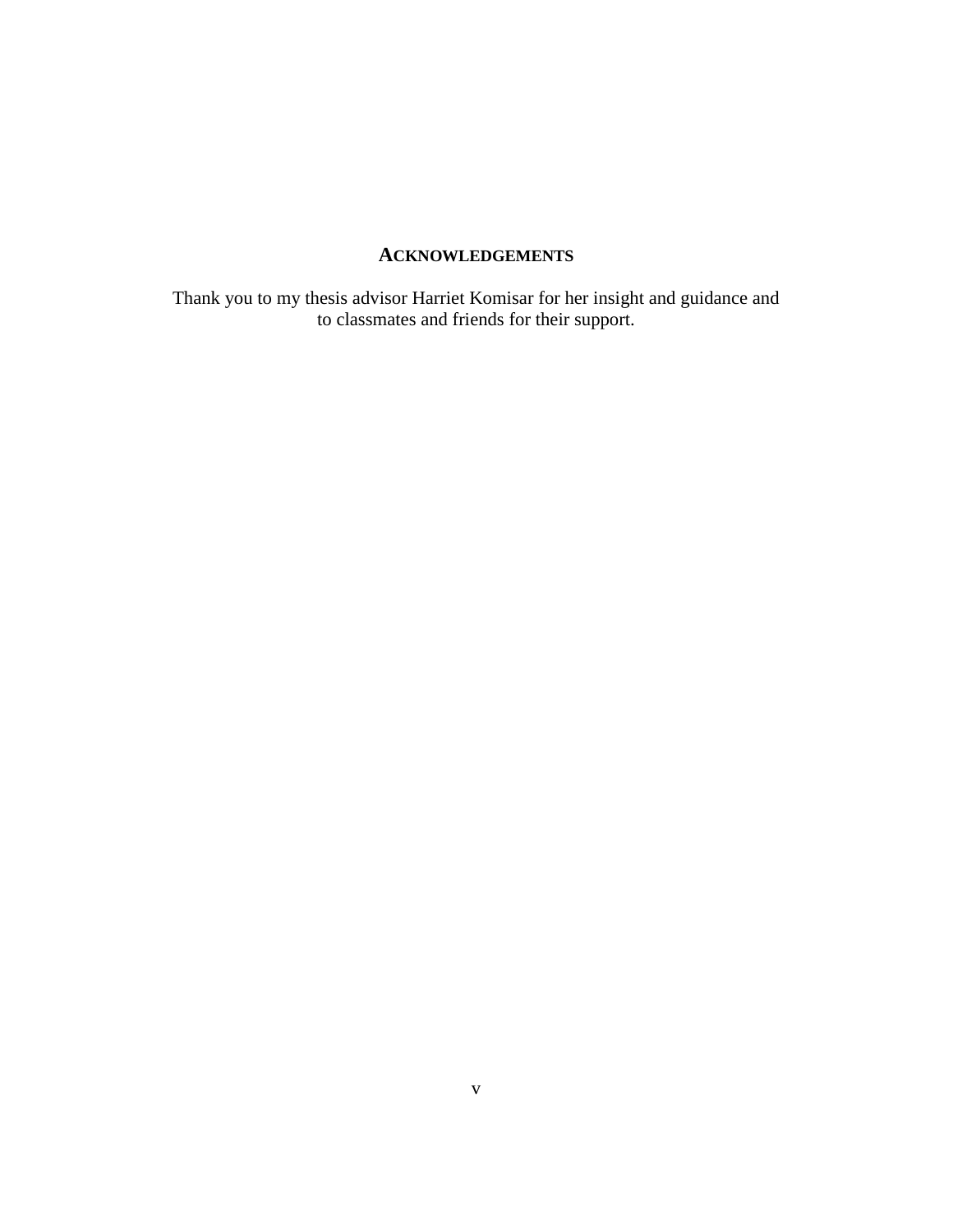# **TABLE OF CONTENTS**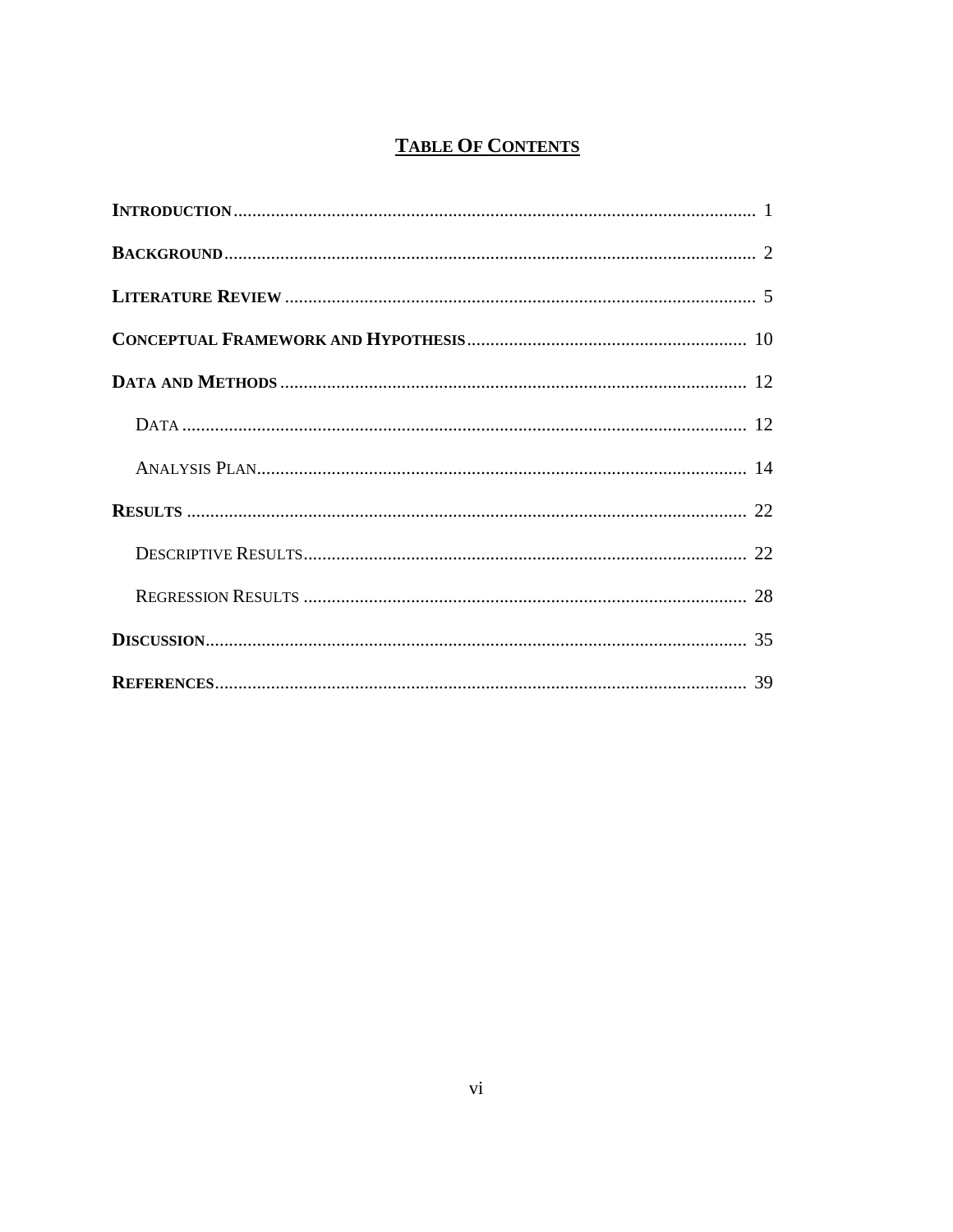# **LIST OF TABLES**

| Table 2: Logistic Regression Analysis of Child Immunization with Bacille Calmette-Guerin |  |
|------------------------------------------------------------------------------------------|--|
|                                                                                          |  |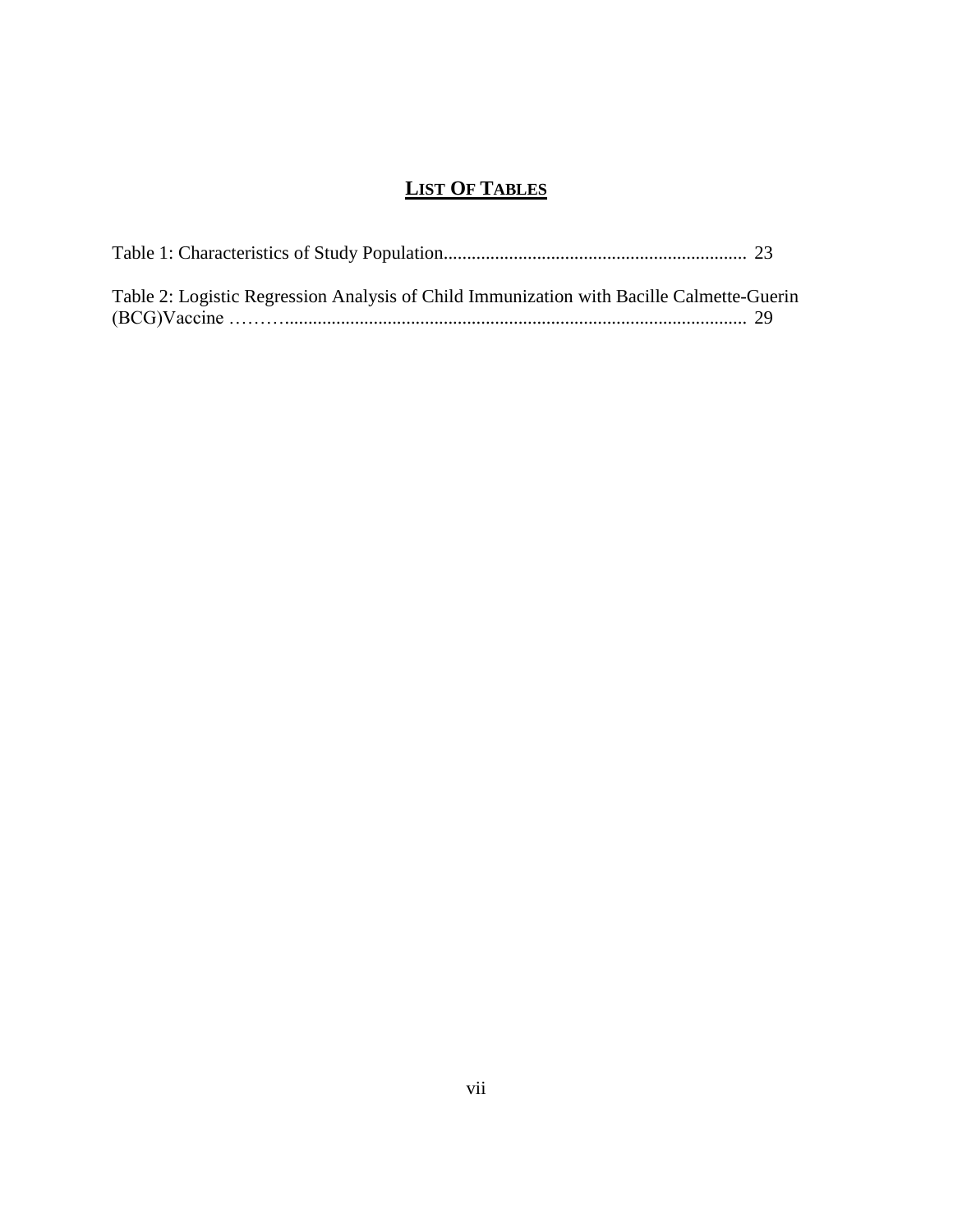#### **INTRODUCTION**

Tuberculosis (TB) remains a leading cause of death in India. According to the World Health Organization (WHO), India has an estimated two million new cases of TB a year and is ranked fifth in the WHO top 22 highest-burden countries in terms of estimated TB cases and TB incident rates (WHO, 2009). Anti-TB strategies in India can be broadly divided into two approaches: Directly Observed Treatment Short-course, a global strategy that targets adult TB, and India's Universal Immunization Program which uses the Bacille Calmette-Guerin (BCG) vaccine to immunize children against TB.

Despite the long history of the BCG vaccination in India as well as international and national efforts and funding behind immunization policies, BCG vaccination rates have yet to reach universal coverage. Several studies have looked at mother's education, household income, gender of child, birth order and access to vaccinations as important determinants explaining India's vaccination rates. Other studies have analyzed parents' attitude and perception about vaccination to better understand the lack of parental demand for child vaccination within the context of India and other developing countries. Building upon these findings, this study measures the extent to which a mother's attitude and experience with medical services, particularly her confidence in medical services, influences her decision to immunize her child against TB. Holding other demographic, access to information and access to BCG vaccination factors constant, this study hypothesizes that higher confidence levels in medical services will be associated with a higher likelihood of a child receiving the BCG vaccination against TB. The analysis is conducted using data from the 2005 Indian Human Development Survey, a nationally representative household survey.

1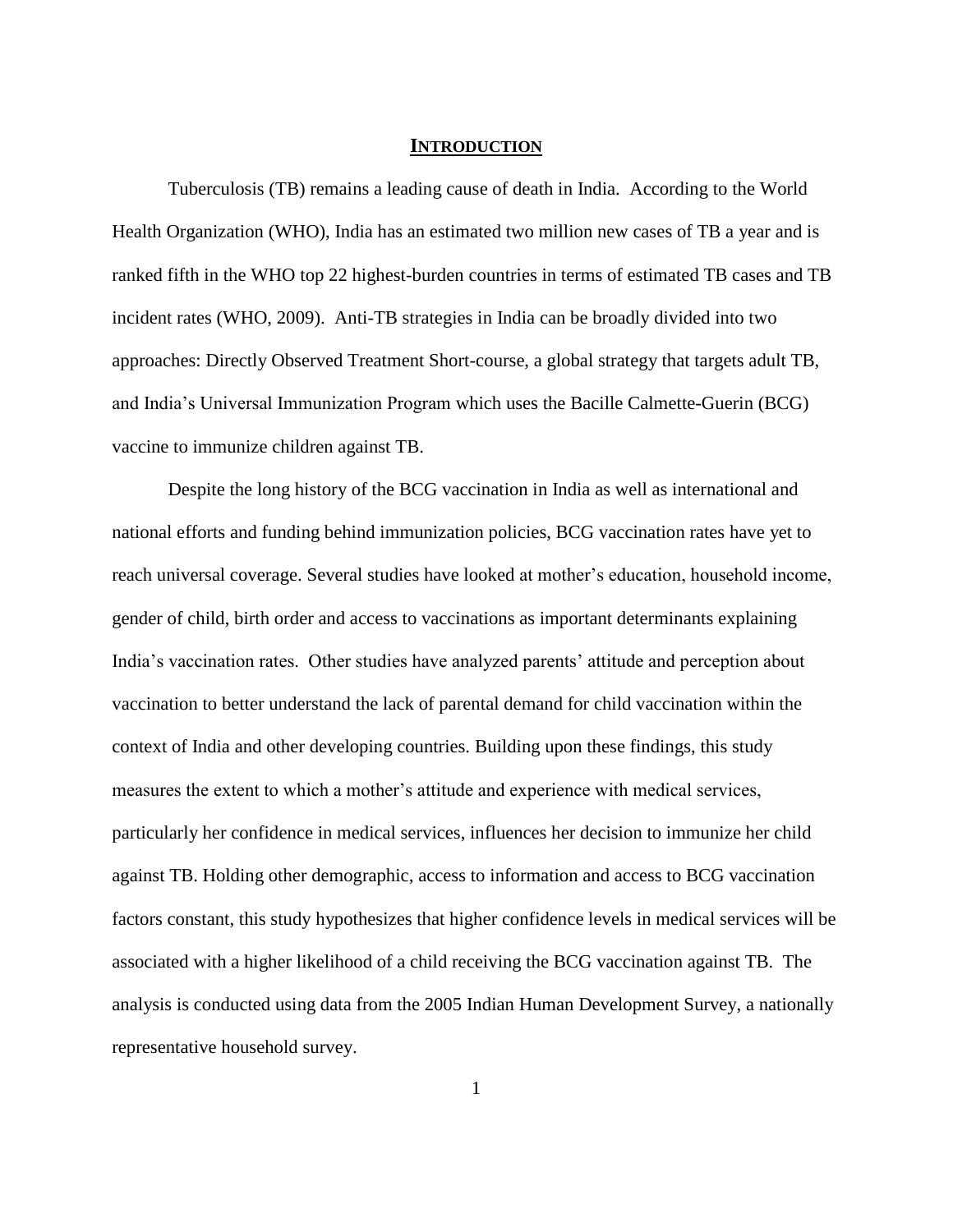#### **BACKGROUND**

Currently, the policy for TB vaccinations for infants is part of the government-run Universal Immunization Program that provides vaccinations free of charge for six vaccinepreventable diseases: tuberculosis, diphtheria, pertussis (whooping cough), tetanus, polio and measles.

India's TB policy for child immunization is based on the distribution of the BCG vaccine through various levels of public health services. India's BCG vaccine campaign began in 1948 with funding from the United Nations Children Fund (UNICEF) and training and support from a Scandinavian vaccination initiative called "The International Tuberculosis Campaign" (Brimnes, 2011). In 1985, the BCG campaign became linked to the global Expanded Program of Immunization<sup>1</sup> and within India became part of India's Universal Immunization Program.

The preventive health system in India is managed by the Central and State authorities with 73% of the funding from government sources (World Bank, 1997). The preventive health system is particularly focused on providing services to territorial areas with one Community Health Center for every 100,000 Primary Health Care Centers for every 30,000 people (20,000 for remote or rural areas) (Das and Das, 2003; Radwan, 2005). For every 5000 people (3000 in mountainous areas) an Auxiliary Nurse Midwife is posted who uses the Primary Health Center as her base (Government of India, 1985). In 1992, the Universal Immunization Program was augmented with India's Child Survival and Safe Motherhood Program (Das and Das, 2003).

 $\overline{a}$ 

<sup>&</sup>lt;sup>1</sup> The Expanded Program of Immunization was established in 1974 by the World Health Assembly with a goal that all children would be able to receive life-saving vaccines. Targeted diseases include: diphtheria, whooping cough, tetanus, measles, poliomyelitis and tuberculosis.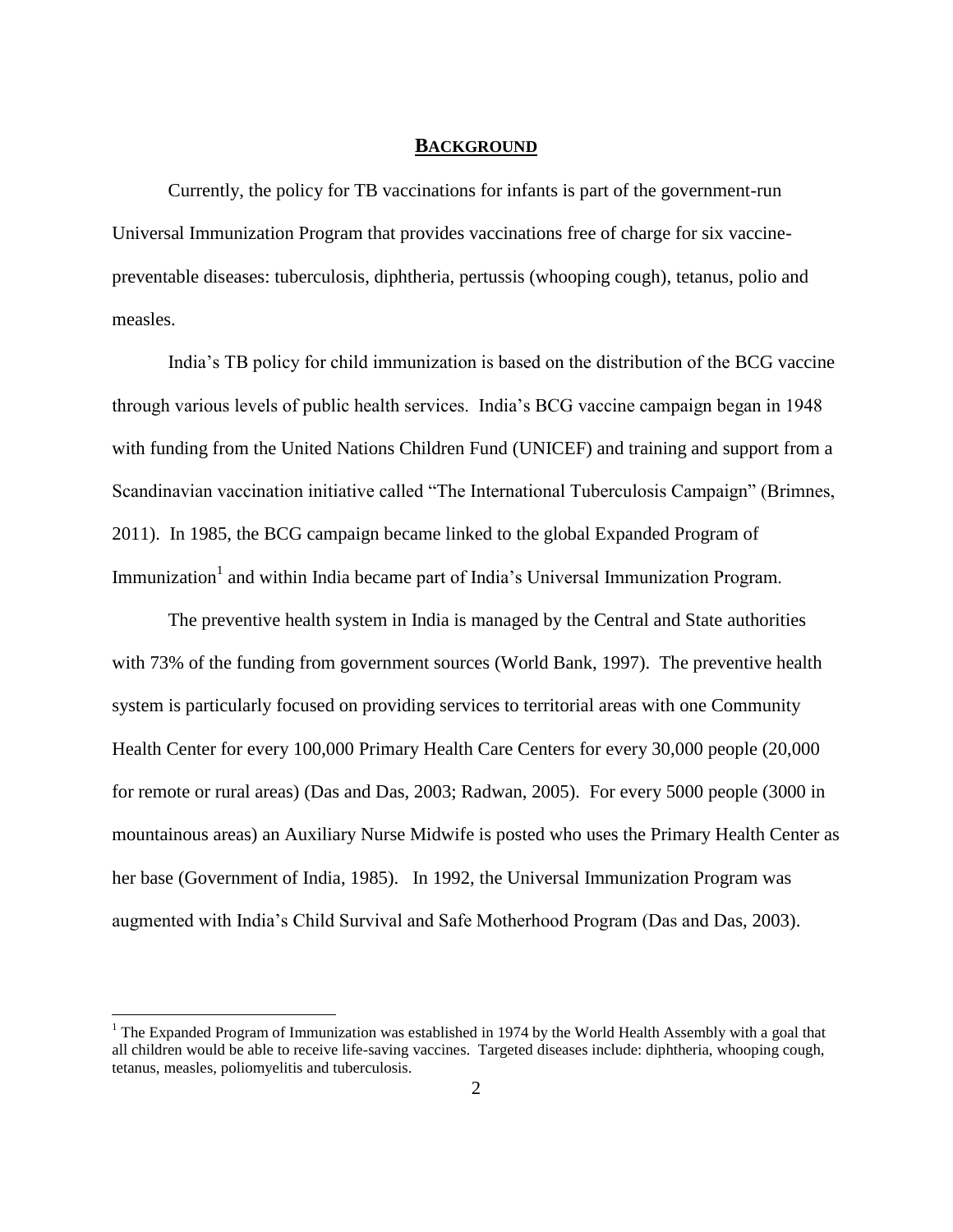With this change, Auxiliary Nurse Midwives became the main providers for maternal services and child vaccination in their placement communities.

In terms of immunization coverage, the Universal Immunization Program has had mixed results with discrepancies across states and households (Das and Das, 2003). Furthermore, studies show there has been little improvement in services between1987-1996 and that the poorest households remain marginalized, only capturing 10% of government subsidies (Radwan, 2005). According to Radwan (2005), the bureaucratic Primary Health Care Center structure, focus on inputs rather than results, lack of capacity and accountability of services, poor infrastructure and incoherent budgeting are all reasons behind the government's failure to meet its immunization target of 85% coverage of all infants.

Aside from public health care services, there has been a rapid increase in private health care services.<sup>2</sup> Private sector medical institutions broadly comprise rural medical providers, who are usually unqualified medical practitioners, not-for profit sector providers, usually religious based organizations funded by international organizations and for-profit sector providers, who generally have better quality services than public sector providers (Radwan, 2005). Though the magnitude of the influence of the private sector is unknown, private-for profit medical institutions are usually small facilities (clinics and nursing homes) that are individually own (Radwan, 2005). Particularly, in the poorest states where the public sector is ineffective, private sector medical institutions provide the majority of health care. Cost of treatment differs depending on the type of private clinic, generally city clinics have higher rates and rural and remote clinics have lower fees (Radwan, 2005). However, many private for-profit hospitals

 $\overline{a}$ 

 $2$  After Indian independence in 1947 about 8% of all medical centers were privately owned. By 1990, private health clinics constituted 60% of all medical institutions (Radwan, 2005).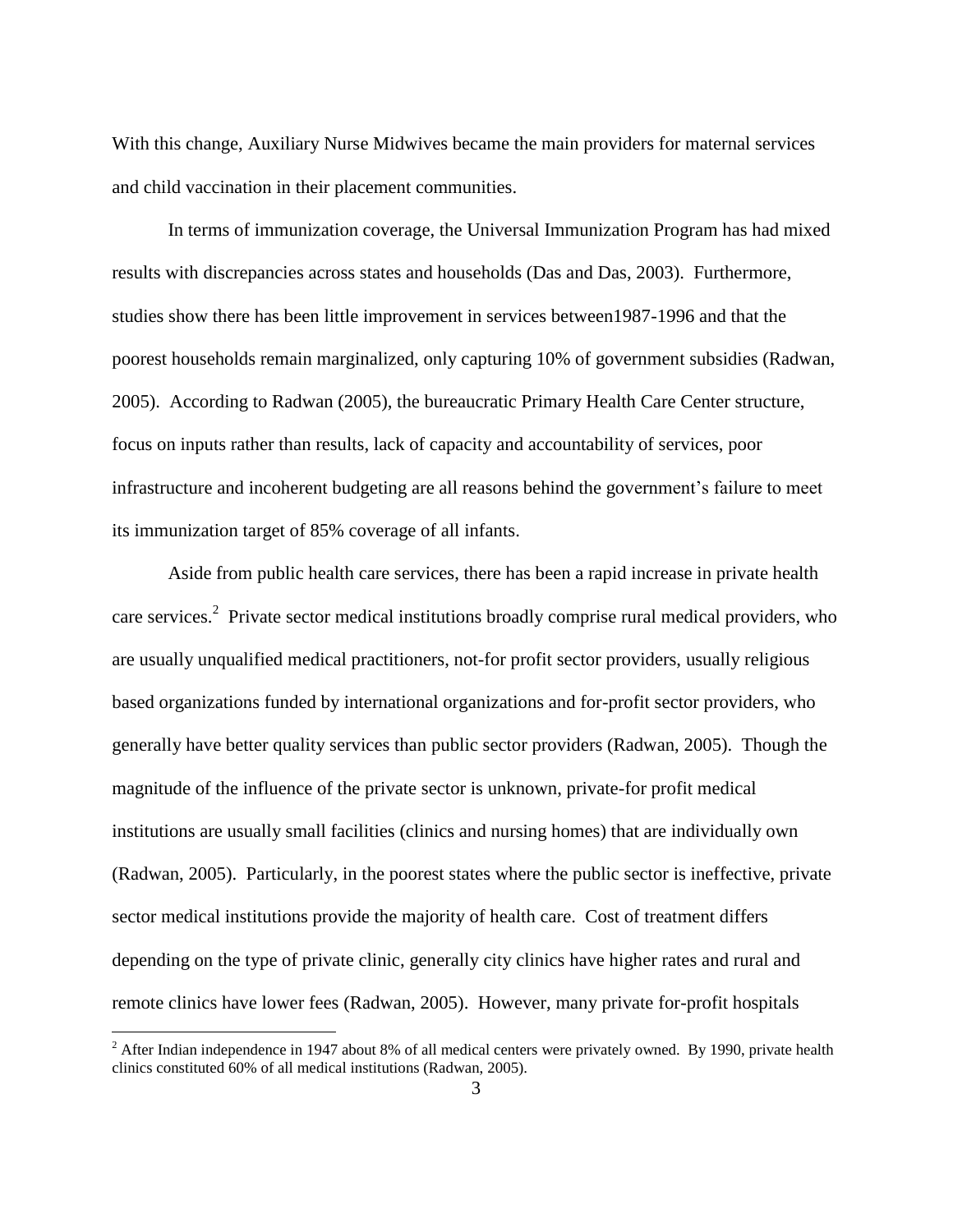often provide concessionary or free services to the poor (Radwan, 2005). Though private sector clinics are frequented more than public sector services, the private sector provided only 10% of all immunizations in India in 1995-1996 (Radwan, 2005). However, this number is rapidly increasing as the private sector is becoming heavily involved with delivering primary and preventive health care in maternal and child care (Radwan, 2005).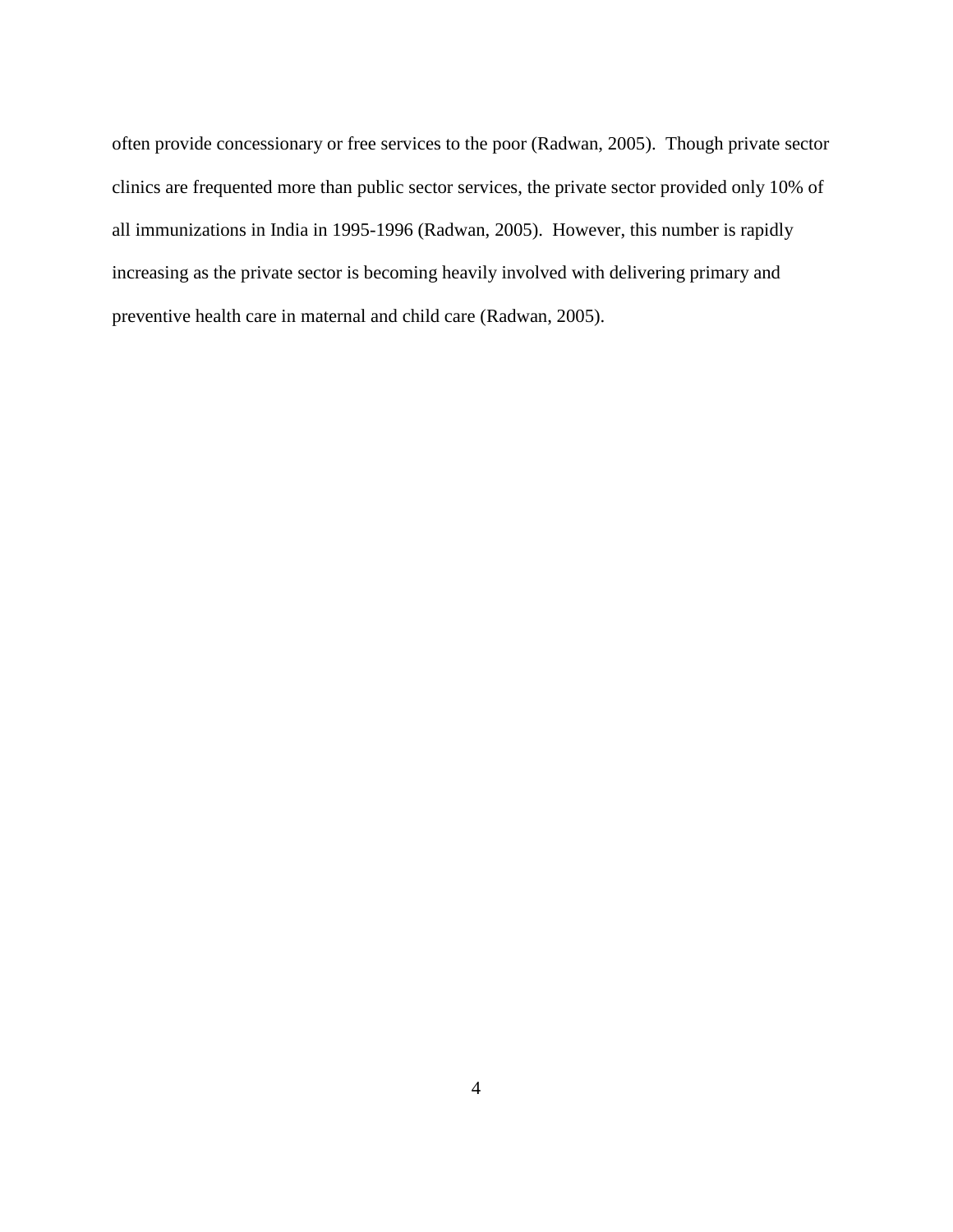## **LITERATURE REVIEW**

To my knowledge, there are no studies that examine the relationship between mother's confidence in medical services and child vaccination rates against TB in India. Several related studies, however, analyze the relationship between parents' confidence in medical services and child vaccination rates against various diseases in developing countries, including one study that looks particularly at India (Das and Das, 2003). A second set of related studies analyze parents' attitude and belief about vaccination and child vaccination rates. Other studies of immunization rates in India test mother, child and household demographic factors as well as household accessibility to vaccinations and their affect on child immunization rates.

## **Confidence in Medical Services and Vaccination Rates**

Das and Das (2003) conducted an ordered probit regression using data they collected in the Garhwal region of India to examine whether households do not actively demand immunization for their child on the basis of costs and benefits but rather on the basis of how much trust they have in the immunization provider. The authors found trust to be a particularly important factor under the conditions of incomplete information about the benefits of vaccinations.

Streefland and colleagues (1999) argue that trust or "confidence in reliability of a person or system..." is particularly important in modern society in the absence of traditional security systems of kinship. Within medical systems, each access point with health facilitators becomes an opportunity to build trust or mistrust. Jheeta and Newell (2008) further corroborate the findings by Streefland and colleagues, illustrating that if parents believe the vaccine or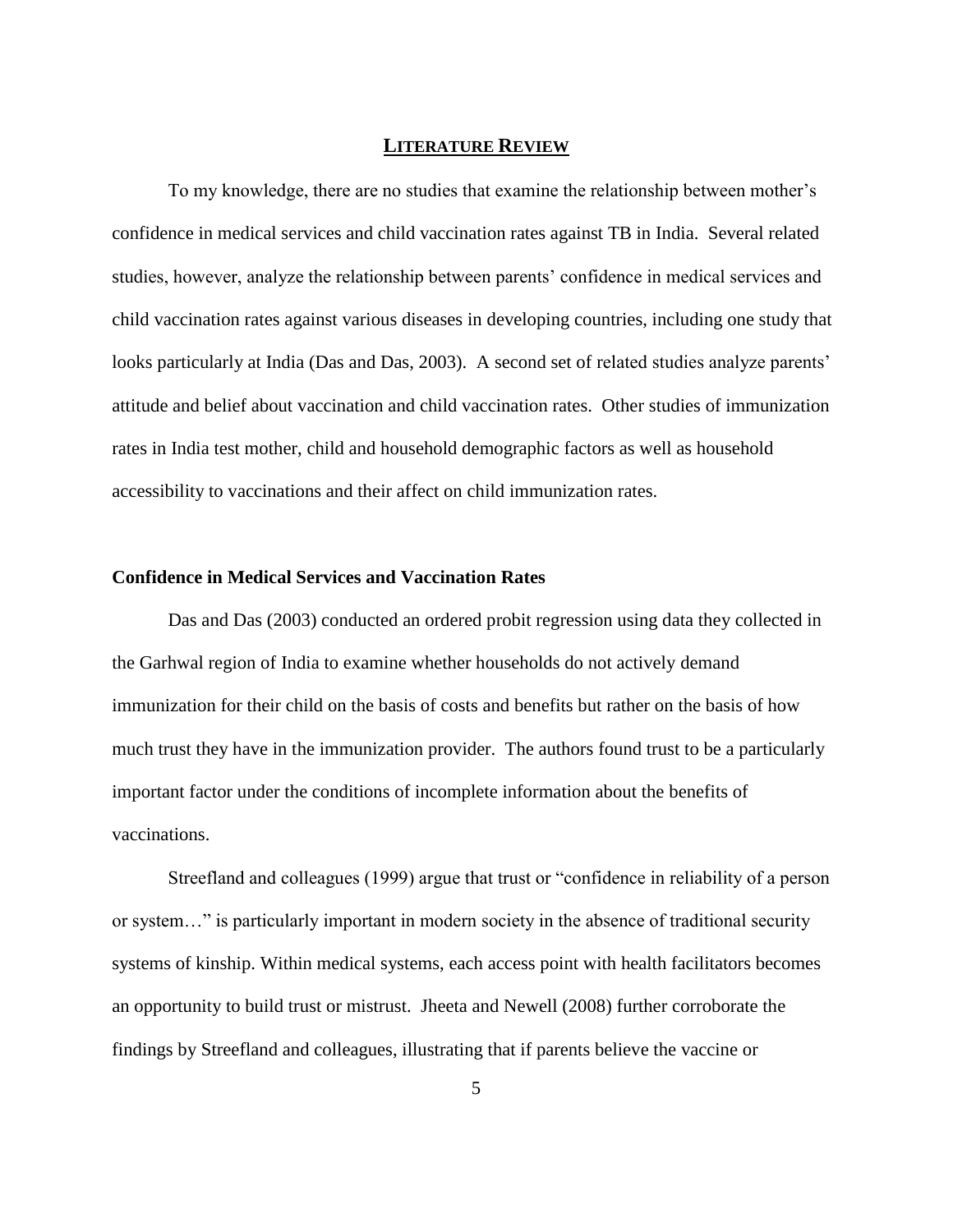organization administering the vaccine will cause harm to their child, they will resist vaccination regardless of their knowledge about the vaccination benefits. For example, in the early 1990s at the height of Hindu-Muslim conflict, Muslim parents sought vaccinations for their children from private clinics rather than government medical staff because fear that the Hindi governmentsponsored vaccinations were linked to sterilization (Nichter, 1995).

## **Parental Attitudes toward Vaccination and Vaccination Rates**

Akmotov and colleagues (2009) conducted a multivariable logistic regression using survey data collected from 934 families living in Bishkek, Kyrgyzstan to find that parents with lower education, with rural residency and limited information about vaccinations had a negative attitude and belief toward child vaccinations, resulting in lower vaccination rates, compared to that of parents with positive attitudes about vaccinations.

Despite the lack of quantitative studies regarding parents' confidence in medical services and child vaccination, health care providers recognize that parents' attitude and experience with medical services is an important factor in whether parents seek vaccination for their children (WHO, 1998). WHO policy recommendations identify the need to change parents' negative experiences with medical services through compensation and through changing staff behavior toward clients (Jheeta and Newell, 2008; WHO, 1998).

## **Other Studies of Child Immunization in India**

Most quantitative studies about child immunization in India analyze how demographic factors of the mother, child or household affect whether children receive vaccinations or not.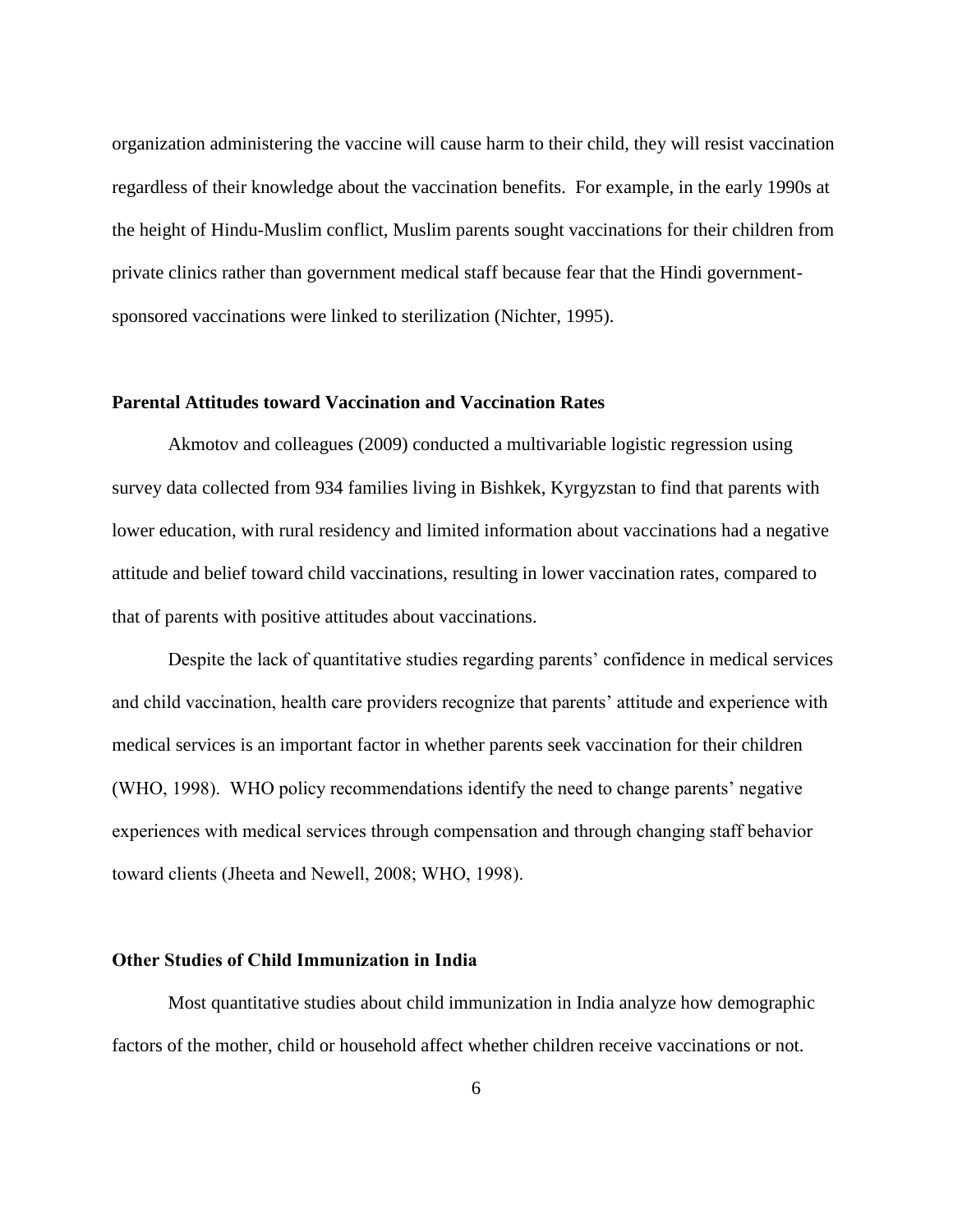A common determinant is mother's education level, which indicates her level of knowledge about the benefits of vaccination. Parasher (2005) conducted four different hierarchical linear models in a logistic regression using data from the 1994 Human Development Profile Index (HDPI) and 1991 Indian Census to find that literate mothers are more likely to seek preventive health care for their children than non-literate mothers. Parasher's study goes beyond the individual level of mother's education but also looks at district level influences: non-literate mothers who live in villages where other mothers have access to higher education benefit from the positive externalities created by other mothers' education. In another study, using data from the National Family Health Survey 1992-1993, Govindasamy and Ramesh (1997) ran a logistic regression model with the following variables: mother's education, residency, employment status, caste, religion, child's sex, birth order and child's age. The results indicate that even after controlling for a mother's social-economic status, mother's education level remains the most significant indicator of a mother's likelihood to access preventive child health care, particularly child immunization.

Other studies analyze the effect of religion on child immunization. Using the National Family Health Survey 2005-2006, Yadav and Guruswamy (2010) conduct a multilevel logistic regression across different Indian states to find that in certain states, being Muslim negatively affected a child's odds of being immunized. The study also found that family structure, gender of child, access to immunization were statistically significant in some states, but not in others.

Gender of child is an important determinant in the Indian context. Choi and Lee (2006) use the National Family Health Survey 1992-1993 on a probit and bivariate probit model to show that gender of child has a significant influence on whether parents participate in immunization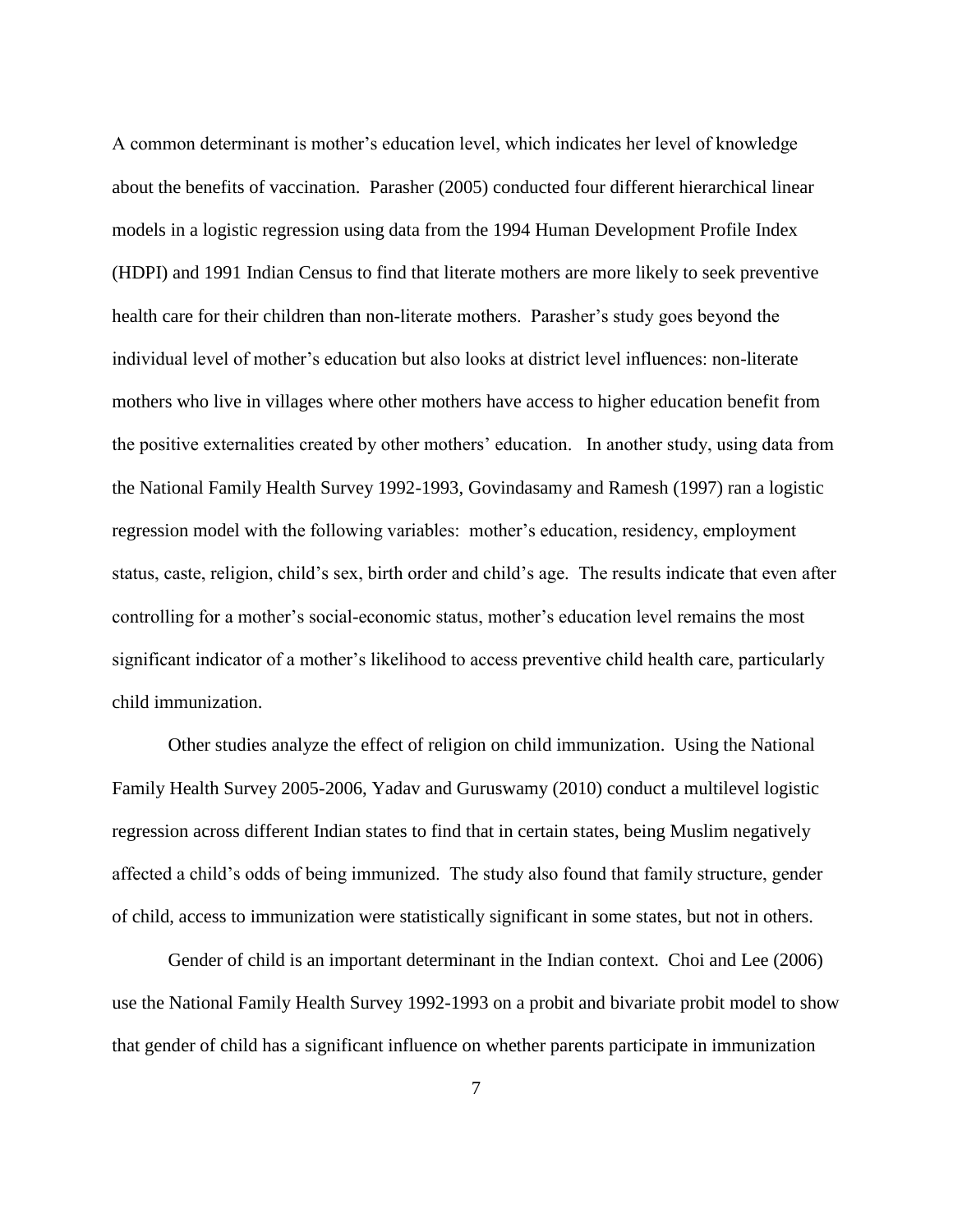programs. Parents place more value on infant boys than girls and subsequently are more likely to vaccinate and provide better nutrition to boys than girls.

Aside from mother and child demographic determinants, there are several quantitative studies on household determinants such as residency and wealth, and their affect on child immunization rates. Yazbeck and Pande (2003) and Yazbeck and Gaudin (2006) use data from the Indian National Family and Health Survey of 1992-1993 and 1998-1999 respectively, to test the correlation between household wealth, gender, regional inequality and immunization rates. Both studies found that wealthier states have better immunization coverage than poorer states. Yazbeck and Pande (2003) found that rural households had lower immunization rates than urban households. But amongst the rural and urban households, poorer households had lower immunization rates than richer households. Mohanty and Pathak (2009) further corroborate these results indicating a large disparity in utilization of health care services, with the poor being at a disadvantage.<sup>3</sup>

Other studies look at access to immunization (distance to clinic and cost), distribution and supply of immunization in relation to immunization rates in India. Ghei and colleagues (2010) use data collected from the U.S. Agency for International Development Environmental Health Project in 2005 from Agra slums to find that distance to health centers matters in whether or not a child receives immunization. Using a multinomial logit regression, the authors show that if an urban health center was located within 2 kilometers in a slum, it was twice as likely for a child to be immunized than if the health center was located further than 2 kilometers. In the case of rural India, Datar and colleagues (2007) conclude that expanding fixed health infrastructure

 $\overline{a}$ 

 $3$  Their study used data from the National Family and Health Survey conducted during 1992–2005 for the states of Uttar Pradesh and Maharashtra.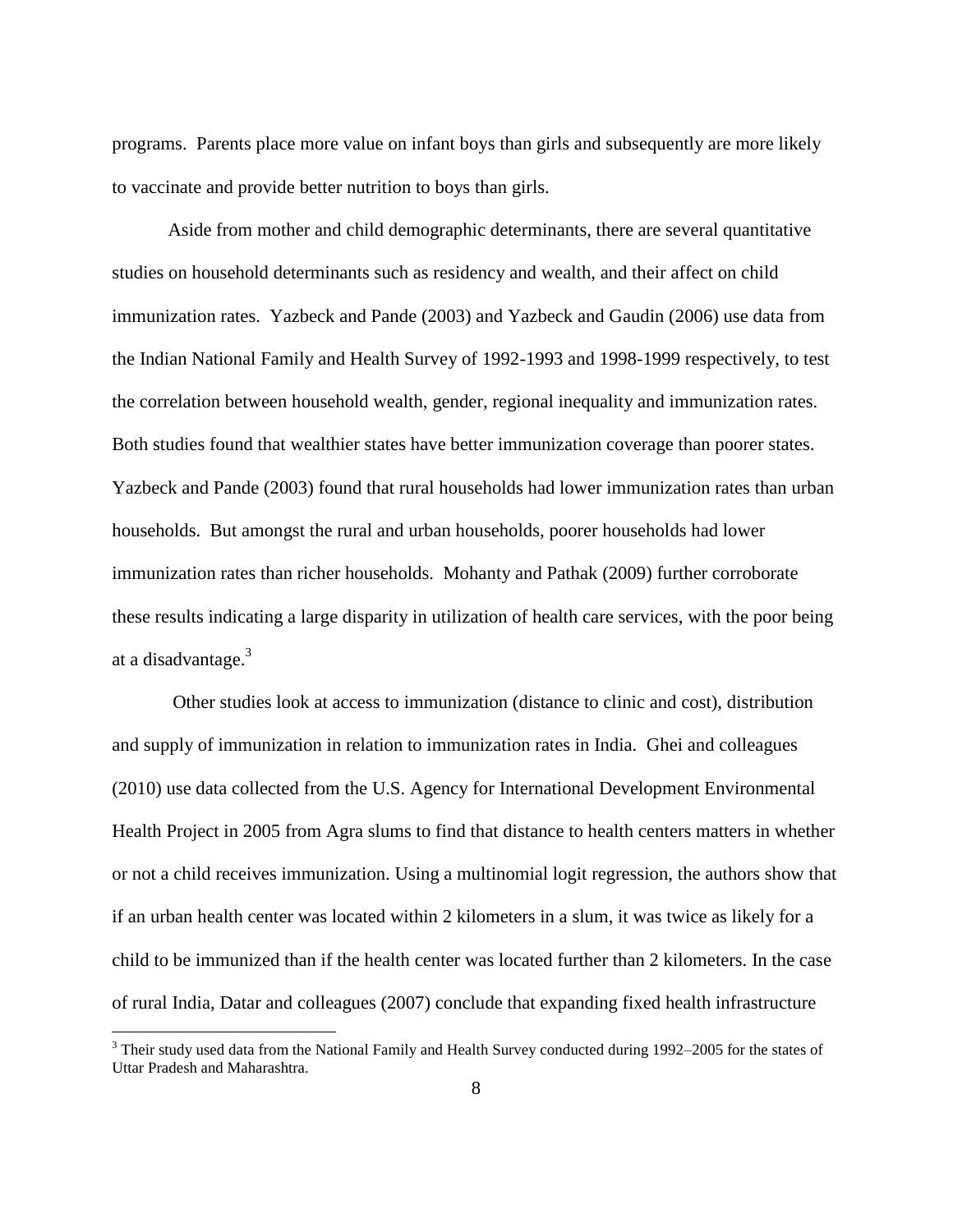would have modest immunization coverage but not lead to universal coverage. Using a logistic regression on data from the National Family Health Survey conducted in 1993-1998, Datar and colleagues also find that expanding community health workers does little to increase vaccination rates. However, the study found that availability of a nearby well staffed and well stocked primary health clinic or hospital had a positive effect on immunization rates in comparison to lower level health clinics. From these studies, it seems distance and quality of health clinics matter.

Increasing supply-side determinants is a common issue faced by local, national and international organizations working toward increasing coverage of child immunization as many countries lack the basic infrastructure, supplies and technologies and medical expertise and personnel to provide widespread and easily accessible immunization services (Ryman et al., 2008). As this literature review indicates, both supply and demand-side determinants are important in determining child vaccination rates. Pegurri and colleagues (2005) surveyed a literature review of 680 studies analyzing the cost-effectiveness of demand, supply and demandsupply interventions to improve immunization services in developing countries. They found that both demand and supply interventions are equally cost-effective, yet it is difficult to find concrete results as interventions are contextually different. Thus interventions to increase immunization coverage requires a contextual understanding of both demand and supply factors.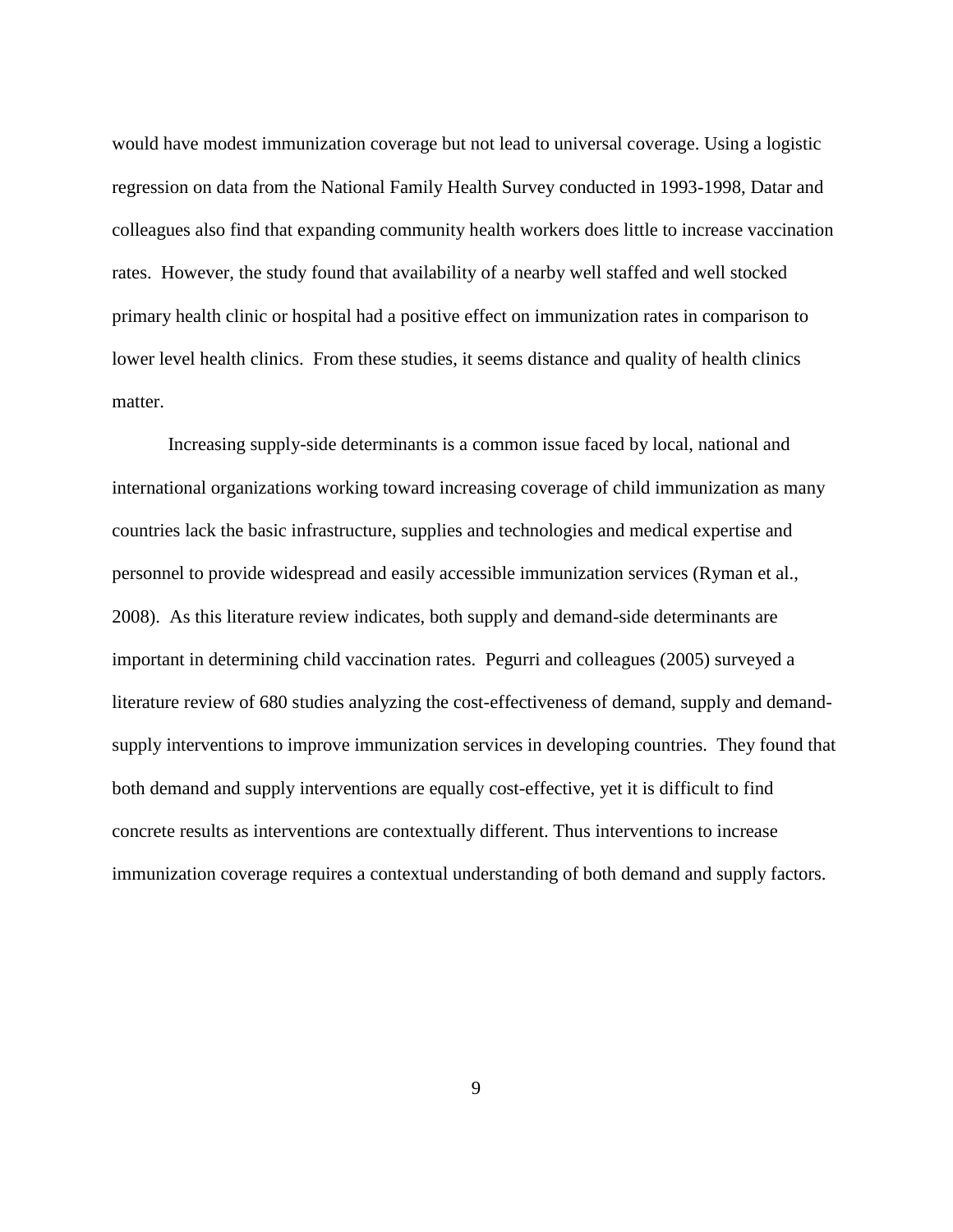#### **CONCEPTUAL FRAMEWORK AND HYPOTHESIS**

There are several determinants that influence whether or not a mother seeks immunization for her child. Various global health initiatives and national policies to increase child immunization as one method to decrease child mortality rates in developing countries have used different approaches to provide incentives for mothers to immunize their children. Largely, the focus is to either increase the supply or the demand for immunization. A growing number of campaigns with enough capacity often attempt to increase a combination of both. Supply of immunization in developing countries, particularly India, depends on international and domestic funding for immunizations, domestic immunization policies and distribution of supply. Whether mother's can access the supply is largely determined by various constraints: availability of and distance to clinic or immunization campaign, funding to travel and in the case of a private clinic, price of immunization and permission from her husband, older male or female in the family to visit a health clinic.

Demand for immunization in India is expected to differ by mother and household characteristics such as financial status, education level, knowledge about the benefits of immunization, knowledge and experience with TB, perception of quality of immunization and health care and experience with as well as trust of government policies and medical services. Confidence that medical services will provide good treatment is a vital factor because mothers who believe medical staff is competent, medical technology and medicine is effective and that medical services exist for their benefit are likely to have a higher demand for immunization than mothers who do not have the same level of confidence.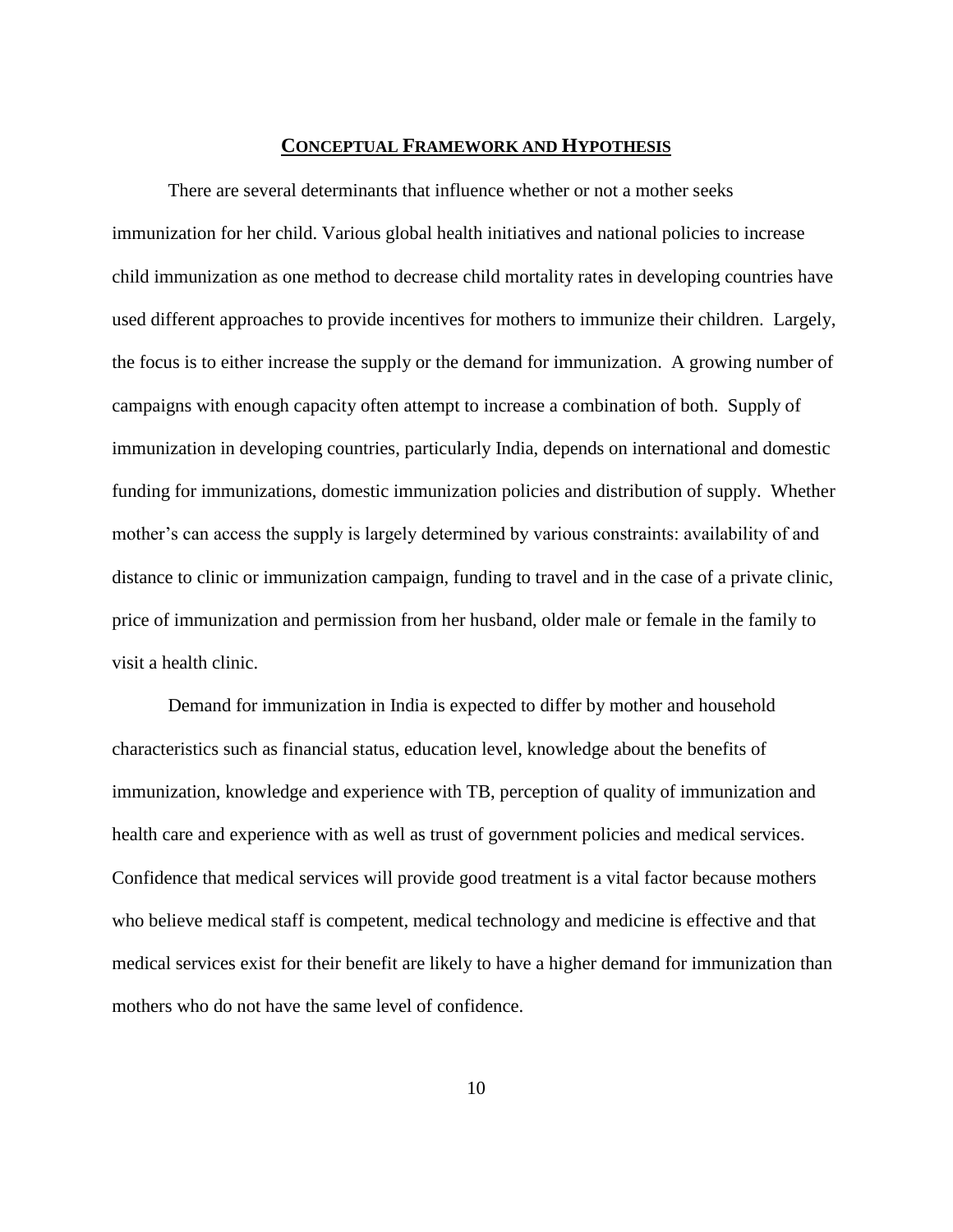Other social and economic barriers are caste and religion. The Indian caste system is a system of social stratification and restriction by endogamous hereditary groups largely within the Hindi population. The Indian Constitution outlawed caste-based discrimination in 1950, however, social and economic discrimination continue today.<sup>4</sup> Similarly, given the minority status of Muslim and other religions, it is expected that mothers belonging to certain castes and religions face additional social and economic barriers to seeking vaccination for their children.

Also particular to the Indian context is the large role that gender plays in the mother's decision to immunize her child or not. Indian society is patriarchal and studies have shown that boys are more likely to be vaccinated than girls (Bonu et al., 2003). This is particularly the case, if the youngest child is a girl in a family of all daughters.

This paper examines the extent to which mother's attitude and experience with medical services are determining factors in whether a mother immunizes her child or not. More specifically, this paper tests the hypothesis that the higher a mother's level of confidence is in medical services, the higher the likelihood that she will vaccinate her child, controlling for demographic factors, factors associated with access and information about vaccination campaigns as well as access to the BCG vaccination and other health care factors.

 $\overline{a}$ 

<sup>&</sup>lt;sup>4</sup> To counter the discrimination, the Indian government has identified people belonging to certain oppressed castes and tribes under the official titles of Scheduled Caste and Scheduled Tribe. Those identified under the Scheduled Caste or Scheduled Tribe can benefit from protective arrangements, affirmative action and certain social and economic provisions. Other Backward Classes is another group of people who do not fall into either the Scheduled Caste or Scheduled Tribe category, but still experience the same discriminations and subsequently, also receive similar governmental benefits as Scheduled Caste or Scheduled Tribe.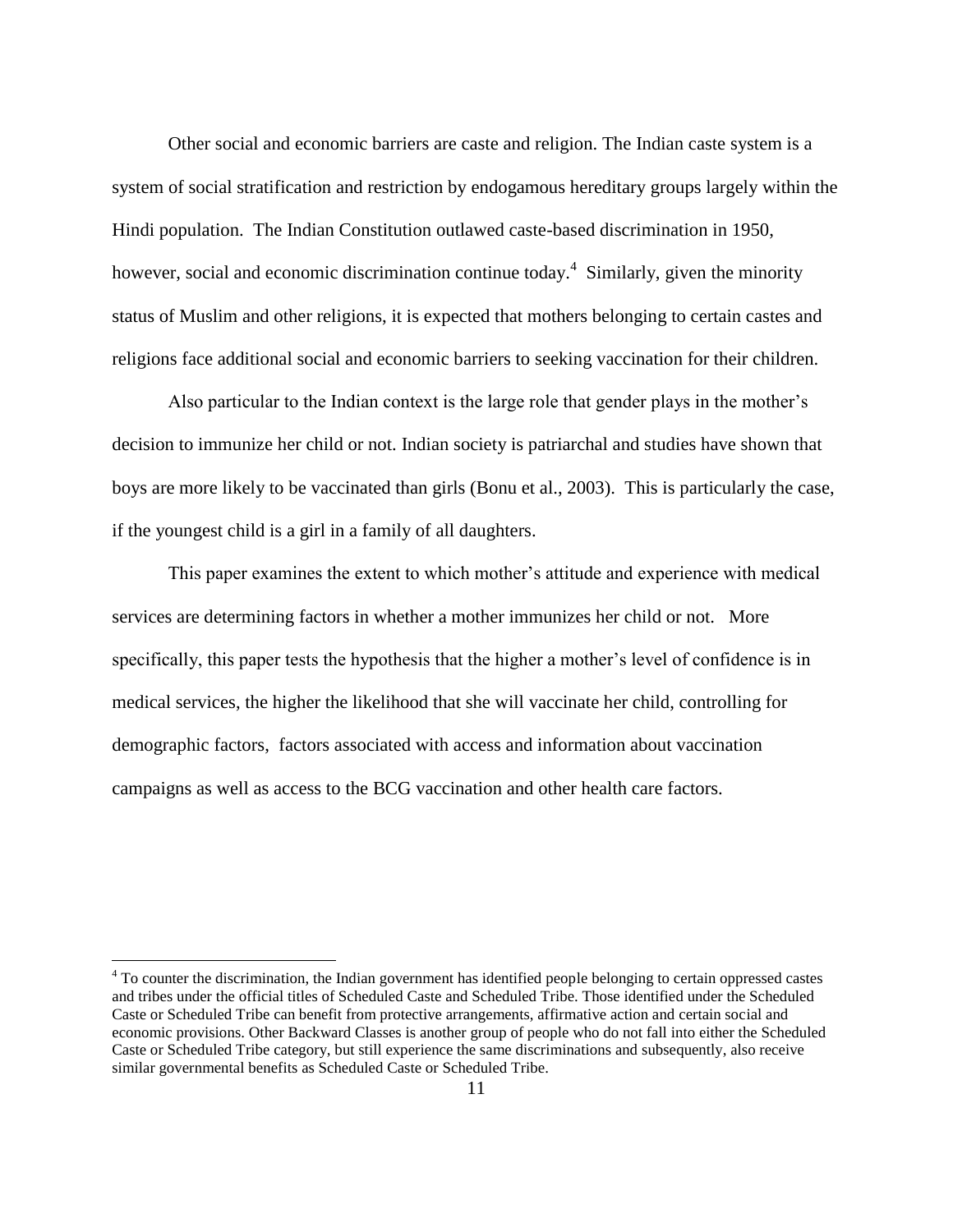# **DATA AND METHODS**

### **DATA**

This paper uses data from the Indian Human Development Survey (IHDS) collected during November 2004-October 2005. The survey was organized by researchers at the University of Maryland and the National Council of Applied Economic Research, New Delhi, and funded by the National Institutes of Health. The database is a nationally representative, multi-topic survey covering 41,554 households in 1,503 villages and 971 urban neighborhoods in 383 districts in India. Data collected at the household and individual level cover the following topics: health, education, employment, economic status, marriage, fertility, gender relations and social capital. IHDS also has data collected at the medical facility, village and school levels that describe the characteristics of each entity. The household data were collected through two onehour interviews.

The IHDS sample design is a combination of two separate samples: 27,654 households first contacted in 1994-1995 and a re-interview sample of 13,900 households. Of the reinterviewed households, roughly half were interviewed by IHDS in 2004-2005. The remaining half was randomly selected from the stratified 1994 sample design. Split households that remained in the village were re-interviewed.

This paper is an individual-level analysis using the household and education file for the women and household characteristics. This study also uses the medical file which includes the characteristics of village clinics and the village file which includes data about village immunization programs. The household and education file has a sample size of 41,544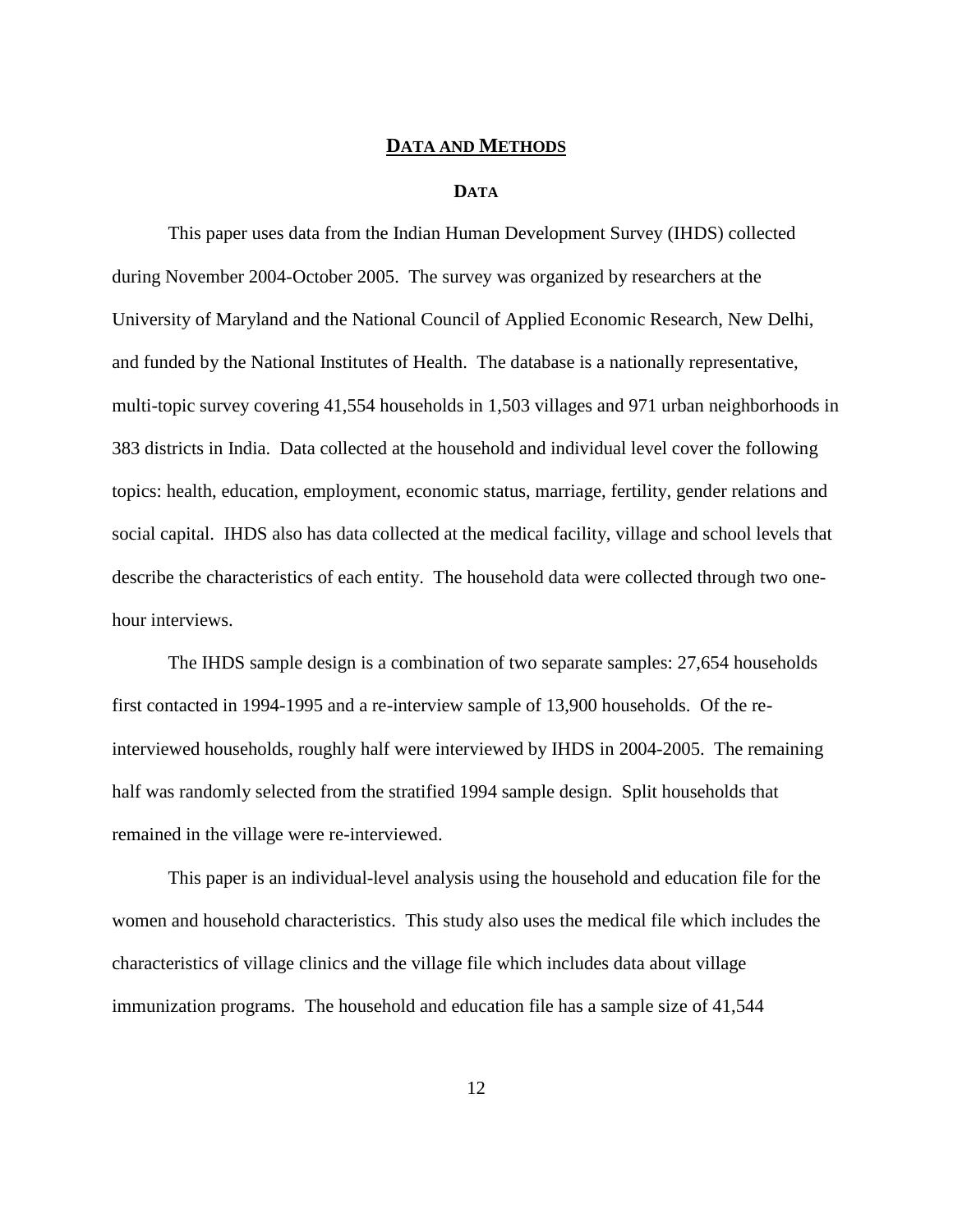households while the medical file and village file respectively have 3,777 clinics and 1,501 villages. Additionally, a design weight is provided in the data for national population estimates.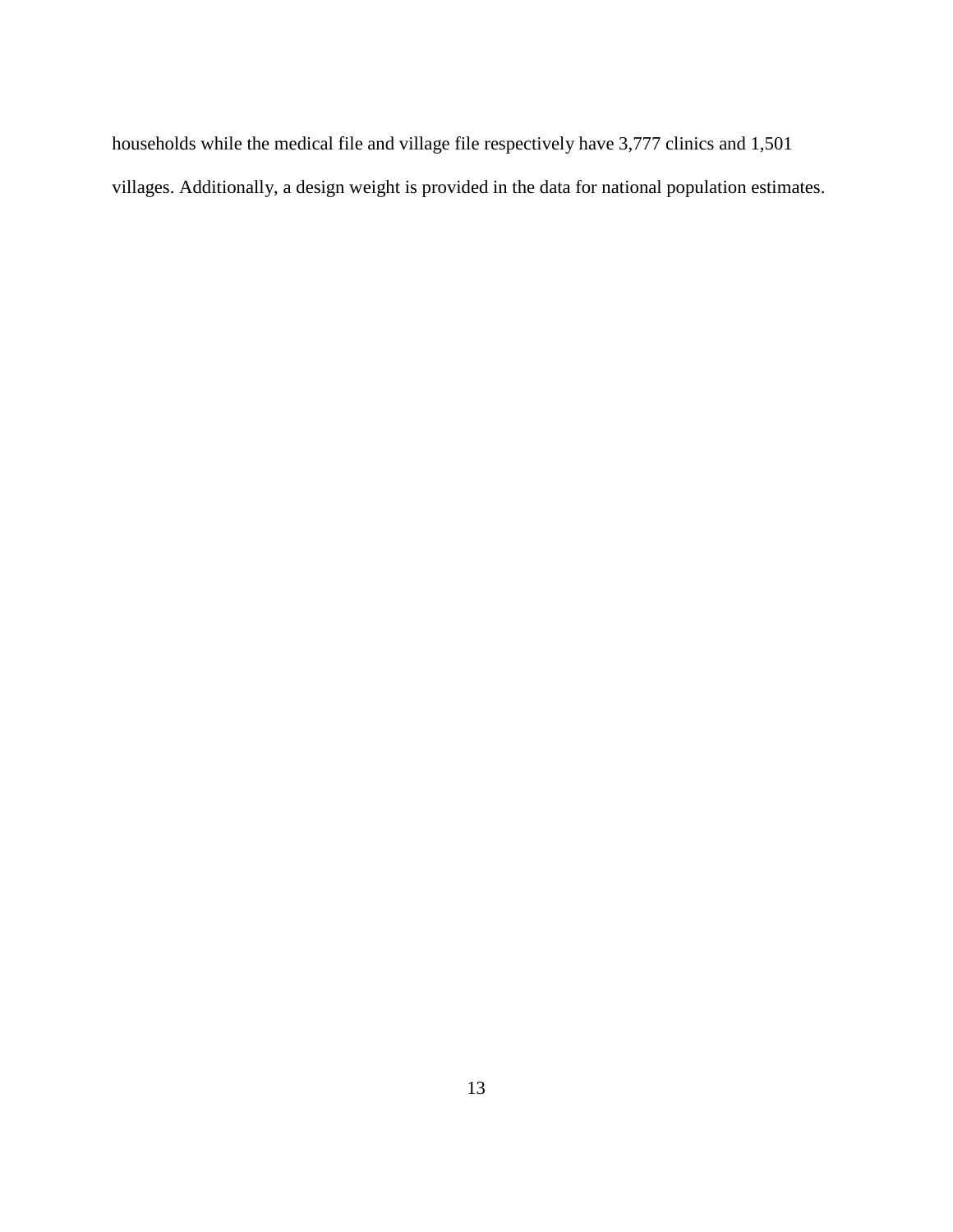## **ANALYSIS PLAN**

#### **Study Population**

Given the global and national efforts behind increasing coverage of immunization against vaccine preventable diseases among children in India, this paper aims to better understand the factors that determine a mother's likelihood to vaccinate her child against TB. An approximate population of mothers who have the option of having their child vaccinated with the BCG vaccine or not was determined using the information provided from the data.

This paper uses a subsample from the IHDS Household data file consisting of women ages fifteen to forty-nine who have been married. Using child identifying variables from the data, the study population was restricted to identify women who gave birth between January 2000 and October 2005 to a surviving child. The study focuses only on the youngest child born to the mother within this timeframe. If there was missing information about the child's BCG immunization status, the observation was excluded from the study. The restrictions changed the study population to women ages sixteen to forty-nine.

The identified study population from the IHDS Household data file was merged with the IHDS Medical Facility file at the village level. The IHDS Medical Facility file is survey data of the basic characteristics, supplies and services of 3,777 randomly chosen clinics in India. Due to a discrepancy in the number of surveyed villages in the Household data file and the number of surveyed villages in the Medical Facility file, the study population was restricted to the number of matched observations in the Medical Facility file to retain variables of interest. The final study population consists of 7,778 mothers of young children.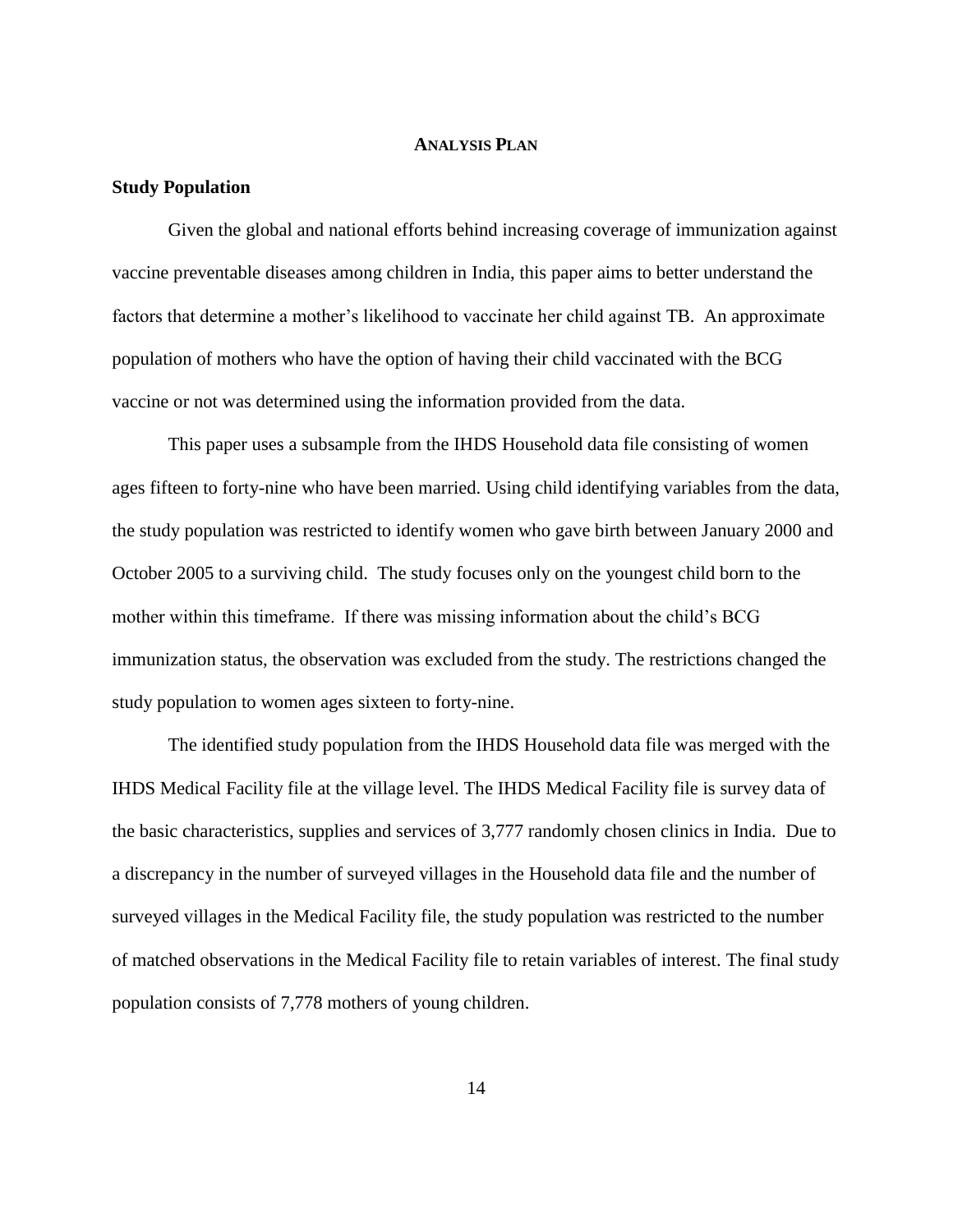### **Regression Model**

This paper uses the logistic regression model:

Log (odds of child received the BCG vaccine) =  $\beta_0 + \beta_1 *$ Demographic Variables +  $β<sub>2</sub> *Confidence level in medical services + β<sub>3</sub> * Treatment by medical staff + β<sub>4</sub> * General wait time$ to receive medical services +  $\beta_5$ \*Confidence in Government +  $\beta_6$ \*Access to Information about Vaccination Campaigns +  $\beta_7^*$ Access to BCG Vaccination and Health Care

## Dependent Variable

*Child Received BCG Vaccine:* This is a binary variable indicating whether a child has received the BCG immunization against TB or not. The answer was identified by the recording of BCG vaccination on the child's immunization card or by verbal verification if immunization card was missing. This dependent variable refers to the BCG immunization status of the youngest child born to the mother between January 2000 and October 2005.

### Demographic Variables

*Age:* This set of binary variables indicates a mother's age (reference group, 16-25): 26-35 and 26-49. This variable was included in the analysis because mothers are expected to have different attitudes and perceptions about immunization depending on their age. Older mothers are more likely to have their child vaccinated than younger mothers because they are likely to have more knowledge and experience.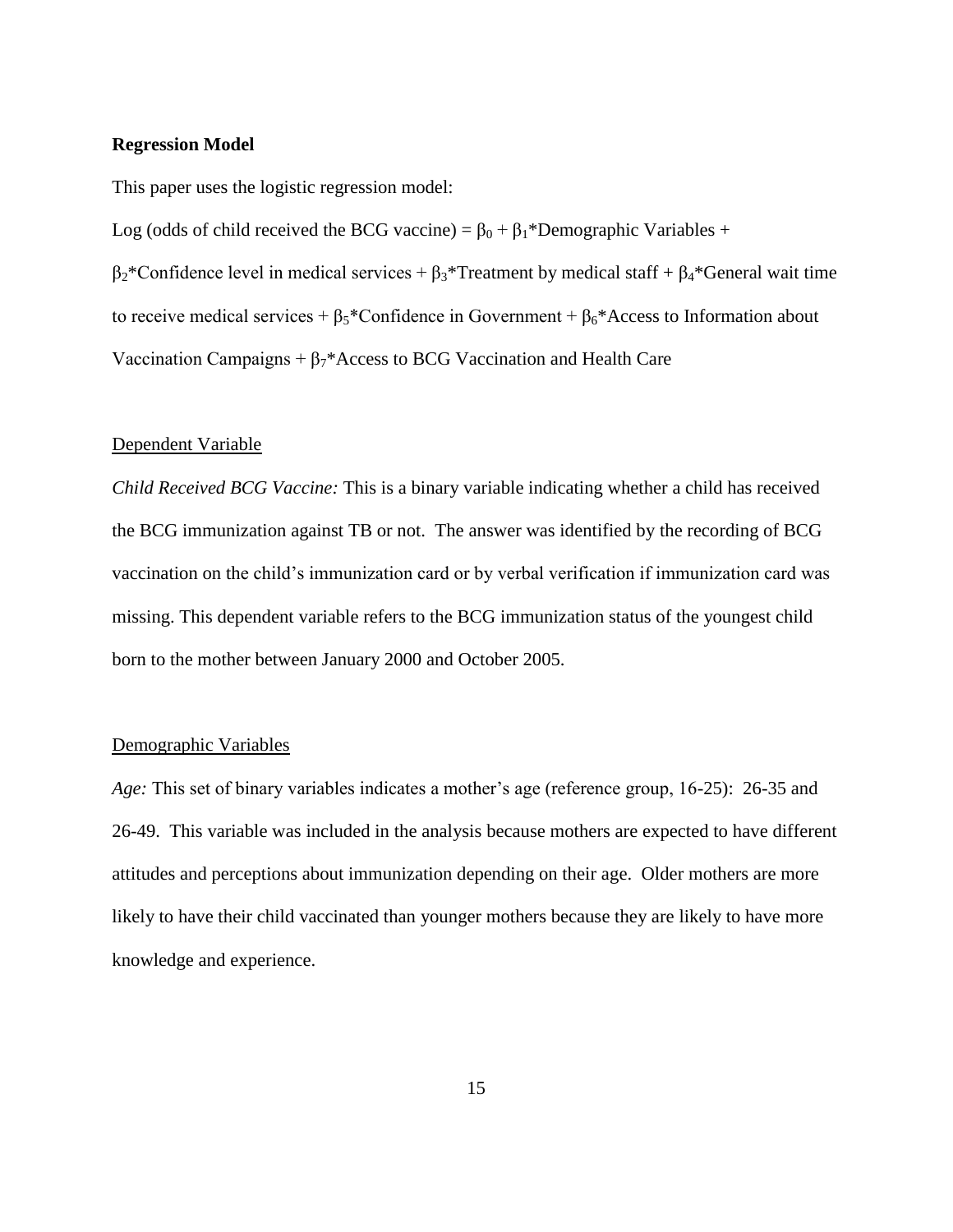*Number of Children:* This set of binary variables indicates the number of children a mother has (reference group, one child): two, three and four or more. The number of children a mother has could influence her decision on whether to vaccinate her youngest child, given her past experiences with raising children.

*Caste:* This group of binary variables specifies the mother's caste (reference group, Other Backward Classes): High Caste, Scheduled Caste, Scheduled Tribe and other. Those in the Other Backward Classes, Scheduled Caste and Scheduled Tribe are likely to face additional social and economic restraints to health services. It is expected that mothers in these Castes are less likely to have their child immunized.

*Religion:* This set of binary variables identifies a mother's religion (reference group, Muslim): Hindi and Christian, Sikh, Jain, Buddhist and Other. India has a long history of Hindu-Muslim conflict which has carried through to contemporary society and is expressed in the form of ongoing religious riots (Brass, 2003). There is particularly a strong distrust among the Muslim minority population of Hindu majority led government policies. At the height of Hindu-Muslim conflict in the 1990s, the Muslim population believed the Hindu government's immunization program as a mechanism of Muslim control (Nichter, 1995). Given this history of distrust, it is expected that Muslim mothers are less likely to have their children immunized than Hindu mothers.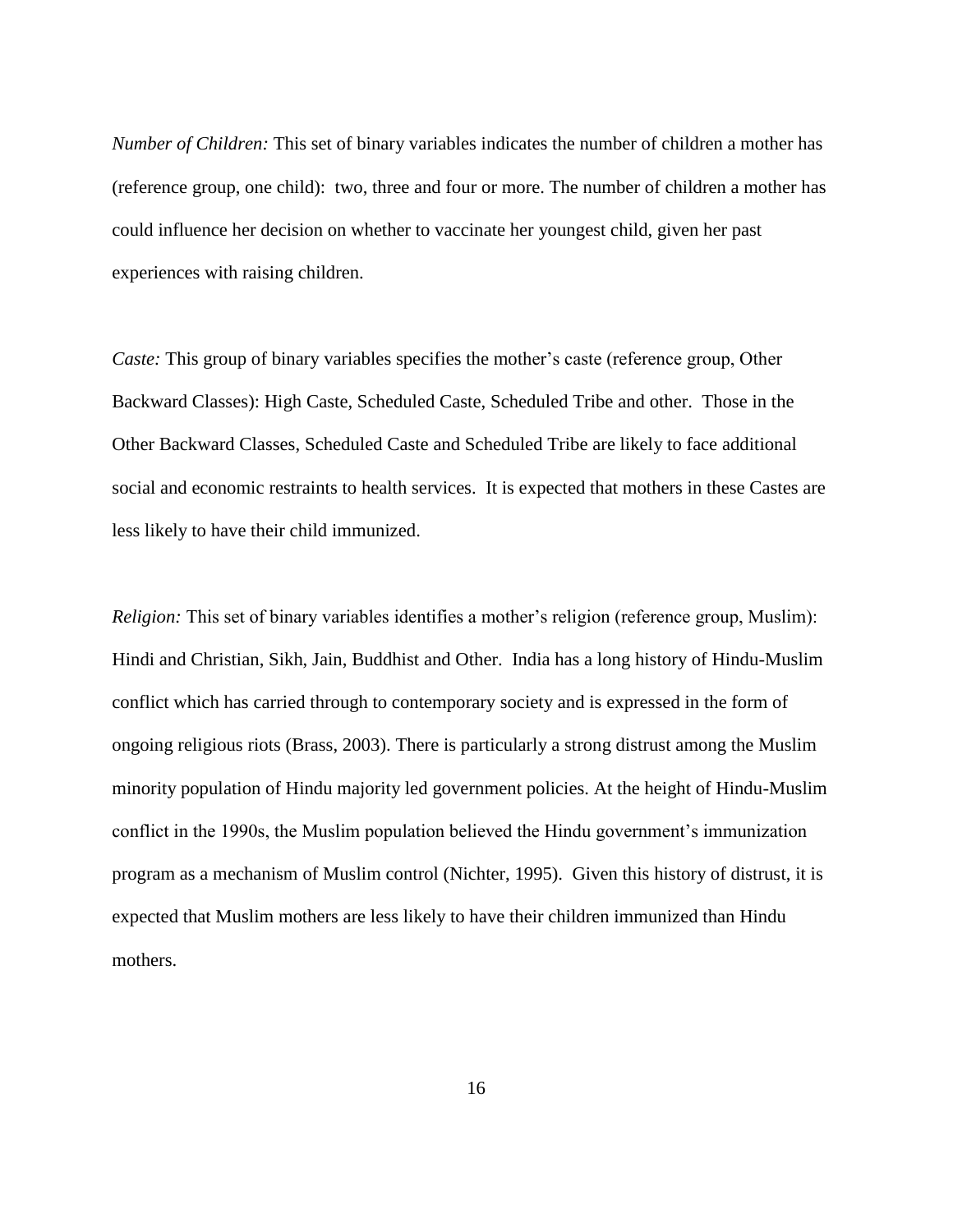*Education:* This group of binary variables indicates the mother's education level (reference group, no school): grade 1-6, grade 7-9 and grade 10 or higher. It is expected that mothers with higher education will have a higher likelihood of having their children immunized.

*Household Poverty:* This group of binary variables indicates a household's poverty level based on monthly consumption per capita and the official poverty line (reference group, poor (0- 100%)): near poor (100%-150% of the poverty level), low income (150%-200% of the poverty level), middle income (200%-300% of the poverty level) and high income (300% and above the poverty level). It is expected that children of poor and near poor households are less likely to be immunized from TB.

*Residency:* This binary variable indicates whether the mother has rural or urban residency. Households with rural residency are likely to have less access to information about vaccination and vaccination campaigns as well as less access to medical clinics with vaccination programs.

#### Attitude and Experience with Medical Services and Government Variables

*Confidence Level in Medical Services:* This set of binary variables indicates a mother's level of confidence in medical services (hospitals and doctors) to provide good treatment (reference group: hardly any): a great deal, only some and unknown. It is expected that a mother with a great deal of confidence in medical services is likely to have her child immunized because she trusts the medical institution. This is a key factor in assessing the demand a mother has for her child's immunization.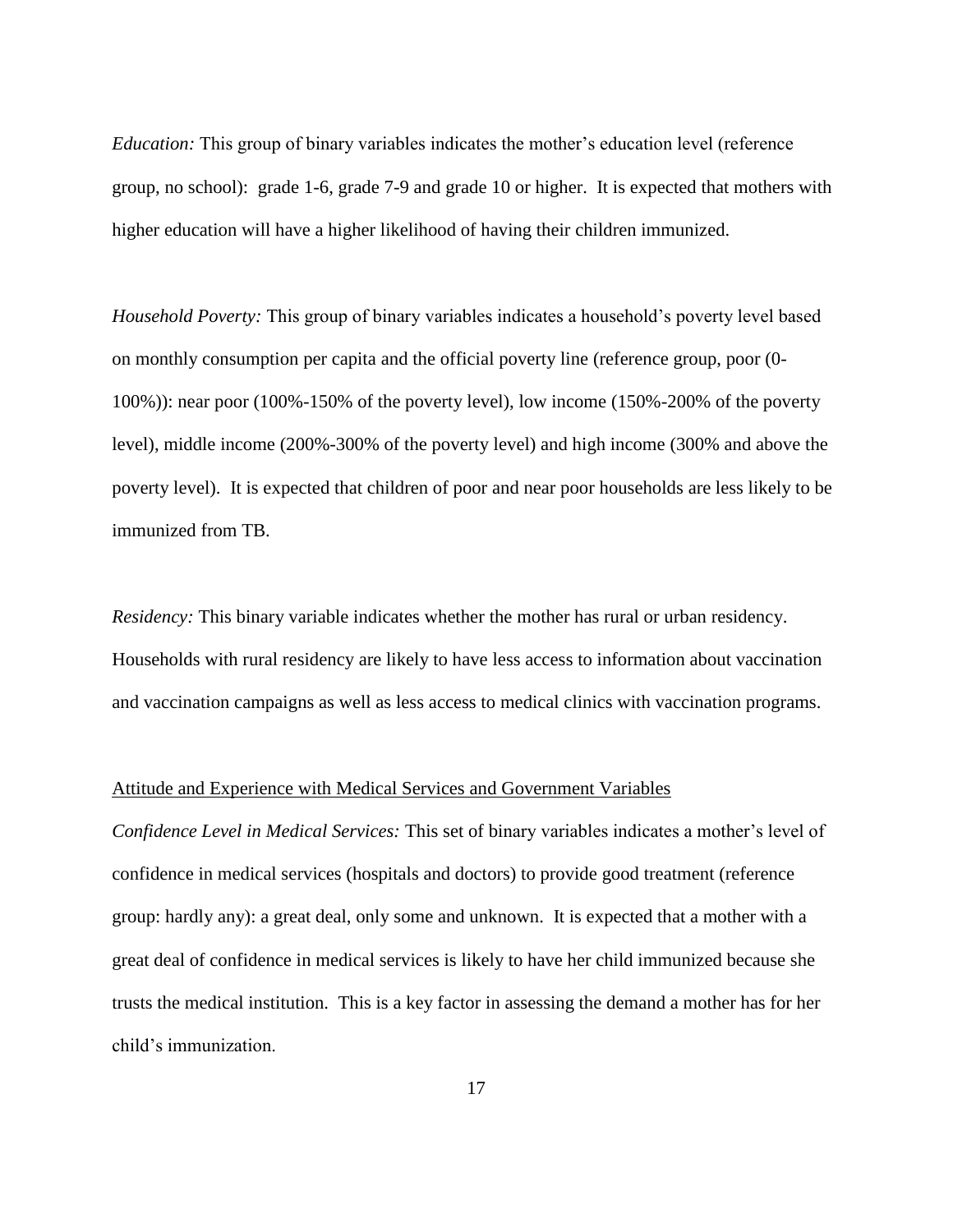*Treatment by Medical Staff:* This set of binary variables indicates the mother's type of experience with medical staff (reference group, mothers who describe their treatment from medical staff as "somewhat nicely"): nicely, not nicely and unknown. Mothers who have had a positive experience with medical staff are likely to be more responsive to medical services.

*Usual Wait Time to Receive Medical Services:* The following binary variables indicate a mother's usual wait time before receiving medical assistance (reference group, over 30 minutes): 0-15, 16-30 minutes and unknown. It is expected that mothers who have experienced long wait times before receiving medical services are less likely to seek immunization for their child because they have a higher opportunity cost of seeking care than that of mothers with a shorter wait time.

*Confidence Level in Government:* This set of binary variables assesses the mother's level of confidence in government services to look after the people. The categories range from a great deal, only some, hardly any (reference group) and unknown. Because India's child immunization programs are government funded and promoted, it is likely that a mother's perception of the government could influence her decision to seek vaccination for her child.

## Access to Information about Vaccination Campaigns Variables

*Watches TV:* This group of binary variables indicates whether a mother never watches television (reference group), sometimes watches television, regularly watches television or unknown.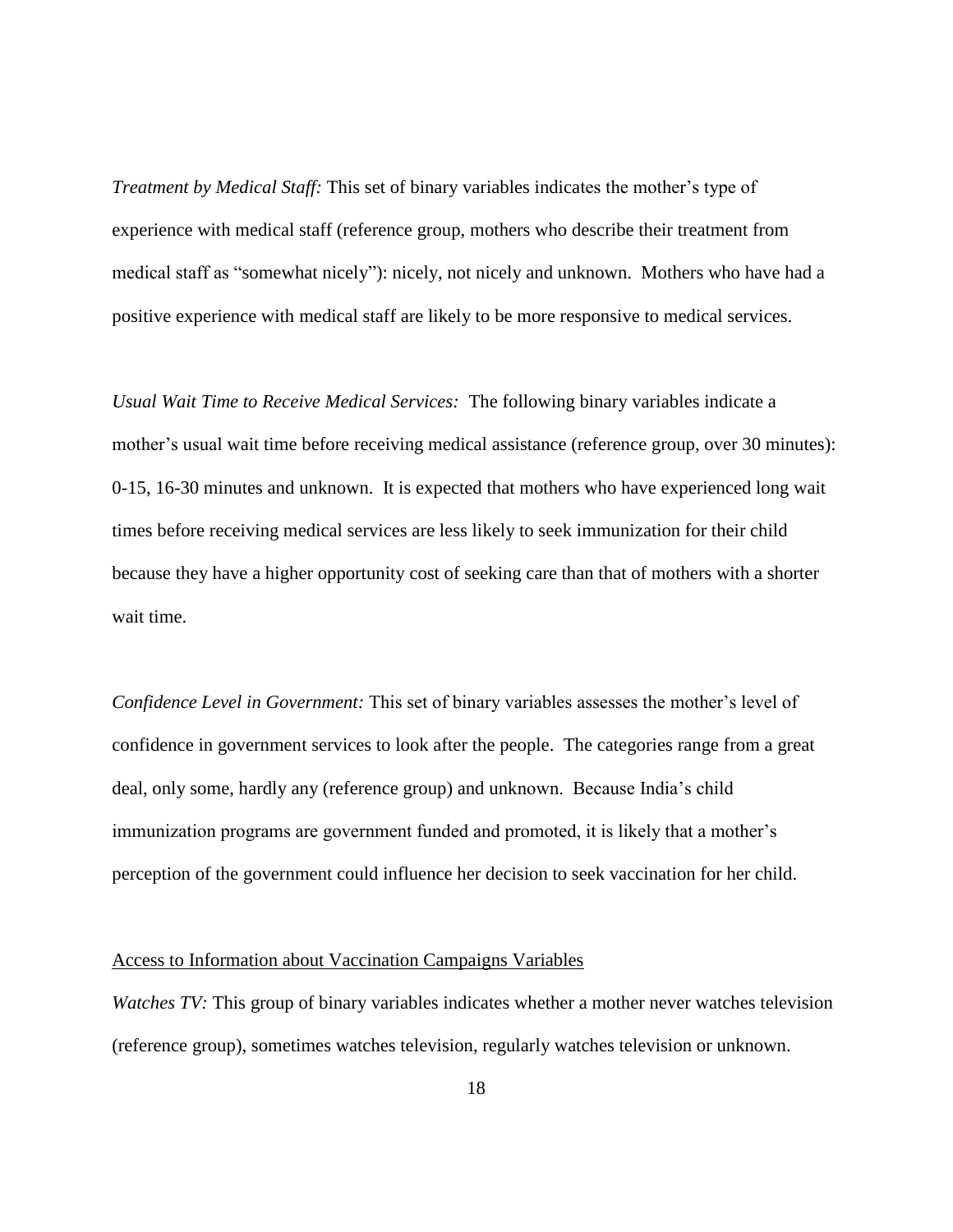Information about immunization campaigns is often announced on television. Mothers who regularly watch television are expected to have more information about vaccination campaigns and subsequently more likely to have their child vaccinated.

*Public Campaign to Promote Anganwadi Immunization Program:* This binary variable indicates whether there is a public campaign to promote an Anganwadi immunization program in the village or not. Anganwadi workers are frontline health care workers who are integrated into the local community and have a direct and close relationship with parents and children as well as with government health service providers. Implementing and monitoring child vaccination falls under the responsibility of Angandwadi workers. It is predicted that mothers living in villages with a public campaign are more likely to seek vaccination for their children. This variable has a large number of missing data because not all villages are in the data.

#### Access to BCG Vaccination and Health Care Variables

*Type of Medical Facility in Village:* Public (reference group), private, public and private and other medical clinics are the categories for this set of binary variables. This variable provides insight into the type of services that are accessible to a mother. Public clinics that provide immunization programs are free of charge to mothers, whereas private clinics charge a fee. It is possible that the type of clinic available influences a mother's likelihood to get her child vaccinated. Given that public clinics are free of charge, it is expected that mothers who live in villages with public clinics or public and private clinics are more likely to have their children vaccinated than mothers with access to only private or other medical clinics.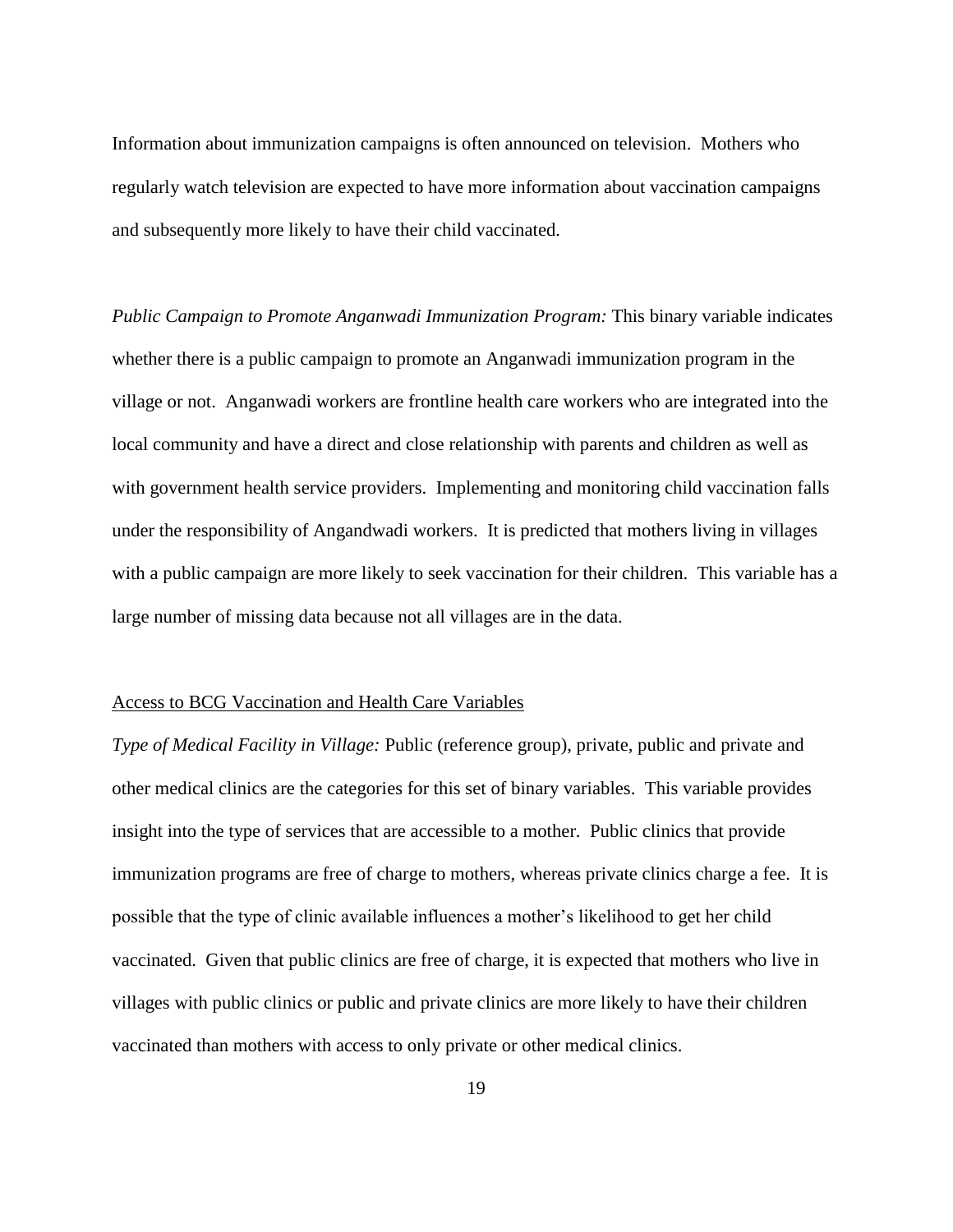*Village Clinic has Child Immunization Program:* This set of binary variables is categorized by clinic has immunization program, clinic does not have immunization program (reference group) and unknown. The availability of a child immunization program is likely to influence whether a child is immunized or not. Mothers living in a village with a child immunization program are expected to be more likely to have their child immunized.

*Village Clinic has BCG Vaccination Stock:* The binary variable of whether a clinic has a BCG stock or not, indicates the supply of vaccinations. Mothers accessing clinics with a BCG vaccination stock are more likely to have their child vaccinated.

*Annual Number of Immunization Campaigns in Village:* The number of immunization campaigns ranges from zero, one, two or more (reference group) and an unknown number in this set of binary variables. It is expected that the higher the number of immunization campaigns in a village, the more likely mothers in the village will seek vaccination for their children. The unknown category is a result of missing data from villages that were randomly not surveyed.

*Needs Permission to Visit Health Facility:* This binary variable specifies whether a mother needs to ask for permission from her husband, elder male relative or elder female relative to visit a health facility. This is an important variable because it indicates the level of access a mother has to a health clinic and also the gender dynamics within a household in terms of health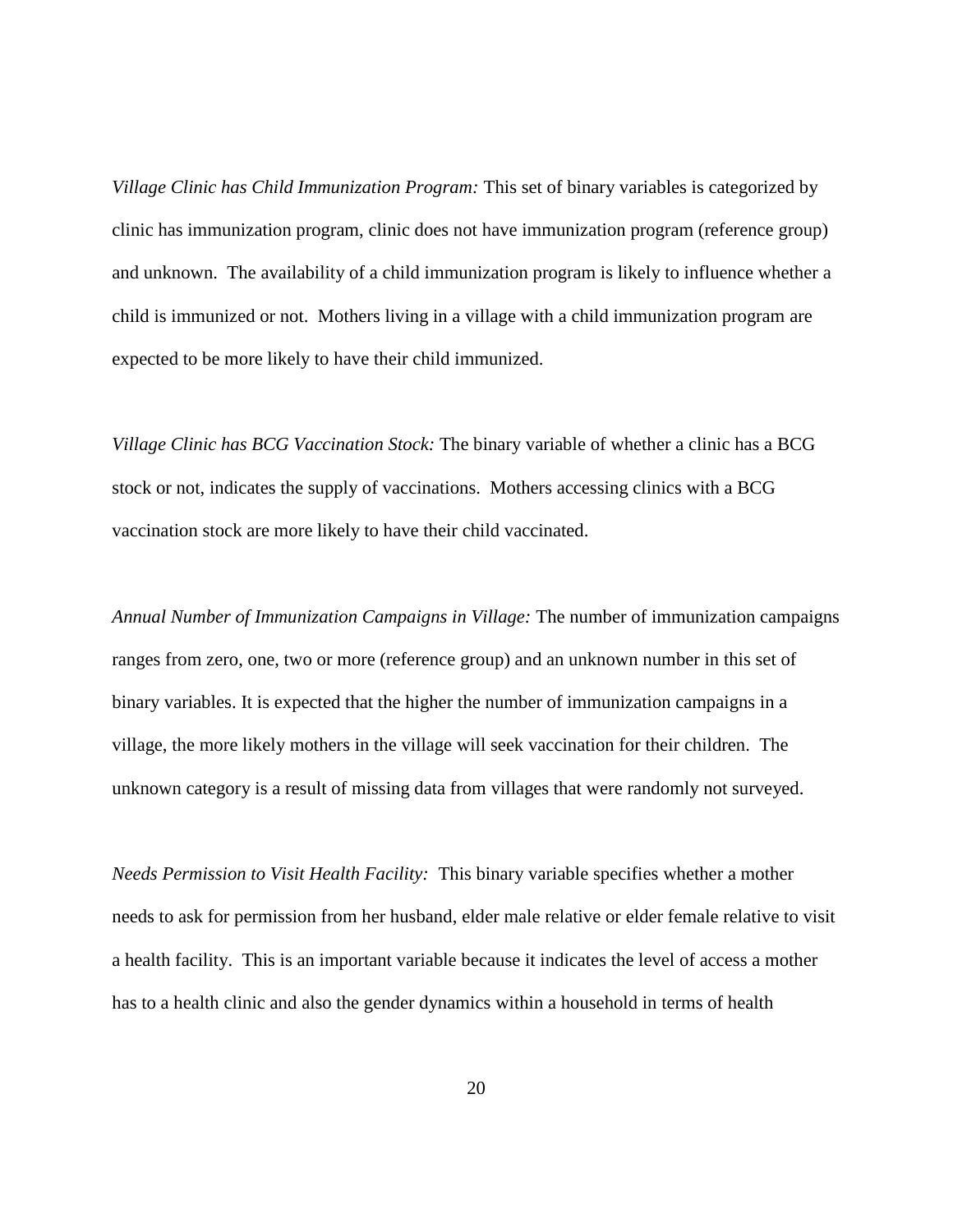decisions regarding children. It is expected that women who need permission to visit health facilities are less likely to have their child immunized.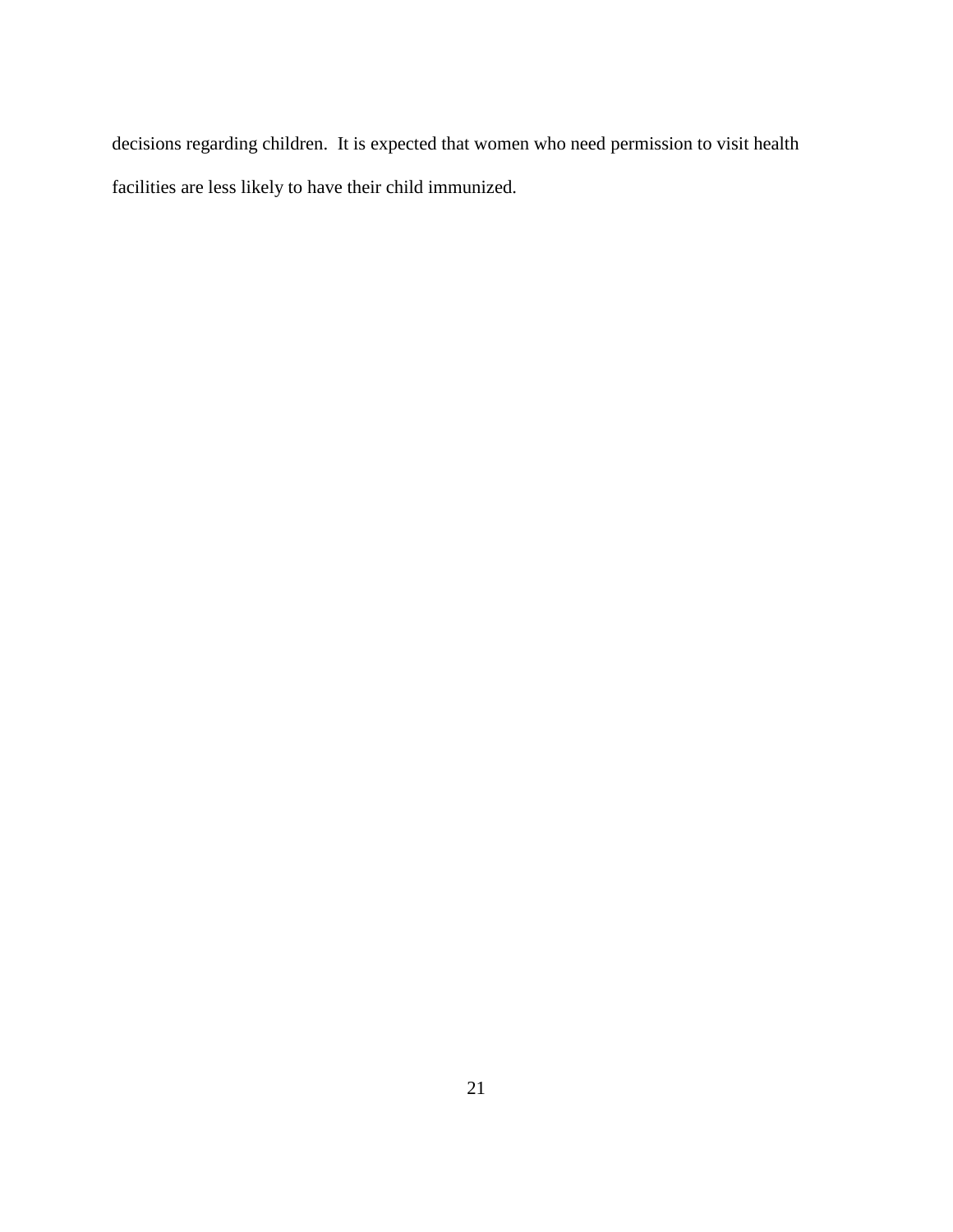#### **RESULTS**

## **DESCRIPTIVE RESULTS**

The study's sample of 7,778 people consists of women between age sixteen and fortynine who gave birth to a surviving child between January 2000 and October 2005. The study focuses on the last child born to the mother as of the date of the survey (which was conducted between November 2004-October 2005). The sample represents approximately 38 million women in India. Of these women, 28% did not have their child immunized with the Bacillus Calmette-Guerin (BCG) vaccine against TB and 72% of the women did (see Table 1).

Ninety percent of the women were within the age range of 16-35 and 10% of the women were between the ages 36-49. Of the surveyed women, 22% have one child, 29% have two children and 50% have three or more children. Most of the women belong to the Other Backward Classes (45%), while 4% belong to the High Caste. Eighty percent of the women follow the Hindu religion, 14% are Muslim and the remaining 5% are Christian, Sikh, Jain, Buddhist or another religion. Of these women, about half of the women have received no education (51%), 17% have received primary education and roughly 30% have received secondary education from grade 7-15. Correspondingly, a little over 60% live in poor or near poor households while 8% of the women are from high-income households. Most of the households have rural residency (80%) but 21% live in urban areas.

This study looks specifically at mother's attitude and experience with medical services using four key variables: confidence of medical services, treatment from medical staff, wait time to receive medical treatment and confidence in government services.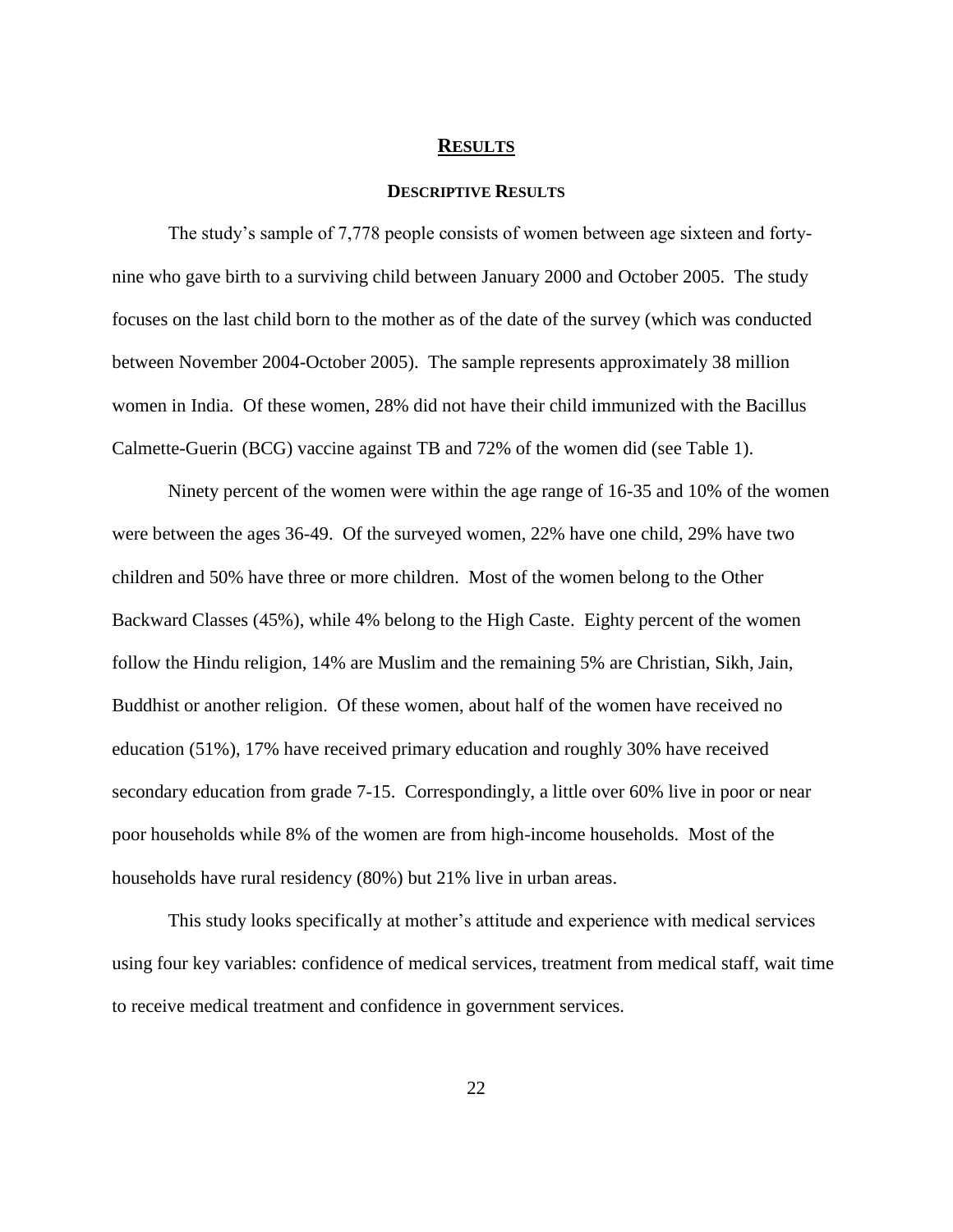# **Table 1. Characteristics of Study Population**

|                 |                                                               | Unweighted    |         | Weighted<br><b>Number</b> |         |
|-----------------|---------------------------------------------------------------|---------------|---------|---------------------------|---------|
| <b>Variable</b> |                                                               | <b>Number</b> | Percent | (in millions)             | Percent |
| <b>Total</b>    |                                                               | 7,778         | 100.0%  | 38.9                      | 100.0%  |
|                 |                                                               |               |         |                           |         |
|                 | <b>Dependent Variable</b>                                     |               |         |                           |         |
|                 | Child has received Bacillus Calmette-Guérin (BCG) vaccination |               |         |                           |         |
|                 | No                                                            | 1,756         | 22.6%   | 10.9                      | 28.0%   |
|                 | Yes                                                           | 6,022         | 77.4%   | 28.0                      | 72.0%   |
|                 | <b>Demographic Variables</b>                                  |               |         |                           |         |
| Age             |                                                               |               |         |                           |         |
|                 | $16-25$                                                       | 3,132         | 40.3%   | 15.6                      | 40.2%   |
|                 | $26 - 35$                                                     | 3,836         | 49.3%   | 19.0                      | 48.9%   |
|                 | 36-49                                                         | 810           | 10.4%   | 4.2                       | 10.9%   |
|                 | Number of Children                                            |               |         |                           |         |
|                 | $\mathbf{1}$                                                  | 1,790         | 23.0%   | 8.4                       | 21.7%   |
|                 | $\overline{c}$                                                | 2,342         | 30.1%   | 11.3                      | 29.0%   |
|                 | 3                                                             | 1,672         | 21.5%   | 8.4                       | 21.7%   |
|                 | 4 or more                                                     | 1,974         | 25.4%   | 11.0                      | 27.6%   |
| Caste           |                                                               |               |         |                           |         |
|                 | High castes                                                   | 340           | 4.4%    | 2.0                       | 4.3%    |
|                 | <b>Other Backward Classes</b>                                 | 3,315         | 42.6%   | 17.4                      | 44.7%   |
|                 | <b>Scheduled Caste</b>                                        | 1,727         | 22.2%   | 9.1                       | 23.3%   |
|                 | Scheduled Tribe                                               | 707           | 9.1%    | 3.3                       | 8.5%    |
|                 | Other                                                         | 1,689         | 21.7%   | 7.4                       | 19.2%   |
| Religion        |                                                               |               |         |                           |         |
|                 | Hindu                                                         | 6,166         | 79.3%   | 31.5                      | 80.9%   |
|                 | Muslim                                                        | 1,122         | 14.4%   | 5.6                       | 14.2%   |
|                 | Christian, Sikh, Jain, Buddhist,<br>Other                     | 490           | 6.3%    | 2.0                       | 4.9%    |
| Education       |                                                               |               |         |                           |         |
|                 | No school                                                     | 3,711         | 47.7%   | 20.0                      | 51.4%   |
|                 | Grade 1-6                                                     | 1,331         | 17.1%   | 6.5                       | 16.8%   |
|                 | Grade 7-9                                                     | 1,190         | 15.3%   | 5.7                       | 14.6%   |
|                 | Grade 10-15                                                   | 1410          | 18.1%   | 5.8                       | 15.0%   |
|                 | Unknown                                                       | 136           | 1.8%    | 0.9                       | 2.3%    |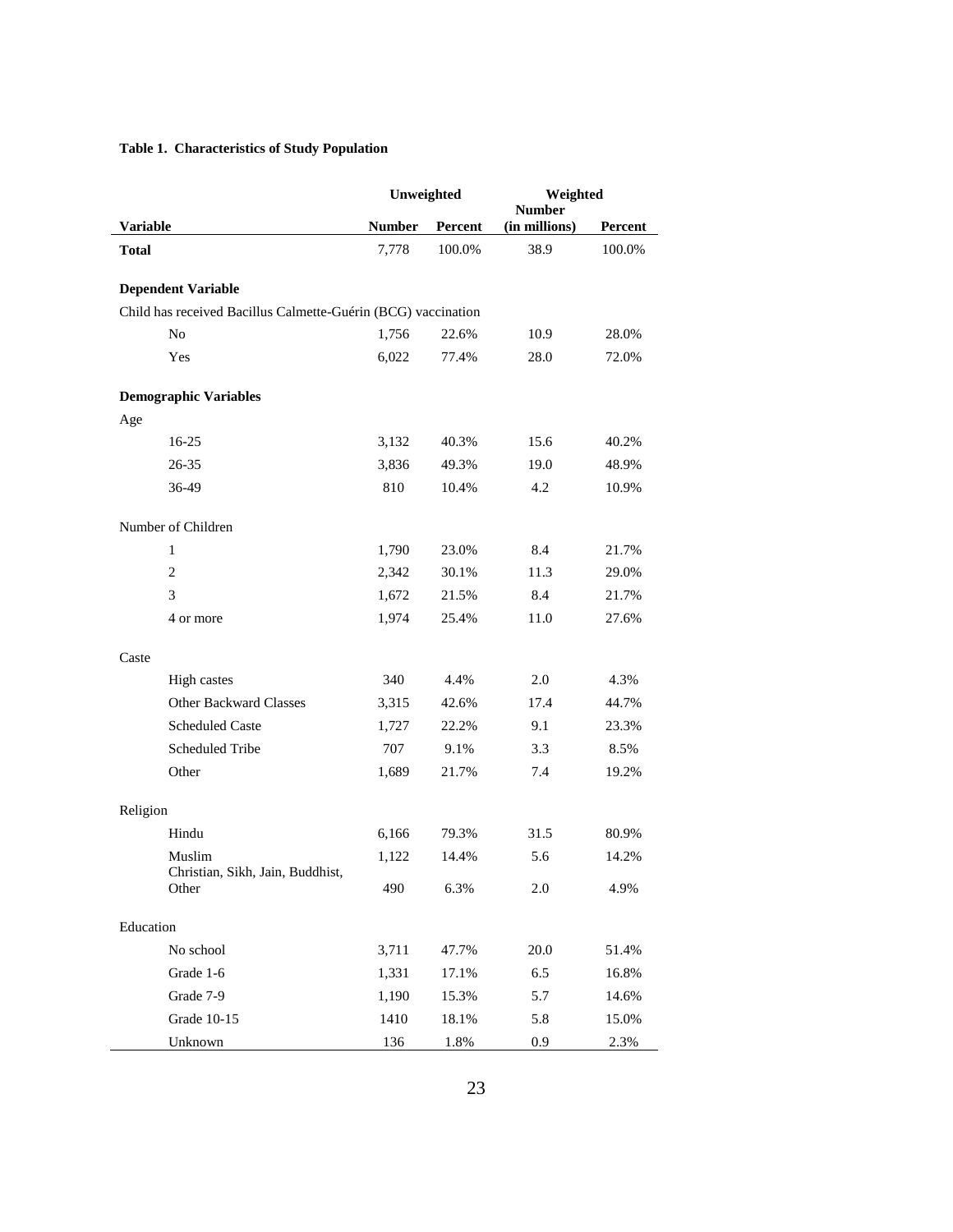#### **Table 1 Continued**

|                                                                     | Unweighted    |         | Weighted<br><b>Number</b> |         |  |
|---------------------------------------------------------------------|---------------|---------|---------------------------|---------|--|
| <b>Variable</b>                                                     | <b>Number</b> | Percent | (in millions)             | Percent |  |
| Household Poverty                                                   |               |         |                           |         |  |
| 0-100% of poverty level                                             | 2,389         | 30.7%   | 12.3                      | 31.7%   |  |
| 100%-150% of poverty level                                          | 2,232         | 28.7%   | 12.0                      | 30.6%   |  |
| 150%-200% of poverty level                                          | 1,294         | 16.6%   | 6.4                       | 16.5%   |  |
| 200%-300% of poverty level                                          | 1,130         | 14.5%   | 5.0                       | 12.9%   |  |
| 300% and above poverty level                                        | 733           | 9.4%    | 3.2                       | 8.2%    |  |
| Residency (2001 Census)                                             |               |         |                           |         |  |
| Rural                                                               | 5,755         | 74.0%   | 30.7                      | 78.9%   |  |
| Urban                                                               | 2,023         | 26.0%   | 8.2                       | 21.1%   |  |
| <b>Attitude and Experience with Medical Services and Government</b> |               |         |                           |         |  |
| Confidence level in medical services                                |               |         |                           |         |  |
| A great deal                                                        | 5,019         | 64.5%   | 24.4                      | 62.9%   |  |
| Only some                                                           | 2,001         | 25.7%   | 10.1                      | 26.0%   |  |
| Hardly any                                                          | 710           | 9.1%    | 4.1                       | 10.6%   |  |
| Unknown                                                             | 48            | 0.6%    | 0.2                       | 54.0%   |  |
| Treatment by medical staff                                          |               |         |                           |         |  |
| Nicely                                                              | 4,853         | 62.4%   | 22.8                      | 58.6%   |  |
| Somewhat Nicely                                                     | 2,224         | 28.6%   | 12.2                      | 31.4%   |  |
| Not nicely                                                          | 69            | 0.9%    | 0.3                       | 0.8%    |  |
| Unknown                                                             | 632           | 8.1%    | 3.6                       | 9.3%    |  |
| Usual wait time to receive medical services                         |               |         |                           |         |  |
| $0-15$ minutes                                                      | 4,146         | 53.3%   | 20.2                      | 52.0%   |  |
| 16-30 minutes                                                       | 2,090         | 26.9%   | 10.3                      | 26.5%   |  |
| over 30 minutes                                                     | 860           | 11.1%   | 4.4                       | 11.4%   |  |
| Unknown                                                             | 682           | 8.8%    | 4.0                       | 10.1%   |  |
| Confidence in Government                                            |               |         |                           |         |  |
| A great deal                                                        | 2,149         | 27.4%   | 11.2                      | 28.7%   |  |
| Only some                                                           | 3,767         | 48.4%   | 18.9                      | 48.7%   |  |
| Hardly any                                                          | 1,730         | 22.2%   | 8.1                       | 20.8%   |  |
| Unknown                                                             | 132           | 1.7%    | 0.7                       | 1.8%    |  |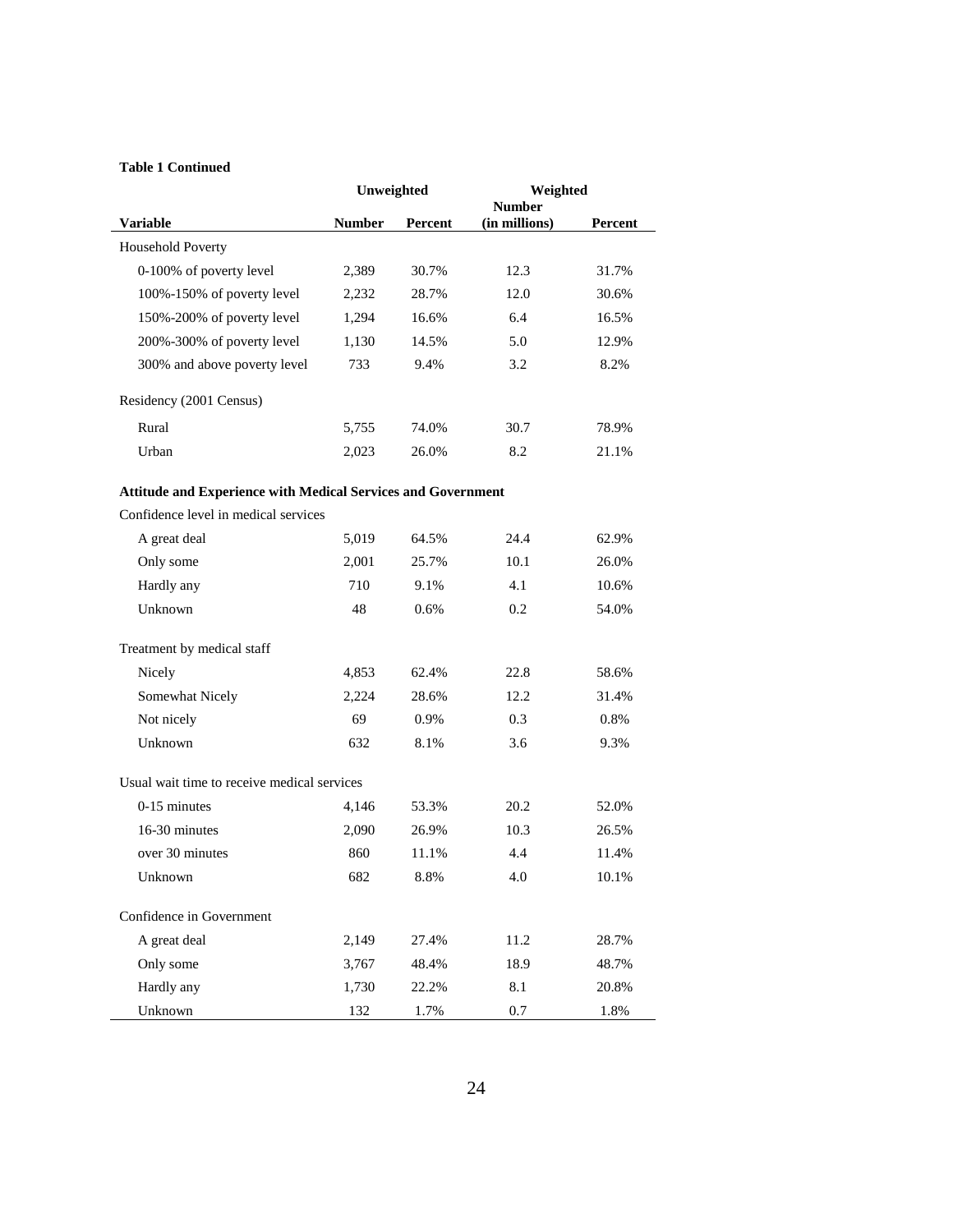| <b>Table 1 Continued</b>                                  |                |         |                                |         |
|-----------------------------------------------------------|----------------|---------|--------------------------------|---------|
|                                                           | Unweighted     |         | Weighted                       |         |
| <b>Variable</b>                                           | <b>Number</b>  | Percent | <b>Number</b><br>(in millions) | Percent |
| <b>Access to Information about Vaccination Campaigns</b>  |                |         |                                |         |
| <b>Watches TV</b>                                         |                |         |                                |         |
| Never                                                     | 3,071          | 39.5%   | 17.1                           | 43.9%   |
| Sometimes                                                 | 1,862          | 23.9%   | 9.4                            | 24.1%   |
| Regularly                                                 | 2,710          | 34.8%   | 11.8                           | 30.3%   |
| Unknown                                                   | 135            | 1.7%    | 0.7                            | 1.7%    |
| Public Campaign to promote Anganwadi immunization program |                |         |                                |         |
| No                                                        | 757            | 9.7%    | 5.2                            | 13.3%   |
| Yes                                                       | 4,956          | 63.7%   | 25.4                           | 65.2%   |
| Unknown                                                   | 2,065          | 26.6%   | 8.4                            | 21.5%   |
| <b>Access to the BCG Vaccination and Health Care</b>      |                |         |                                |         |
| Type of medical facility in Village                       |                |         |                                |         |
| Public                                                    | 792            | 10.2%   | 3.7                            | 9.5%    |
| Private                                                   | 1,509          | 19.4%   | 6.8                            | 17.5%   |
| <b>Public and Private</b>                                 | 5,410          | 69.6%   | 28.1                           | 72.2%   |
| Other                                                     | 67             | 0.9%    | 0.3                            | 0.8%    |
| Village clinic has a child immunization program           |                |         |                                |         |
| N <sub>o</sub>                                            | 1,380          | 17.7%   | 6.5                            | 16.8%   |
| Yes                                                       | 6,394          | 82.2%   | 32.3                           | 83.2%   |
| Unknown                                                   | $\overline{4}$ | 0.1%    | $---a$                         | 0.1%    |
| Village clinic has a stock of the BCG vaccination         |                |         |                                |         |
| No                                                        | 2,010          | 25.8%   | 10.1                           | 26.1%   |
| Yes                                                       | 5,768          | 74.2%   | 28.8                           | 73.9%   |
| Annual number of immunization campaigns in villages       |                |         |                                |         |
| 0                                                         | 294            | 3.8%    | 1.6                            | 4.0%    |
| 1                                                         | 103            | 1.3%    | 0.7                            | 1.9%    |
| 2 or more                                                 | 4,664          | 60.0%   | 24.0                           | 61.6%   |
| Unknown                                                   | 2,717          | 34.9%   | 12.6                           | 32.4%   |
| Needs permission to visit health facility                 |                |         |                                |         |
| No                                                        | 1,453          | 18.7%   | 7.4                            | 18.9%   |
| Yes                                                       | 6,319          | 81.2%   | 31.5                           | 80.9%   |
| Unknown                                                   | 6              | 0.1%    | $---b$                         | 0.1%    |

Source: Author's analysis of data from the 2005 Indian Human Development Survey. a 18,000.

 $b$  32,000.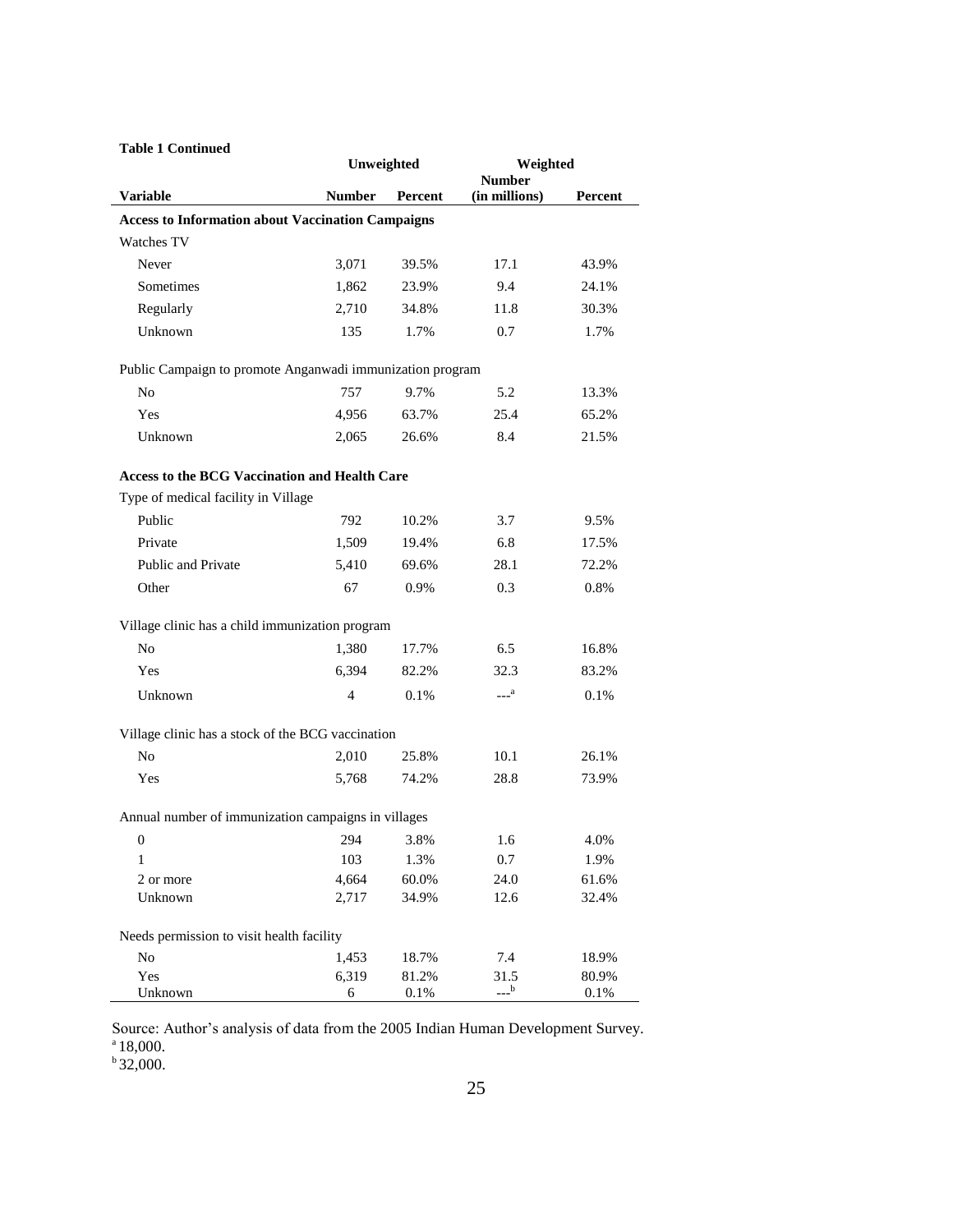Sixty-three percent of the mothers have a great deal of confidence in medical services, while 26% have only some level of confidence and 11% have hardly any confidence that hospitals and doctors will provide good treatment. In terms of specific experience with medical staff, nearly 90% of the women have had positive experiences: 59% expressed they have been treated nicely and 31% expressed they were treated somewhat nicely by medical staff. Only 1% has had negative experiences. Similarly, most mothers wait less than 30 minutes to receive medical services (78%), but 11% have reported that their general wait time has been over 30 minutes. Compared to mother's confidence in medical services, mother's confidence in government services is low. Only 29% strongly believe that their government will look after them while more than 60% have only some (49%) or hardly any (21%) confidence in government services. Because immunization campaigns are sponsored by the government, the impression mothers have toward government services could influence their attitude toward immunization programs.

This study also analyzes mothers' access to information about vaccination campaigns. Within this category is the mothers' television watching habits and whether or not mothers live in villages that have had public campaigns to promote Anganwadi immunization programs. Information about immunization programs is highly televised. Thirty percent regularly watch television, while 44% of the mothers never watch any television. On the other hand, 65% of the mothers live in villages with public campaigns to promote immunization programs and 13% have no programs at all.

Aside from mothers' access to information, mothers' access to the BCG vaccine and health care was also analyzed. This category examines the type of medical facility available in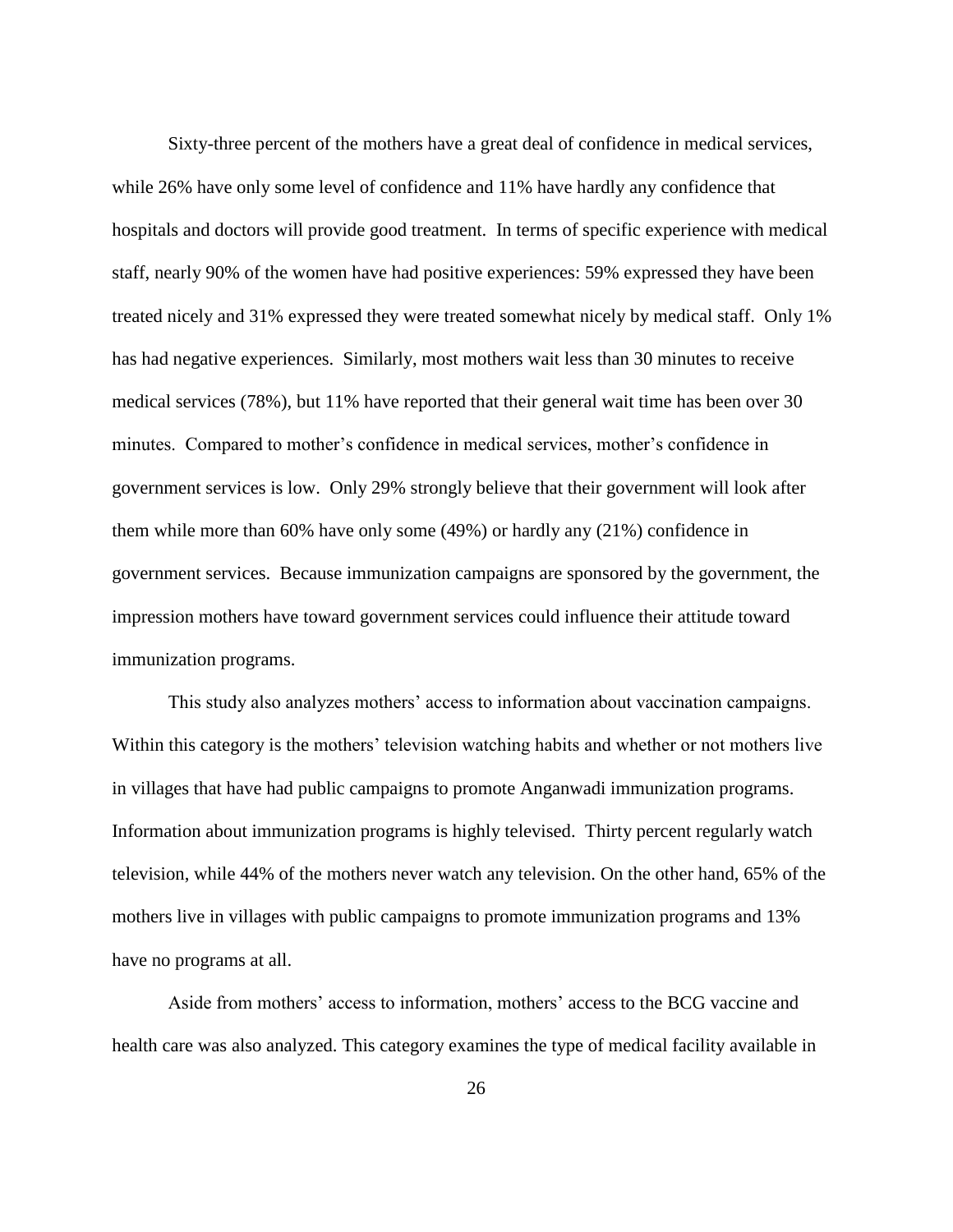the village, whether the village clinic has a child immunization program and a stock of the BCG vaccine. It also observes the annual number of immunization campaigns in the village and whether a mother needs permission to visit a health clinic or not. The study finds that most mothers have access to both public and private clinics (72%), while 10% have access only to a public health facility and 18% have access only to a private clinic. Most mothers also live in villages with clinics that have child immunization programs (83%) and clinics with a stock of the BCC vaccination (74%). Sixty-two percent of the mothers live in villages that have two or more immunization campaigns annually. On the other hand, the study finds that 81% of the mothers need permission from a husband or elder male or female family member to visit a health facility.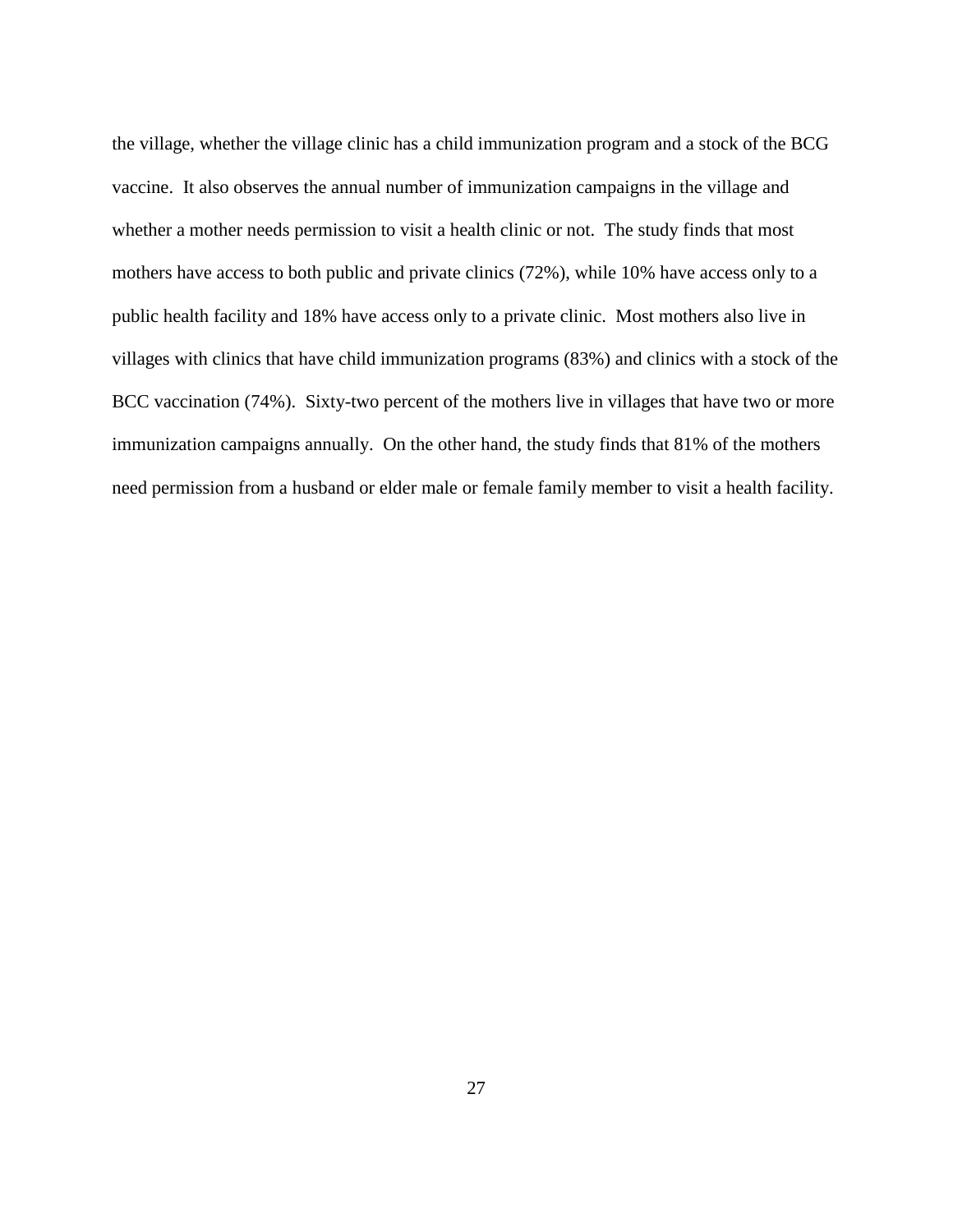#### **REGRESSION RESULTS**

This logistic regression estimates the odds of a woman's youngest child receiving the BCG vaccine against TB, among mothers of children between the ages 0-5. The four key variables of interest in this regression model are confidence level in medical services, treatment by medical staff, general wait time to receive medical services and confidence in government. These variables reflect the mothers' attitude and experience of medical and government services. The regression results indicate that mothers with a strong confidence in medical services have a positively statistically significant influence on the likelihood of the youngest child receiving the BCG vaccine against TB compared with mothers with little confidence in medical services. Mothers who have received positive treatment by medical staff also have a positive statistically significant influence on the likelihood of the youngest child receiving the BCG vaccine against TB compared with mothers who felt they received somewhat less positive treatment. The other two key variables are not statistically significant.

The regression results signify that the odds of a child receiving the BCG vaccine are 69% higher if the mother has "a great deal" of confidence in medical services and 33% higher if the mother has "some" level of confidence in medical services compared to mothers with "hardly" any" confidence in medical services (see Table 2). Additionally, the odds of a child receiving the BCG vaccine are 41% higher if the mother reports having been treated nicely by medical staff than for children with mothers who experienced "somewhat nice" treatment from medical staff.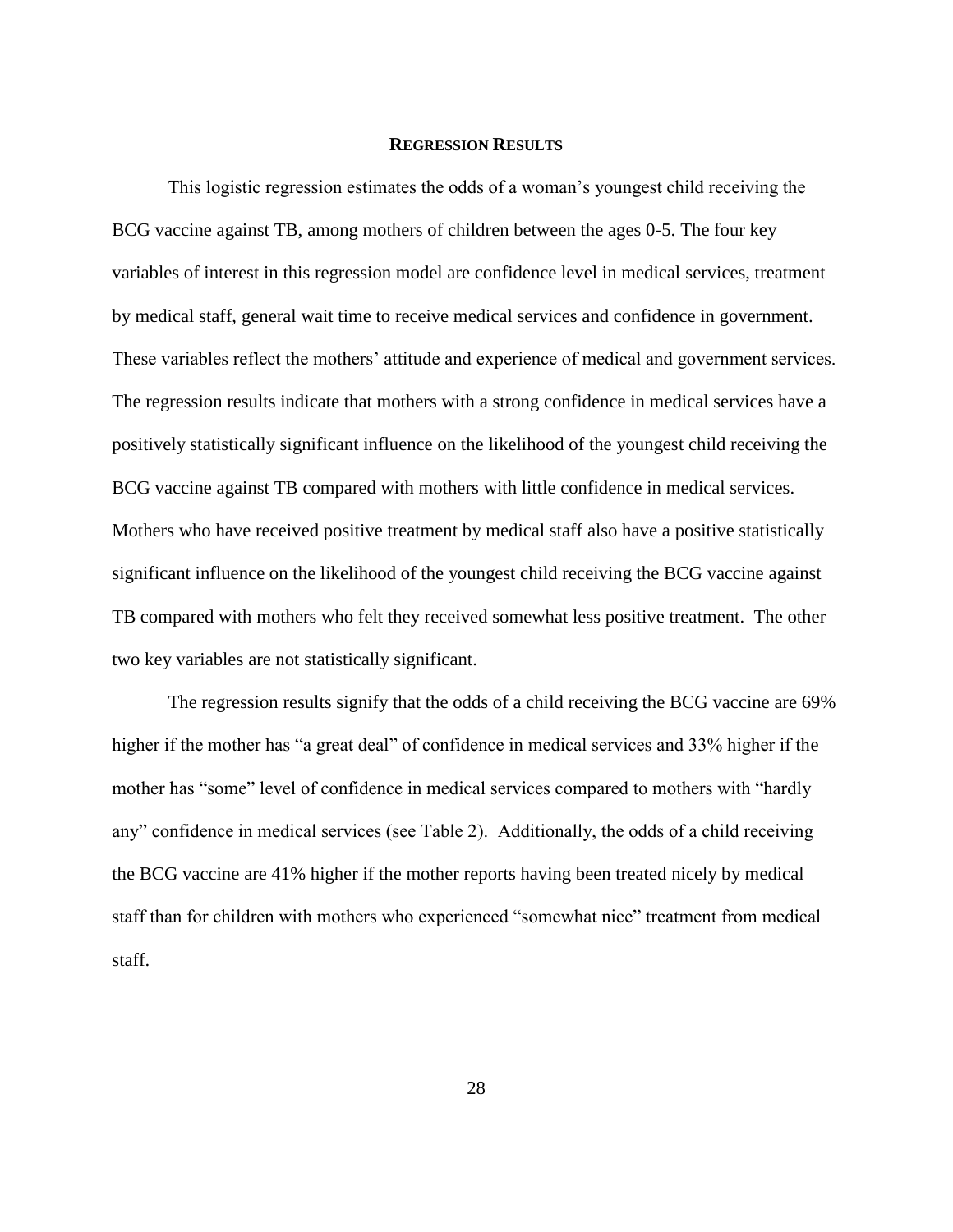| Variable (reference group)                  | Coefficient |        | Odds<br>Ratio | P Value | 95% Confidence<br><b>Interval of Odds Ratio</b> |      |
|---------------------------------------------|-------------|--------|---------------|---------|-------------------------------------------------|------|
| <b>Demographic Variables</b>                |             |        |               |         |                                                 |      |
| Age (16-25)                                 |             |        |               |         |                                                 |      |
| 26-35                                       | 0.56        | ***    | 1.75          | 0.000   | 1.42                                            | 2.16 |
| 36-49                                       | 0.40        | $***$  | 1.49          | 0.011   | 1.10                                            | 2.02 |
| Number of Children (1)                      |             |        |               |         |                                                 |      |
| $\sqrt{2}$                                  | $-0.15$     |        | 0.86          | 0.229   | 0.67                                            | 1.10 |
| 3                                           | $-0.46$     | ***    | 0.63          | 0.001   | 0.48                                            | 0.83 |
| 4 or more                                   | $-0.89$     | ***    | 0.41          | 0.000   | 0.31                                            | 0.55 |
| Caste (Other Backward Classes)              |             |        |               |         |                                                 |      |
| <b>High Castes</b>                          | 0.35        |        | 1.41          | 0.145   | 0.89                                            | 2.25 |
| <b>Scheduled Caste</b>                      | 0.03        |        | 1.03          | 0.800   | 0.83                                            | 1.27 |
| Scheduled Tribe                             | $-0.02$     |        | 0.98          | 0.894   | 0.73                                            | 1.31 |
| Other                                       | 0.34        | ***    | 1.41          | 0.003   | 1.13                                            | 1.76 |
| Religion (Muslim)                           |             |        |               |         |                                                 |      |
| Hindi                                       | 0.79        | ***    | 2.20          | 0.000   | 1.76                                            | 2.75 |
| Christian, Sikh, Jain,<br>Buddhist, Other   | 0.78        | ***    | 2.18          | 0.000   | 1.46                                            | 3.27 |
| Education (No School)                       |             |        |               |         |                                                 |      |
| Grade 1-6                                   | 0.62        | ***    | 1.86          | 0.000   | 1.49                                            | 2.32 |
| Grade 7-9                                   | 1.01        | ***    | 2.73          | 0.000   | 2.05                                            | 3.64 |
| <b>Grade 10-12</b>                          | 1.05        | ***    | 2.87          | 0.000   | 2.08                                            | 3.95 |
| Unknown                                     | $-0.88$     | ***    | 0.41          | 0.001   | 0.25                                            | 0.68 |
| Household Poverty (0-100% of poverty level) |             |        |               |         |                                                 |      |
| 100%-150% of poverty level                  | $-0.29$     | ***    | 0.75          | 0.006   | 0.61                                            | 0.92 |
| 150%-200% of poverty level                  | $-0.23$     | ∗      | 0.80          | 0.081   | 0.62                                            | 1.03 |
| 200%-300% of poverty level                  | $0.00\,$    |        | $1.00\,$      | 0.993   | 0.75                                            | 1.33 |
| 300% and above of poverty level             | 0.24        |        | 1.27          | 0.207   | 0.87                                            | 1.86 |
| Residency (Rural)                           |             |        |               |         |                                                 |      |
| Urban                                       | $-0.80$     | $\ast$ | 0.45          | 0.016   | 0.23                                            | 0.86 |

**Table 2. Logistic Regression Analysis of Child Immunization with Bacille Calmette-Guérin (BCG) Vaccine**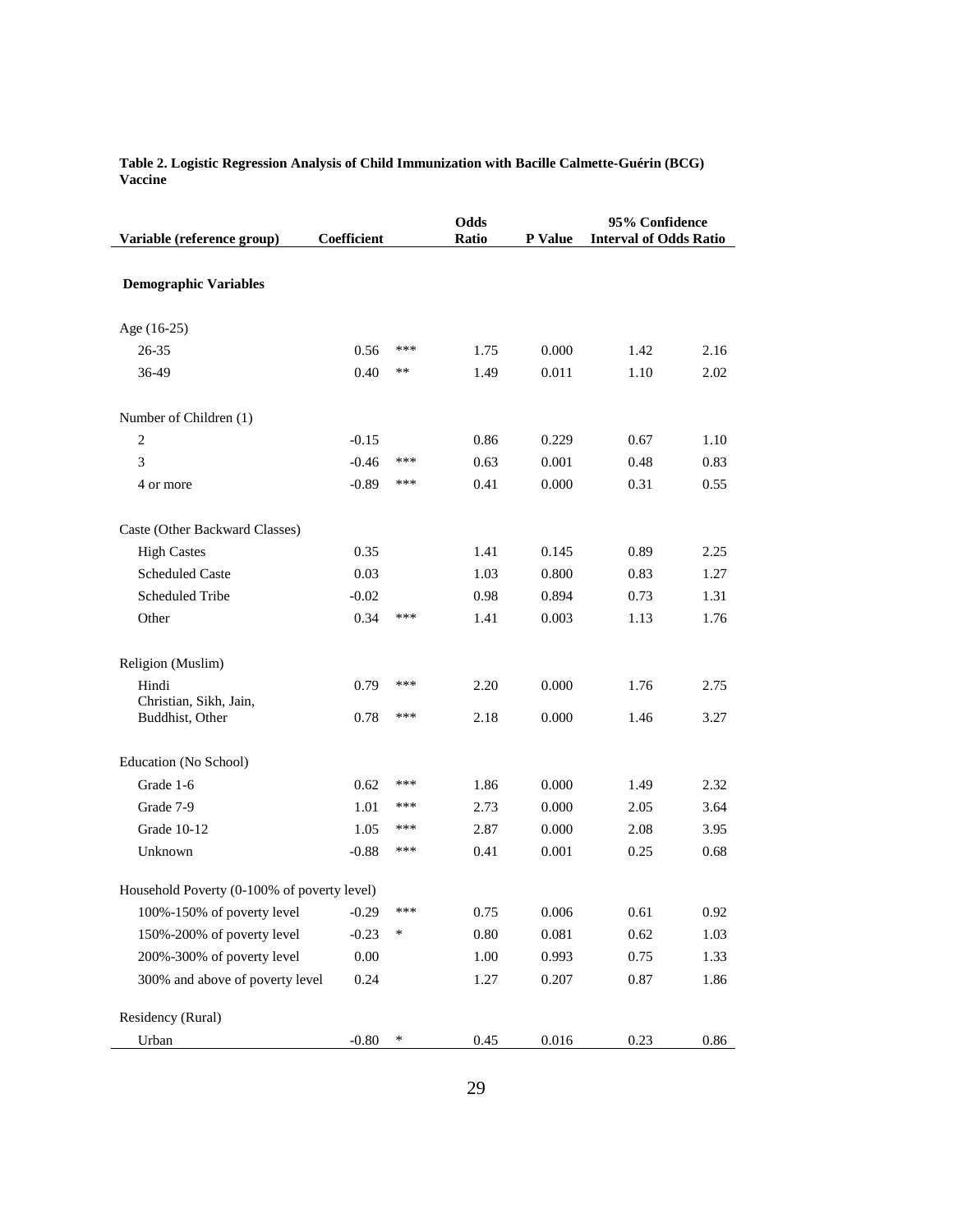#### **Table 2 Continued**

|                                                                |             |        | <b>Odds</b> |         | 95% Confidence                |      |  |  |
|----------------------------------------------------------------|-------------|--------|-------------|---------|-------------------------------|------|--|--|
| Variable (reference group)                                     | Coefficient |        | Ratio       | P Value | <b>Interval of Odds Ratio</b> |      |  |  |
| Attitude and Experience with Medical Services and Government   |             |        |             |         |                               |      |  |  |
| Confidence level in medical services (Hardly any)              |             |        |             |         |                               |      |  |  |
| A great deal                                                   | 0.53        | ***    | 1.69        | 0.000   | 1.31                          | 2.18 |  |  |
| Only some                                                      | 0.28        | $\ast$ | 1.33        | 0.044   | 1.01                          | 1.75 |  |  |
| Unknown                                                        | 0.80        |        | 2.23        | 0.125   | 0.80                          | 6.22 |  |  |
| Treatment by medical staff (Somewhat nicely)                   |             |        |             |         |                               |      |  |  |
| Nicely                                                         | 0.35        | ***    | 1.41        | 0.000   | 1.19                          | 1.68 |  |  |
| Not nicely                                                     | 0.45        |        | 1.56        | 0.262   | 0.72                          | 3.41 |  |  |
| Unknown                                                        | $-0.44$     |        | 0.64        | 0.300   | 0.28                          | 1.49 |  |  |
| Usual wait time to receive medical services (over 30 minutes)  |             |        |             |         |                               |      |  |  |
| $0-15$ minutes                                                 | $-0.03$     |        | 0.97        | 0.796   | 0.76                          | 1.24 |  |  |
| 16-30 minutes                                                  | 0.16        |        | 1.17        | 0.234   | 0.90                          | 1.52 |  |  |
| Unknown                                                        | 0.30        |        | 1.36        | 0.495   | 0.57                          | 3.25 |  |  |
| Confidence in Government (Hardly any)                          |             |        |             |         |                               |      |  |  |
| A great deal                                                   | $-0.06$     |        | 0.94        | 0.611   | 0.74                          | 1.19 |  |  |
| Only some                                                      | $-0.07$     |        | 0.93        | 0.492   | 0.75                          | 1.15 |  |  |
| Unknown                                                        | $-0.43$     | ∗      | 0.65        | 0.078   | 0.41                          | 1.05 |  |  |
| <b>Access to Information about Vaccination Campaigns</b>       |             |        |             |         |                               |      |  |  |
| Watches TV (Never)                                             |             |        |             |         |                               |      |  |  |
| Sometimes                                                      | 0.22        | ∗      | 1.25        | 0.030   | 1.02                          | 1.53 |  |  |
| Regularly                                                      | 0.69        | ***    | 1.99        | 0.000   | 1.61                          | 2.48 |  |  |
| Unknown                                                        | 0.07        |        | 1.07        | 0.805   | 0.62                          | 1.84 |  |  |
| Public Campaign to promote Anganwadi immunization program (No) |             |        |             |         |                               |      |  |  |
| Yes                                                            | 0.46        | ***    | 1.59        | 0.001   | 1.22                          | 2.07 |  |  |
| Unknown                                                        | 1.37        | ***    | 3.92        | 0.000   | 1.88                          | 8.18 |  |  |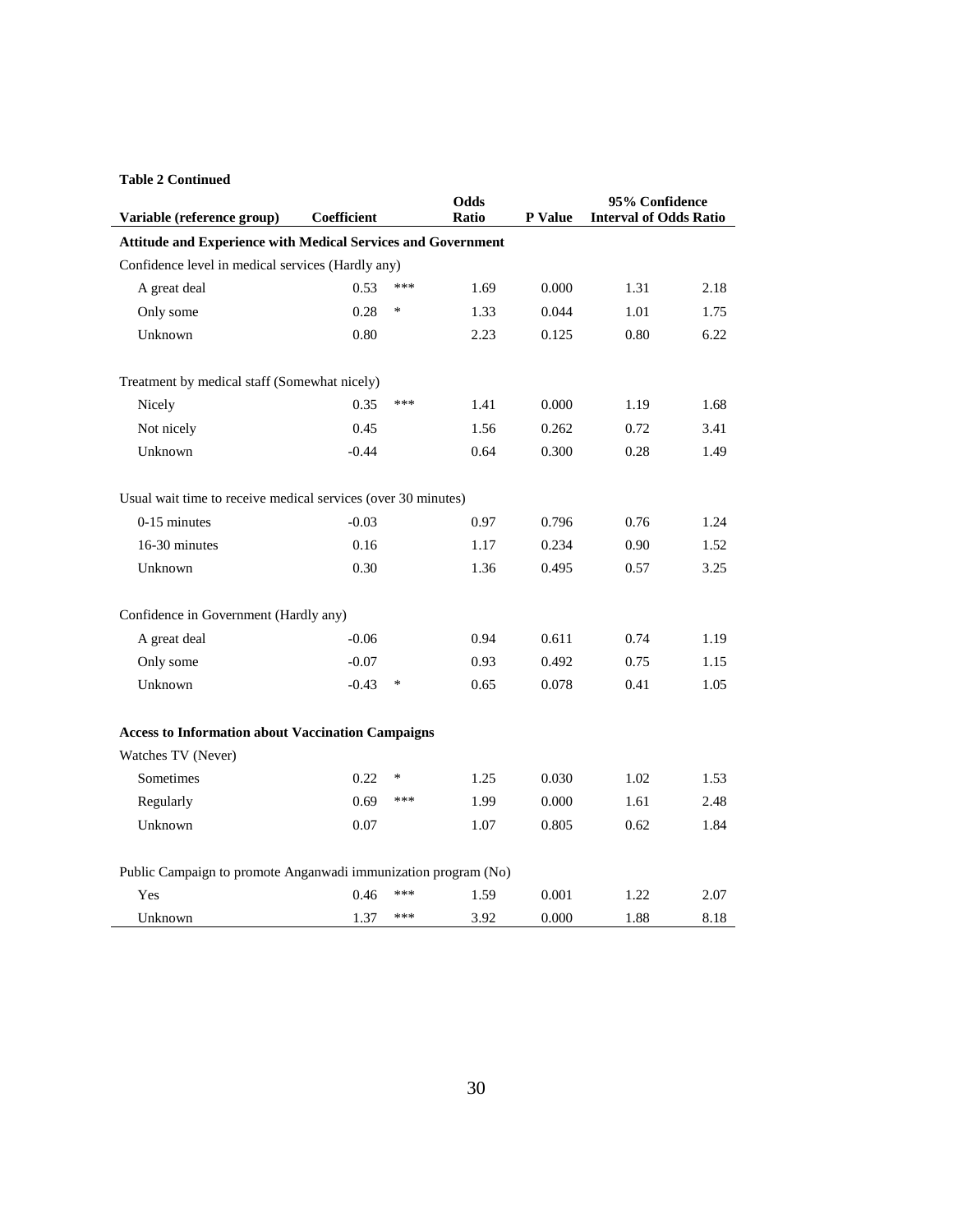## **Table 2 Continued**

|                                                         |                                                      |     | Odds  |         | 95% Confidence                |       |  |  |  |
|---------------------------------------------------------|------------------------------------------------------|-----|-------|---------|-------------------------------|-------|--|--|--|
| Variable (reference group)                              | Coefficient                                          |     | Ratio | P Value | <b>Interval of Odds Ratio</b> |       |  |  |  |
|                                                         | <b>Access to the BCG Vaccination and Health Care</b> |     |       |         |                               |       |  |  |  |
| Type of medical facility in village (Public)            |                                                      |     |       |         |                               |       |  |  |  |
| Private                                                 | 0.52                                                 | *** | 1.69  | 0.005   | 1.17                          | 2.44  |  |  |  |
| <b>Public and Private</b>                               | 0.20                                                 | *   | 1.23  | 0.093   | 0.97                          | 1.56  |  |  |  |
| Other                                                   | 0.18                                                 |     | 1.20  | 0.597   | 0.61                          | 2.38  |  |  |  |
|                                                         | Village clinic has a child immunization program (No) |     |       |         |                               |       |  |  |  |
| Yes                                                     | $-0.05$                                              |     | 0.95  | 0.738   | 0.70                          | 1.29  |  |  |  |
| Unknown                                                 | $-1.05$                                              |     | 0.35  | 0.331   | 0.04                          | 2.90  |  |  |  |
| Village clinic has a stock of the BCG vaccination (No)  |                                                      |     |       |         |                               |       |  |  |  |
| Yes                                                     | 0.43                                                 | *** | 1.54  | 0.000   | 1.21                          | 1.96  |  |  |  |
| Annual number of immunization campaigns in villages (0) |                                                      |     |       |         |                               |       |  |  |  |
| 1                                                       | $-0.62$                                              |     | 0.54  | 0.131   | 0.24                          | 1.20  |  |  |  |
| 2 or more                                               | $-0.44$                                              | *   | 0.64  | 0.017   | 0.45                          | 0.92  |  |  |  |
| Unknown                                                 | $-0.18$                                              |     | 0.84  | 0.426   | 0.54                          | 1.30  |  |  |  |
| Needs permission to visit health facility (Yes)         |                                                      |     |       |         |                               |       |  |  |  |
| N <sub>o</sub>                                          | 0.10                                                 |     | 1.11  | 0.325   | 0.90                          | 1.36  |  |  |  |
| Unknown                                                 | 1.67                                                 |     | 5.29  | 0.199   | 0.42                          | 67.23 |  |  |  |
| Constant                                                | $-1.21$                                              |     |       | 0.000   |                               |       |  |  |  |

Source: Author's analysis of data from 2005 Indian Human Development Survey.

#### N=7,778

\*Indicates statistically significant at the 90% confidence level.

\*\*Indicates statistically significant at the 95% confidence level.

\*\*\*Indicates statistically significant at the 99% confidence level.

<sup>a</sup> People with missing or unknown information were indicated as 'Unknown.'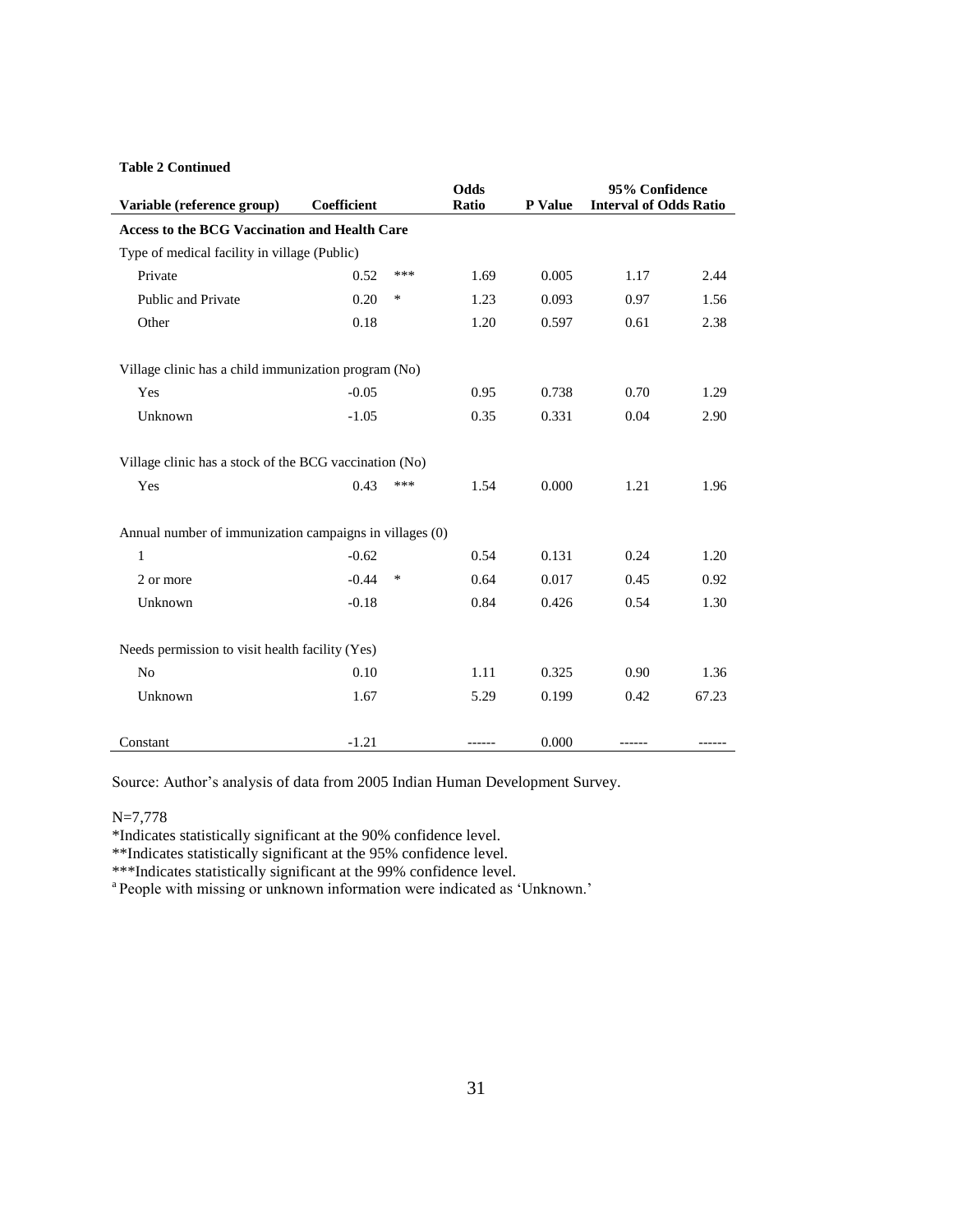Contrary to expectation, there is not a statistically significant relationship between the likelihood of the youngest child receiving the BCG vaccination against TB and the variables, usual wait time and confidence in government services.

The results also indicate that a mother's demographic factors are important in determining the probability of the youngest child receiving the BCG vaccine. Older mothers (26-49) are more likely to have their child vaccinated against TB than younger mothers (16-25). More specifically, the odds of a child receiving the BCG vaccine are 75% higher if the mother is between the age range 26-35 and 49% higher if she is between ages 36-49 compared to odds of a child receiving the BCG vaccination if born to a younger mother. Additionally, the more siblings a child has, the less likely the child will receive the BCG vaccination. The regression results show that the odds of a child receiving the BCG vaccine are 37% less if the child has two siblings and 59% less if the child has three or more siblings compared to the odds of a child who has no siblings. The mother's religion is also a statistically significant factor in the odds of a child receiving the BCG vaccine. Compared to children of Muslim mothers, the odds of a child receiving the BCG vaccine is 120% higher if the mother is Hindi and 118% higher if the mother is Christian, Sikh, Jain, Buddhist or another religion. Surprisingly, a mother's caste has no statistical significance in determining whether a child receives the BCG vaccine or not with the exception of mothers that indicated they belong to "other" caste.<sup>5</sup> The results indicate that a child born to a mother in the "other" category is more likely to receive the BCG vaccination than one born to a mother in the Other Backward Class caste.

 $\overline{a}$ 

<sup>&</sup>lt;sup>5</sup> "Other" indicates a person who no longer associates with the Indian Caste system or falls outside the Caste system because they are not Hindi.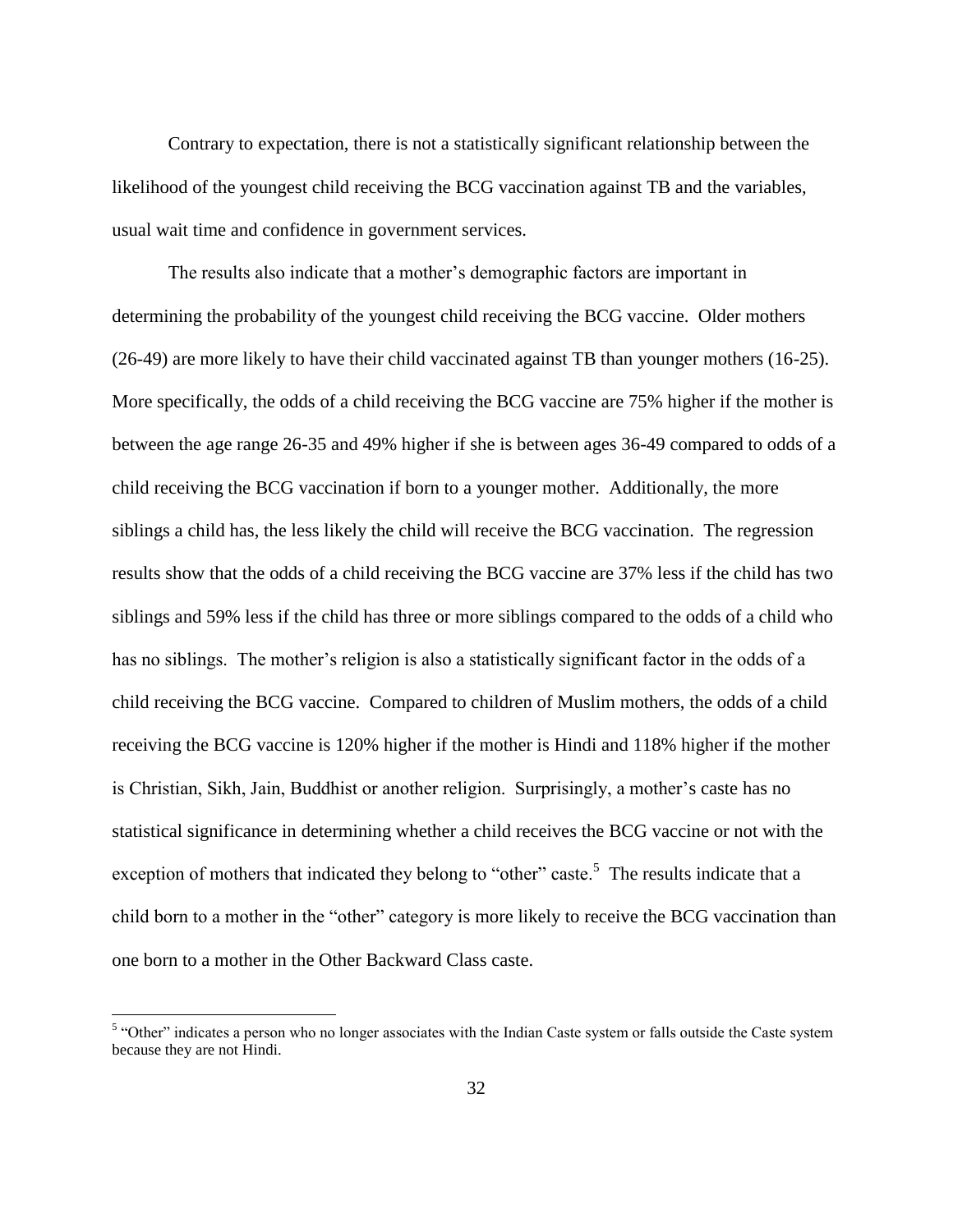Like religion, mother's education level is highly statistically significant and has the strongest relationship, among other demographic variables, with the odds of a child receiving the BCG immunization. The regression results show that the higher a mother's education level, the higher the probability her child receives the BCG immunization. Compared to a child born to a mother with no education, the odds of a child receiving the BCG vaccine are 86% higher if the mother has had grade 1-6 education, 173% higher if she has had grade 7-9 education and 187% higher if the mother has received grade 10-15 education.

The regression results show that household factors also matter. Unexpectedly, households with urban residency are less likely than households with rural residency to have their child vaccinated against TB. The odds of a child receiving the BCG vaccine are 55% lower if the household is located in urban areas compared to if the household is located in rural areas. Equally unexpected are the regression results showing how household poverty levels influence whether a child receives the BCG vaccination or not. It was expected that households with higher income would have a higher probability of ensuring their child was vaccinated against TB. However, the results show that compared to poor households, the odds of a child receiving the BCG vaccine are 25% lower for a child from a near poor (100%-150% of the poverty level) household and 20% lower for a child from a low-income (150%-200% of the poverty level) household. Regression results of other household income levels are not statistically significant.

Variables measuring access to information about vaccination campaigns have a positive relationship to the odds of a child receiving the BCG vaccination. As expected, mothers who watch television are more likely to have their child vaccinated against TB than mothers who do not watch television. Similarly, mothers who live in villages with public campaigns promoting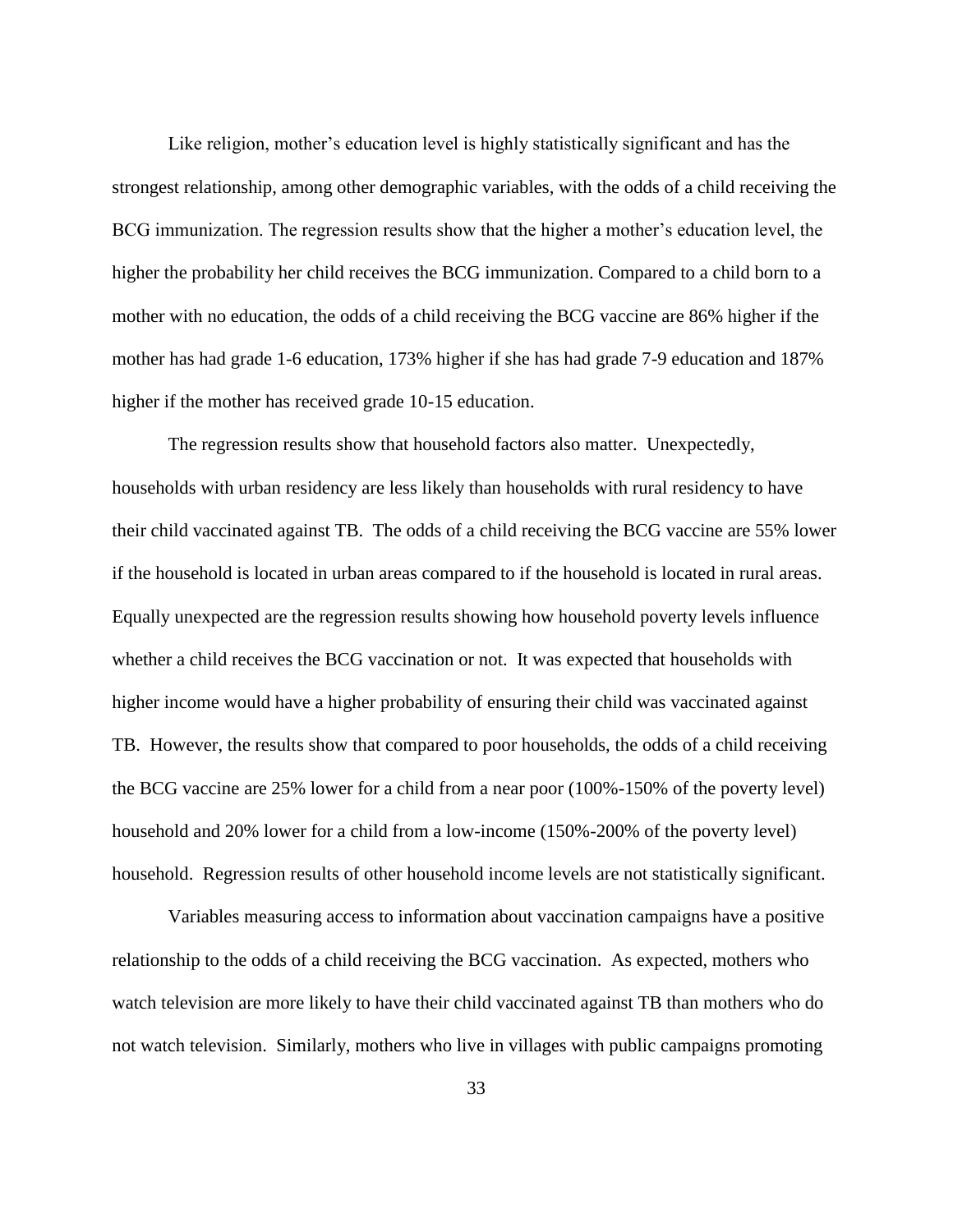immunization programs are more likely to have their child receive the BCG vaccination compared to mothers with no access to such campaigns.

The study also points to interesting results about how access to the BCG vaccination and health care is related to the likelihood of a child receiving the BCG vaccination. The regression results indicate that the odds of a child receiving the BCC vaccine are 69% higher if the household lives in a village with only private clinics compared to if the household lives in villages with only public clinics. Villages with only private clinics may be an indication of the wealth of the community. Another interesting result indicates that there is a high probability for a child to receive the BCG immunization if the village clinic has a stock of the BCG vaccination, but there is no evidence of a relationship between the odds of the child receiving the immunization and whether the village clinic has a child immunization program. The results also show the odds of a child receiving the BCG vaccination are 36% lower if there are two or more annual village immunization campaigns compared to the odds of having no immunization campaigns, which was unexpected. Also contrary to expectation, whether a mother needs permission to visit a health clinic has no statistical significance on the odds of her child receiving the BCG vaccination.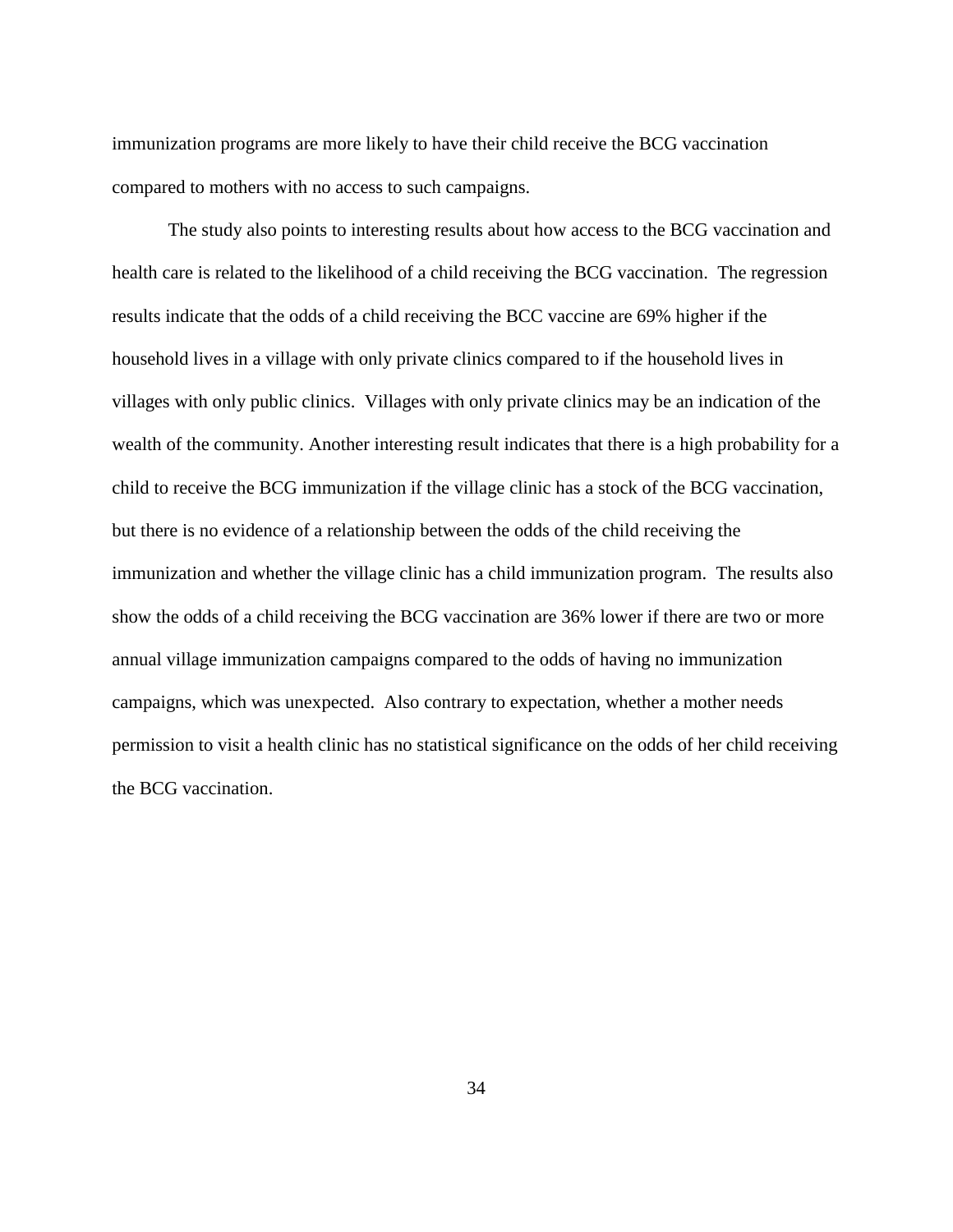#### **DISCUSSION**

This study used a logistic regression to analyze whether there is a relationship between a mother's attitude and experience with medical services and her decision to immunize her child against TB. Attitude and experience were measured by four key variables: confidence in medical systems, treatment by medical staff, wait time for medical treatment and confidence in government services. The results indicate that mothers who have a high confidence in medical services and have had positive experiences with medical staff are more likely to seek BCG vaccination against TB for their child than mothers with low confidence and negative experiences with medical services. The results are consistent with the hypothesis that there is a relationship between mother's confidence in medical services and whether her child receives the BCG immunization for the two key variables mentioned above, but results were not statistically significant for the other key variables, usual wait time and confidence in government services.

In concurrence with findings from numerous other studies, mother's education proved to be a highly significant determinant in a child receiving the BCG vaccination. Age and number of children were also significant: older mothers and mothers with fewer children have a higher probability of vaccinating their children against TB than younger mother and mothers with three children or more. Also in concurrence with other studies, non-Muslim mothers were more likely to seek vaccination for their children than Muslim mothers. The magnitude for likelihood of child receiving the BCG vaccination for non-Muslim mothers is exceptionally strong (odds of a child receiving the BCG vaccine is 120% higher if the mother is Hindi and 118% higher if the mother is Christian, Sikh, Jain, Buddhist or another religion compared to the odds of a child receiving the BCG if mother is Muslim) indicating that religion is an important factor. It is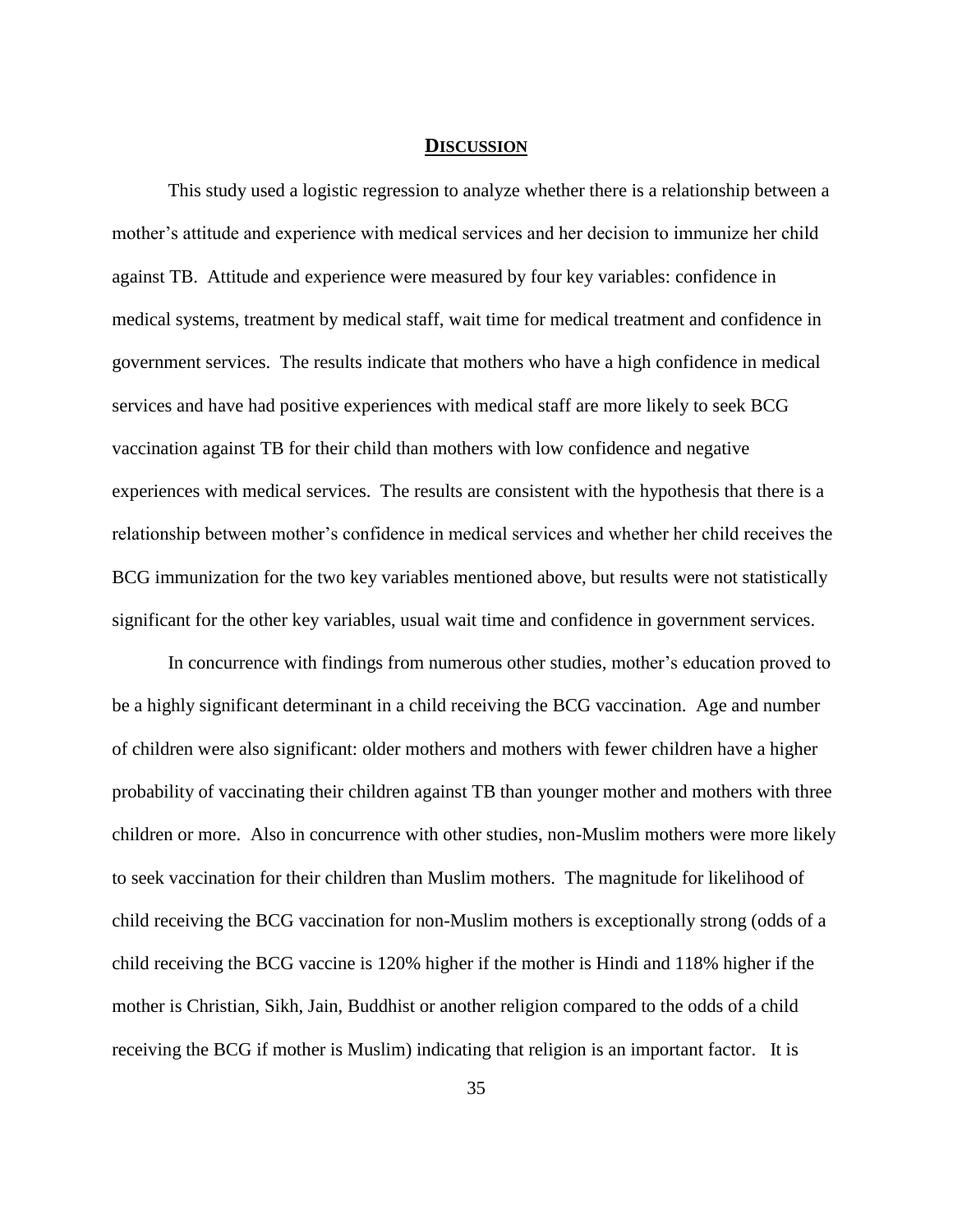unclear as to what extent social memory of past Hindu-Muslim conflict that was played out in prior vaccination campaigns influences the disparity found in vaccination rates today.

Also in accord with the findings in other studies is the importance of mother's knowledge and information about the BCG vaccination in relation to having her child vaccinated. If the mother watches television and therefore is more likely to see information about vaccination campaigns, or is exposed to village vaccination campaigns her child is more likely to receive the BCG vaccination.

In contrast to the findings of past studies, this study found that immunization rates were lower for children of urban households than rural households, after controlling for other factors in the model. This difference in results could be explained by the increasing focus on rural primary health care through private or public health services. This difference could also be an indication that rural residency itself is not as significant a factor as other factors linked to rural residency such as lower levels of education or access to information about immunization campaigns, in relation to the likelihood of a child receiving the BCG vaccination. Also in contrast to previous studies, the results for this study show that poor households are more likely than near poor and low-income households to have their children immunized. Reasons for these results are unclear and require further study.

Limitations of this study include omitted variable bias and other methodological limitations in terms of missing information and reverse causality. The study could have an omitted variable bias because it does not include variables indicating the gender of child or distance from household to health clinic. Within the Indian context, gender seems to be a significant determinant in parents' decision to vaccinate their children (Bonu et al., 2003). In the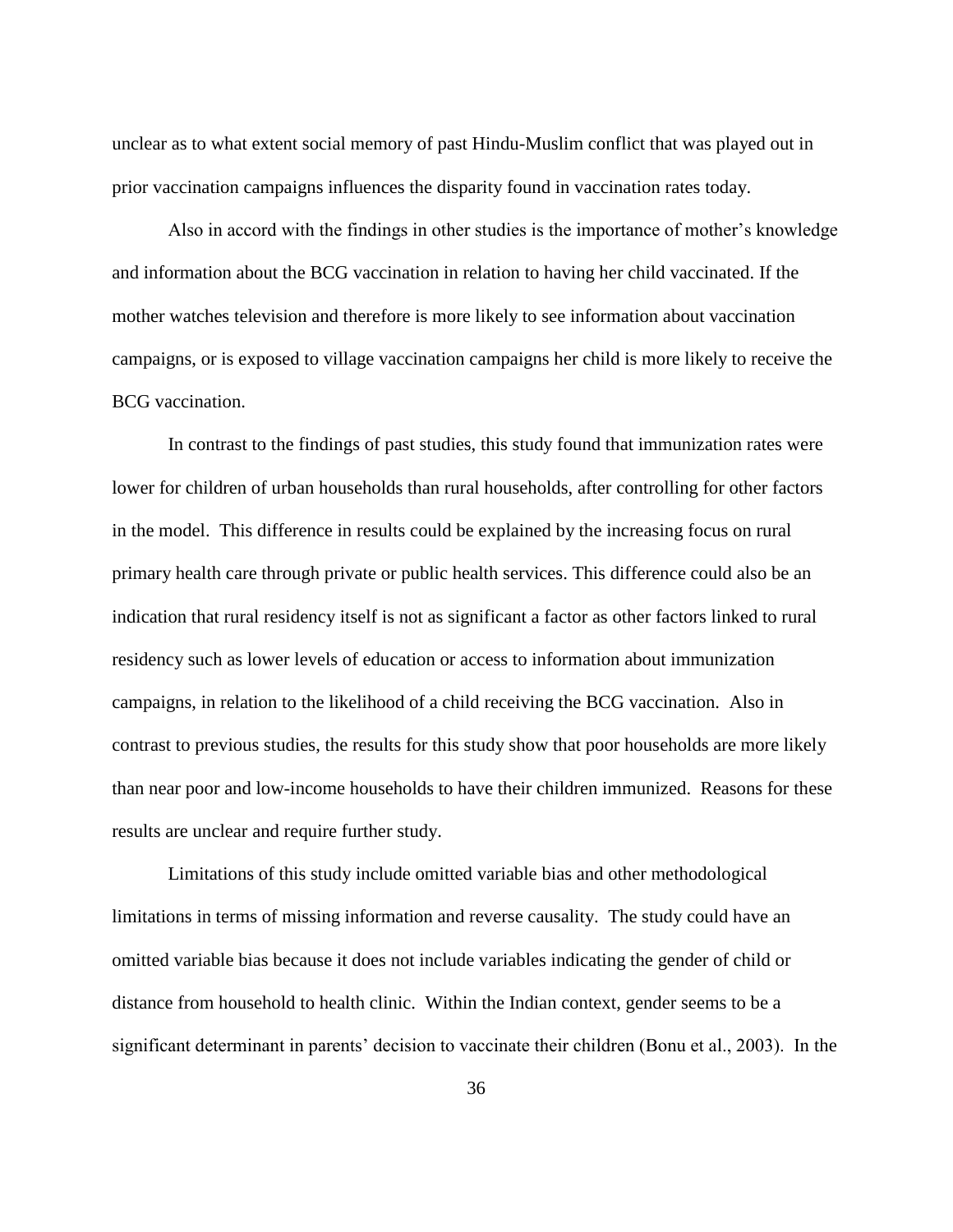context of developing countries, distance also seems to be important. The opportunity cost of a mother seeking vaccinations for her child can be disproportionately high if she lives far away from health clinics and may deter her from receiving care despite her information and knowledge about vaccination benefits. This study also had missing information, particularly for the variable measuring whether or not the village had a public campaign promoting immunization and for the variable indicating number of annual immunization campaigns in villages. Additionally, the results show that the mothers who live in villages with two or more annual village immunization campaigns are less likely to have their child immunized against TB than mothers who live in villages with no immunization campaigns. This could be a situation of reverse causality if villages with low vaccination rates are likely to have more campaigns.

Despite these limitations, this study provides some insight into policy implications for future BCG vaccination campaigns in India. With the key variables of interest in mind, building trust and a positive impression of medical clinics could be a key factor in raising immunization rates. This requires serious initiative to fund and build clinics as well as train personnel with the idea of delivering sustainable care and building long term relationships. Several development initiatives already focus on providing better supply-side factors such as more facilities and more comprehensive training of health care providers to improve immunization rates in India (Ryman et al., 2008). However, few global health advocates seem to recognize that trust building is also an important feature of providing health care in developing countries. Most programs tend to concentrate on supply and delivery, while neglecting quality.

However, there seems to be a growing interest in the importance of health care quality in developing countries. Das and Hammer (2004) recognize that quality of health providers is an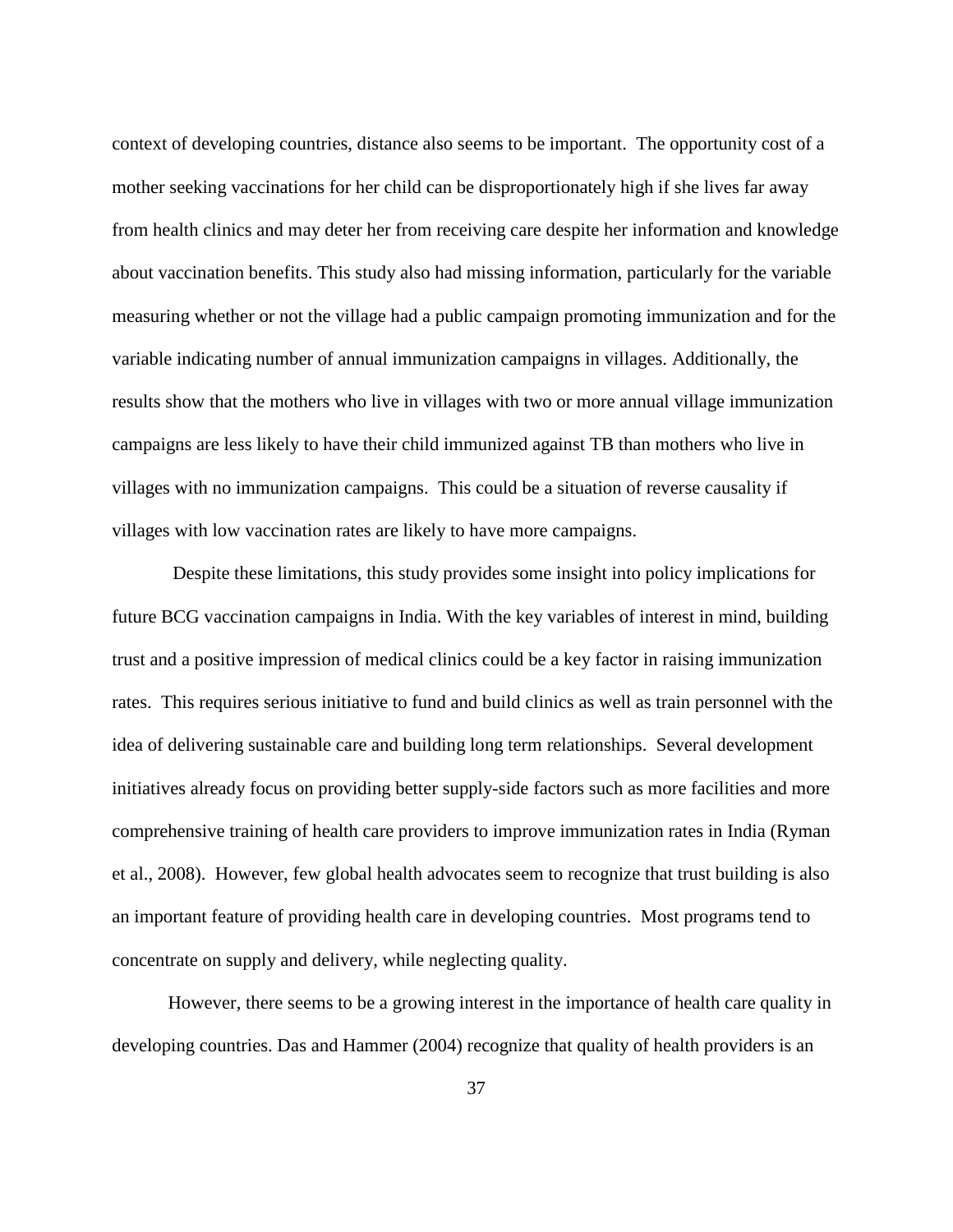important area that needs improvement in India's medical health system. Focusing on improving quality could additionally lead to better patient-staff relations and subsequently increasing trust and confidence in medical services and staff from patients.

Aside from an added focus on trust building between patient-staff relations, the analysis suggests that raising immunization rates for BCG vaccination cannot be an isolated initiative but must be approached in conjunction with improving other social and economic factors, particularly mother's education level. Besides immunization, global health issues such as HIV/AIDS rates are linked to the education of women. In fact, an increasing number of studies have recognized the relationship between education and health for girls and young women. Baird and colleagues (2009) found that Conditional Cash Transfer (CCT) programs not only raised attendance and enrollment rates for young women in Malawi, but also reduced the rate of early marriage, teen pregnancy and sexual relations. Though the study did not find a causal relationship between increased educational opportunities in young women and a decrease in HIV/AIDS rates, it did indicate that development initiatives to raise education levels can and should be linked to global health initiatives.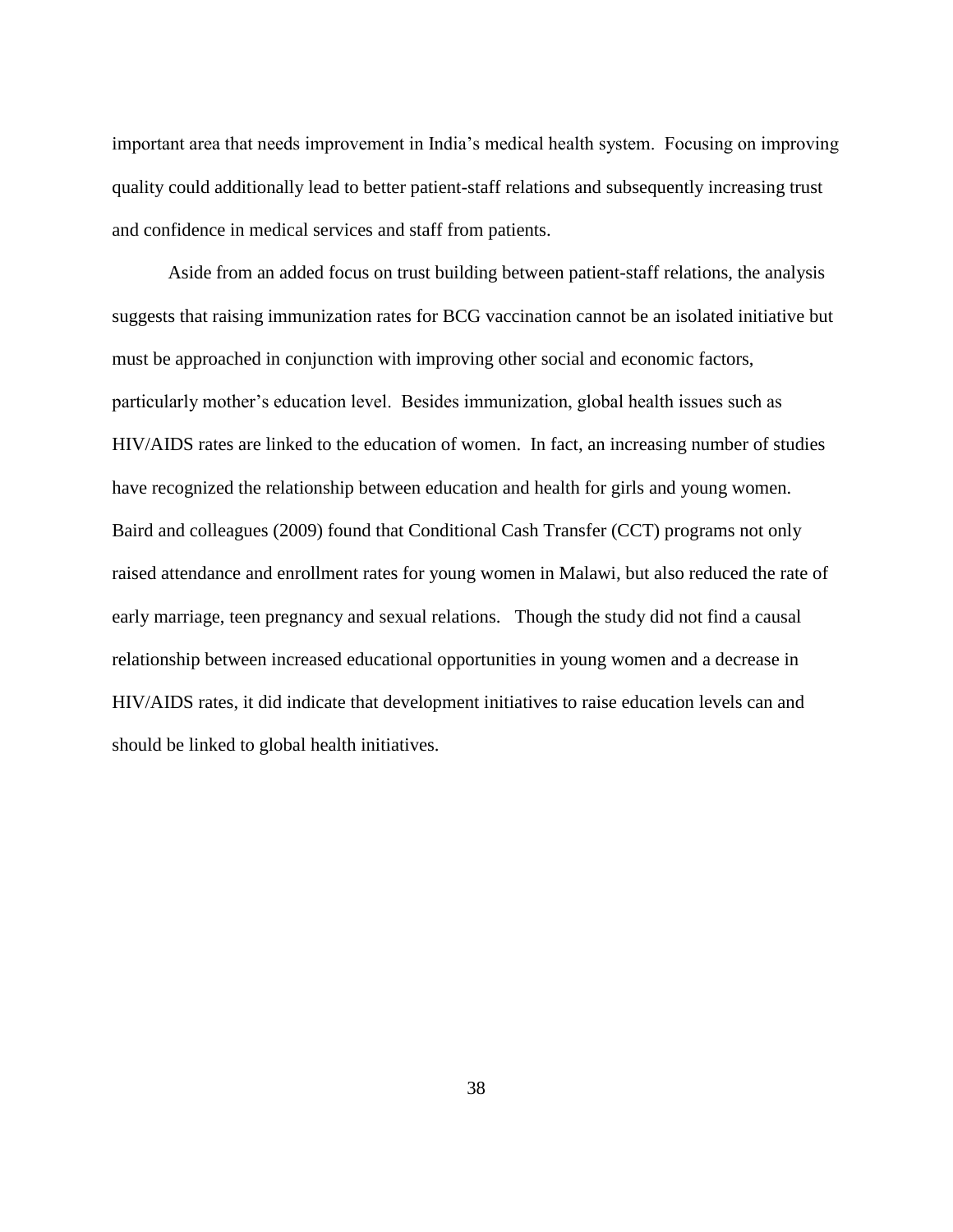## **REFERENCES**

Akmatov, Manas K., Rafael T. Mikolajczyk, Mirjam Kretzschmar, and Alexander Kramer. July 2009. Attitudes and beliefs of parents about childhood vaccinations in Post-Soviet countries: The example of Kyrgyzstan. *The Pediatric Infectious Disease Journal*, 28 (7): 637-640.

Baird, Sarah, Ephraim W. Chirwa, Craig McIntosh, and Berk Ozler. October 2009. The Short-Term Impacts of a Schooling Conditional Cash Transfer Program on the Sexual Behavior of Young Women. *World Bank Policy Research Working Paper Series*, 2009. Available at SSRN: http://ssrn.com/abstract=149482.

Bonu, Sekhar, Manju Rani, and Timothy Baker. 2003. The impact of the national polio immunization campaign on levels and equity in immunization coverage: evidence from rural North India. *Social Science & Medicine*, 57(10):1807-19.

Brass, Paul R. 2003. *The Production of Hindu-Muslim Violence in Contemporary India*. University of Washington Press.

Brimnes, Neil. 2011. Another vaccine, another story: BCG Vaccination against tuberculosis in India, 1948 to 1960. *Ciênc. saúde coletiva*, 16 (2): 397-407.

Choi, Jin Young and Sang-Hyop Lee. 2006. Does prenatal care increase access to child immunization? Gender bias among children in India. *Social Science & Medicine* (63) 107-117.

Das, Jishnu and Saumya Das. 2003. Trust, learning and vaccination: a case study of a North Indian village. *Social Science & Medicine,* 57(1):97-112.

Das, Jishnu and Jeffrey S. Hammer. 2004. Which Doctor? Combining Vignettes and Item Response to Measure Doctor Quality. *World Bank Policy Research Working Paper No. 3301.*  Available at SSRN: http://ssrn.com/abstract=610346.

Desai, Sonalde, Amaresh Dubey, B.L. Joshi, Mitali Sen, Abusaleh Shariff, and Reeve Vanneman. 30 June 2009. India Human Development Survey (IHDS) [Computer file]. ICPSR22626-v2. Universityof Maryland and National Council of Applied Economic Research, New Delhi [producers], 2007. Ann Arbor, MI: Inter-university Consortium for Political and Social Research [distributor].

Expanded Programme on Immunization. 1998. The Social Science and Immunization Research Project. World Health Organization. *Weekly Epidemiological Record,* 73: 285-288.

Gauri, Varun and Peyvand Khaleghian. 2002. Immunization in Developing Countries: Its Political and Organizational Determinants. *World Development*, 30 (12) 2109–2132.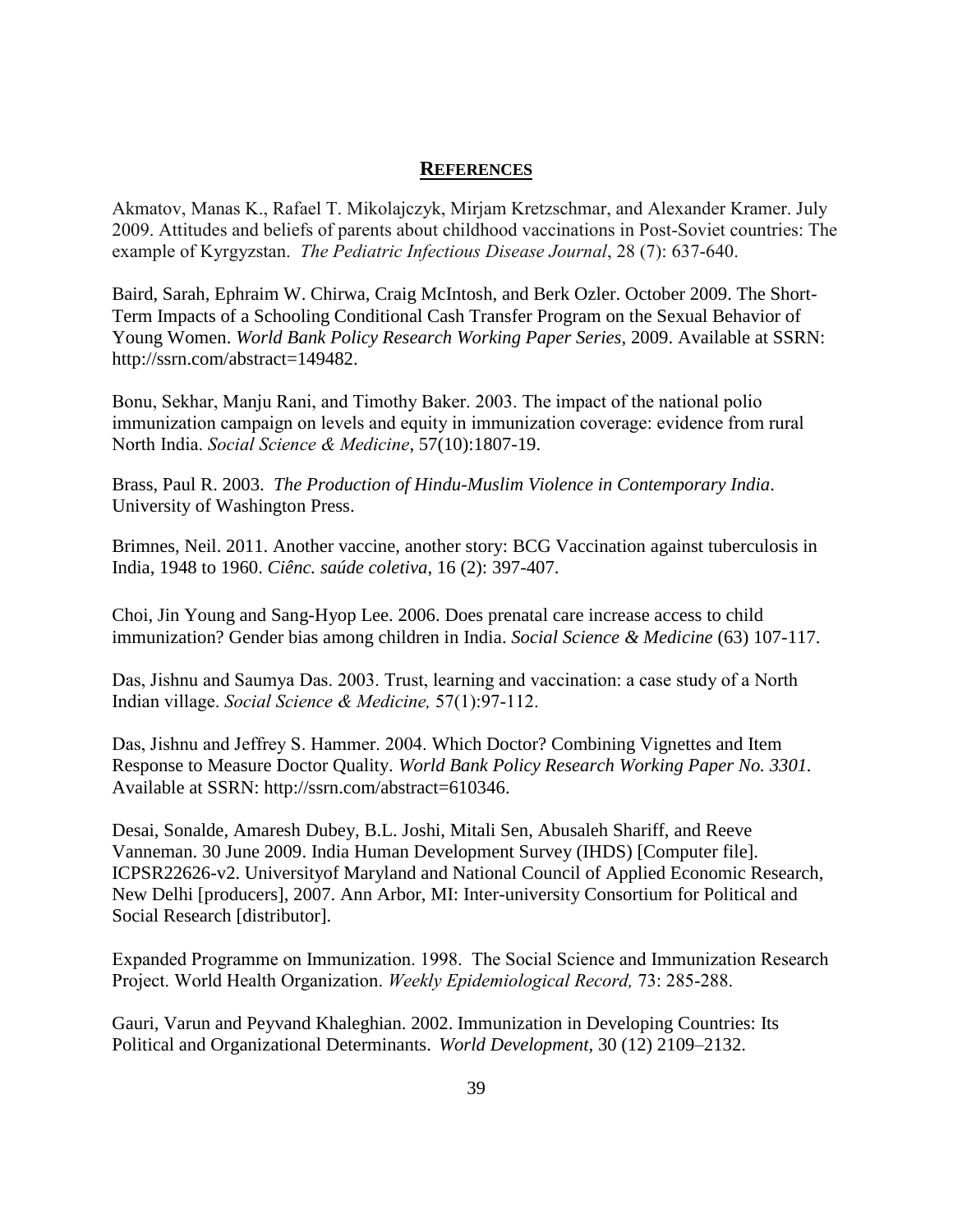Ghei, Kirti, Siddharth Agarwal, Malavika A. Subramanyam, and S. V. Subramanian. 2010. Association Between Child Immunization and Availability of Health Infrastructure in Slums in India. *Arch Pediatric Adolescent Med* 164 (3): 243-249.

Government of India. 1985. Seventh five year plan. Delhi: Government of India.

Govindasamy, Pavalavalli and B. M. Ramesh. 1997. Maternal Education and the Utilization of Maternal and Child Health Services in India. *National Family Health Survey Subject Reports,*5: 1-28.

Hazra, Avishek, Debabrata Bera, Sumit Mazumdar, Puspita Datta. 2006. Economic Inequality in Preventive Maternal and Child Health Care, A Study of Rural India. Paper presented at the Advancing Health Equity Conference, September 29-30, Helsinki.

Jheeta, Mandip and James Newell. June 2008. Childhood vaccination in Africa and Asia: the effects of parents' knowledge and attitudes. *Bulletin of the World Health Organization,* 86 (6): 419.

Manjunath, U. and RP Pareek. 2003. Maternal knowledge and perceptions about the routine immunization programme--a study in a semiurban area in Rajasthan. *Indian J Med Sci*, 57:158- 63.

Mohanty, S.K. and P.K. Pathak. 2009. Rich-Poor Gap in utilization of reproductive and child health services in India, 1992-2005. *Journal of Biosocial Science,* 41: 381-398.

Nichter, Mark. 1995. Vaccinations in the third world: a consideration of community demand. *Social Science & Medicine,* 41 (5): 617-632.

Parashar, Sangeeta. 2005. Moving beyond the mother-child dyad: Women's education, child immunization, and the importance of context in rural India. *Social Science & Medicine,* (61) 989–1000.

Pegurri, Elisabetta, Julia A. Fox-Rushby, and Walker Damian. 2005. The effects and costs of expanding the coverage of immunization services in developing countries: a systematic literature review. *Vaccine* 23: 1624-1635.

Radwan, Ismail. May 2005. India-Private Health Services for the poor. Health, Nutrition and Population Discussion Paper, The World Bank.

Ryman, Tove K., Vance Dietz, and K.L. Cairns. 2008. Too little but not too late: results of a literature review to improve routine immunization programs in developing countries. *BMC Health Serves Research*, 8 (134).